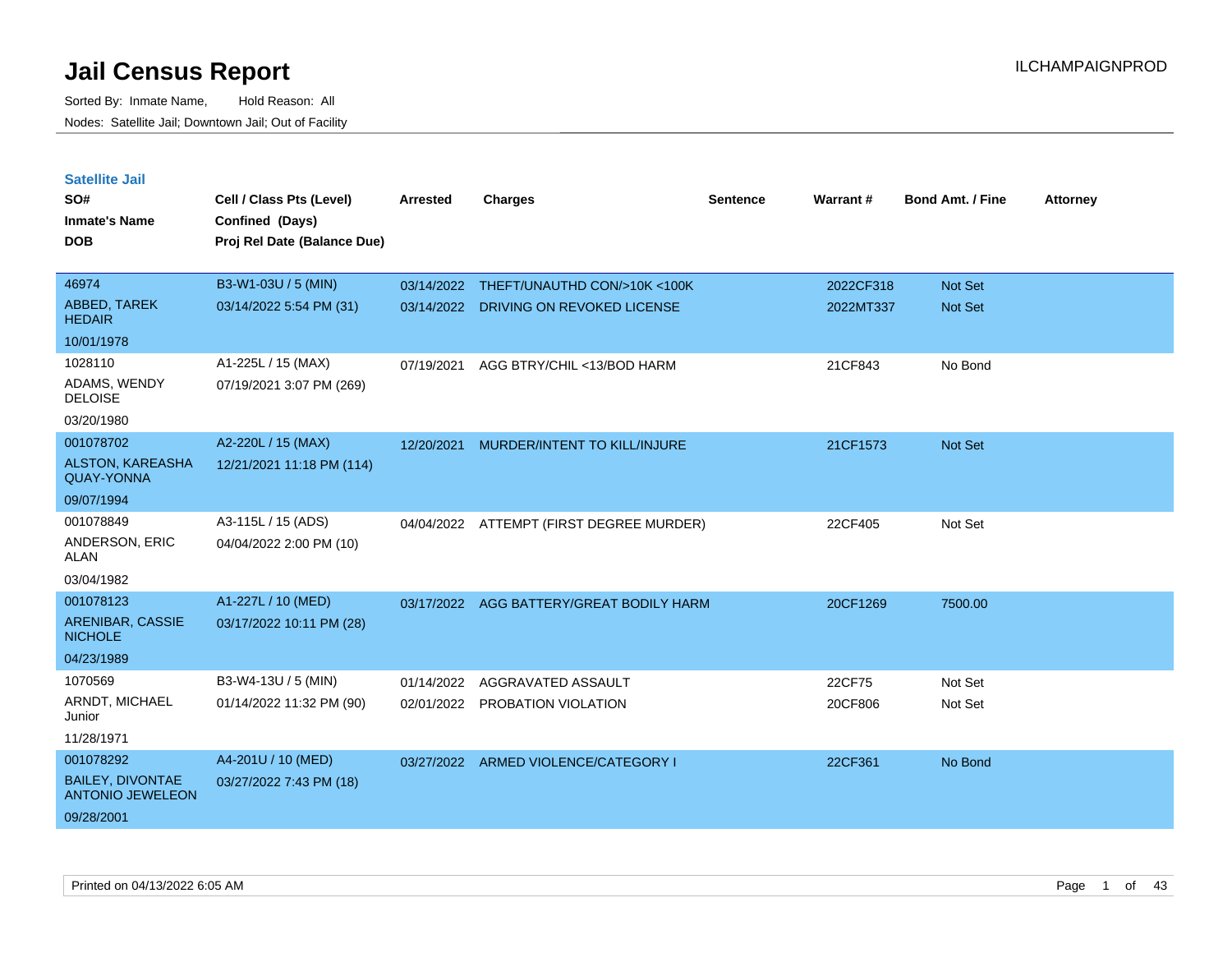| SO#<br><b>Inmate's Name</b><br><b>DOB</b>                                                                                   | Cell / Class Pts (Level)<br>Confined (Days)<br>Proj Rel Date (Balance Due)                       | Arrested                                             | <b>Charges</b>                                                                                                                                                                                                                                             | <b>Sentence</b> | Warrant#                                                                            | <b>Bond Amt. / Fine</b>                                                       | <b>Attorney</b> |
|-----------------------------------------------------------------------------------------------------------------------------|--------------------------------------------------------------------------------------------------|------------------------------------------------------|------------------------------------------------------------------------------------------------------------------------------------------------------------------------------------------------------------------------------------------------------------|-----------------|-------------------------------------------------------------------------------------|-------------------------------------------------------------------------------|-----------------|
| 001079027<br><b>BANKS, GRANZLEE</b><br>01/13/1993                                                                           | A3-112L / 10 (ADS)<br>04/07/2022 3:10 PM (7)                                                     |                                                      | 04/07/2022 AGG UNLAWFUL USE OF WEAPON                                                                                                                                                                                                                      |                 | 2022CF425                                                                           | Not Set                                                                       |                 |
| 001078565<br><b>BARBER, MARK</b><br>ANTHONY, Junior<br>09/24/2003<br>65868<br><b>BARBER, MARK</b><br><b>ANTHONY, Senior</b> | B1-104U / 15 (MAX)<br>11/05/2021 7:40 AM (160)<br>B4-123L / 15 (MAX)<br>03/11/2022 10:13 AM (34) | 11/05/2021<br>11/05/2021<br>11/05/2021               | POSSESSION OF STOLEN FIREARM<br>RECEIVE/POSS/SELL STOLEN VEH<br><b>BURGLARY</b><br>03/11/2022 METH DELIVERY/15<100 GRAMS                                                                                                                                   | 8y (DOC)        | 21CF1366<br>2021CF1309<br>21CF1369<br>20CF1249                                      | Not Set<br>25000.00<br>Not Set<br>No Bond                                     |                 |
| 08/15/1983                                                                                                                  |                                                                                                  |                                                      |                                                                                                                                                                                                                                                            |                 |                                                                                     |                                                                               |                 |
| 518851<br><b>MASSIE</b><br>09/24/1986                                                                                       | A4-104L / 10 (MED)<br>BARKER, ALEXANDER  01/11/2022 2:37 PM (93)                                 | 01/11/2022<br>01/11/2022<br>01/11/2022<br>01/11/2022 | DRIVING ON REVOKED LICENSE<br>OBSTRUCTING IDENTIFICATION<br>01/11/2022 FELON POSS/USE WEAPON/FIREARM<br>POSS AMT CON SUB EXCEPT(A)/(D)<br>01/11/2022 BAD CHK/OBTAIN CON PROP/>150<br>BAD CHK/OBTAIN CON PROP/>150<br>01/11/2022 METH DELIVERY/15<100 GRAMS | 20y (DOC)       | 2020TR16539<br>2020CM222<br>20CF361<br>2020CF863<br>20CF192<br>19CF1686<br>20CF1383 | 1500.00<br>1500.00<br>15000.00<br>15000.00<br>15000.00<br>15000.00<br>No Bond |                 |
| 969121<br><b>BECKLEY, ANTHONY</b><br><b>PATRICK</b><br>06/30/1989                                                           | A4-206L / 15 (MAX)<br>11/25/2021 7:16 PM (140)                                                   | 11/25/2021<br>11/25/2021                             | HOME INVASION/GREAT BOD HARM<br><b>CRIM TRESPASS TO RESIDENCE</b>                                                                                                                                                                                          | 4y (DOC)        | 2021CF840<br>21CF1444                                                               | No Bond<br>Not Set                                                            |                 |
| 1070434<br><b>BENDER, MARQUISE</b><br>EZEL<br>08/16/1997                                                                    | BOOKH-7<br>04/12/2022 5:35 PM (2)                                                                | 04/12/2022                                           | 04/12/2022 AGGRAVATED BATTERY<br><b>RETAIL THEFT</b><br>04/12/2022 USE FORGED CR/DEBIT CARD/<\$300                                                                                                                                                         |                 | 2022CFAWOW<br>2022CMAWOW<br>21CF286                                                 | Not Set<br>Not Set<br>5000.00                                                 |                 |
| 001077327<br>BENJAMIN, CLARENCE 04/10/2022 5:16 AM (4)<br><b>HAFIZ EL</b><br>11/07/1985                                     | A3-212U / 10 (ADS)                                                                               | 04/10/2022                                           | <b>DOMESTIC BATTERY</b><br>04/10/2022 RESIST/OBSTRUCTING A PEACE OFFICEF                                                                                                                                                                                   |                 | 21CM826<br>22CM102                                                                  | 1000.00<br>100.00                                                             |                 |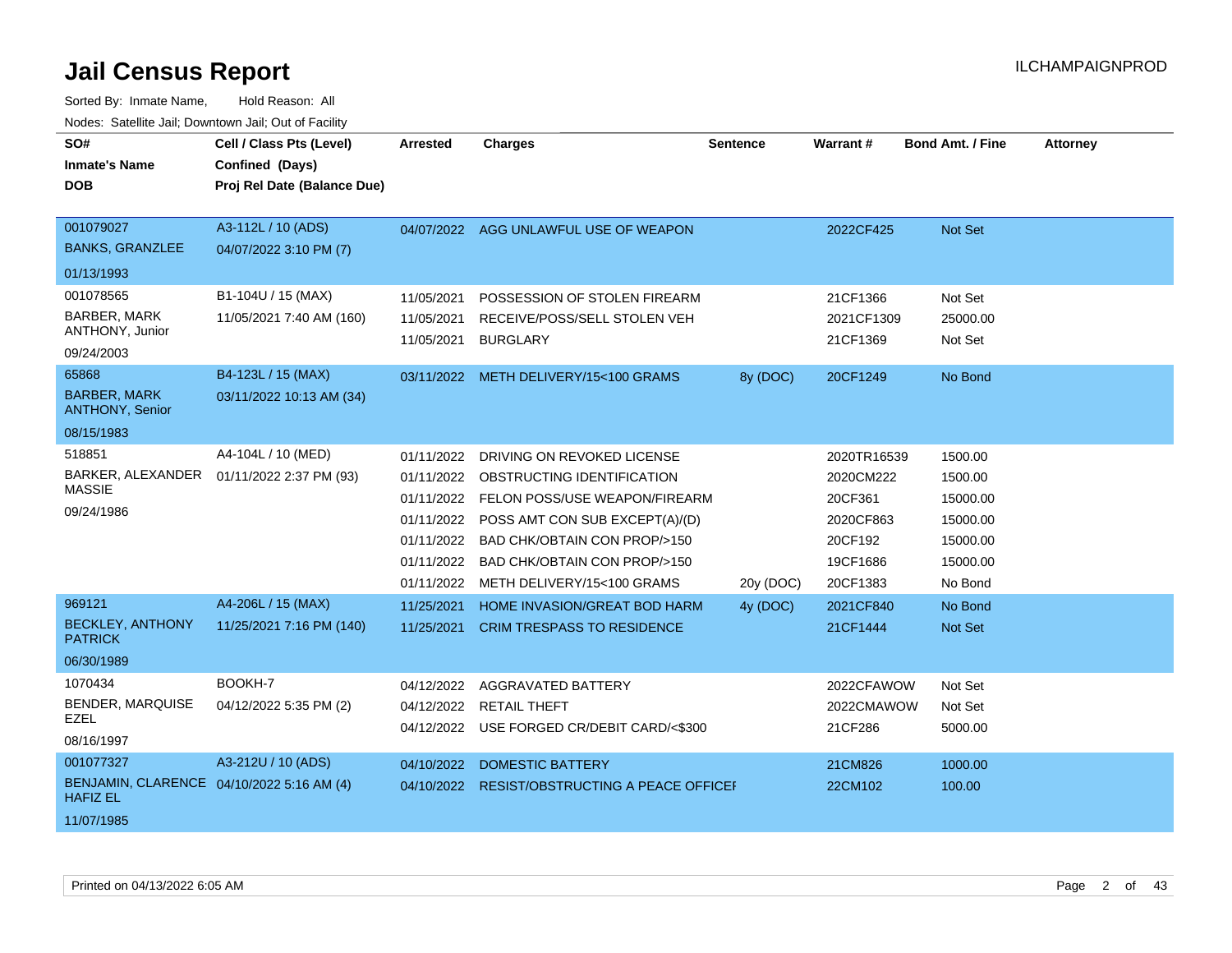Sorted By: Inmate Name, Hold Reason: All Nodes: Satellite Jail; Downtown Jail; Out of Facility

| SO#                                      | Cell / Class Pts (Level)    | Arrested   | <b>Charges</b>                            | <b>Sentence</b> | Warrant# | <b>Bond Amt. / Fine</b> | <b>Attorney</b> |
|------------------------------------------|-----------------------------|------------|-------------------------------------------|-----------------|----------|-------------------------|-----------------|
| <b>Inmate's Name</b>                     | Confined (Days)             |            |                                           |                 |          |                         |                 |
| <b>DOB</b>                               | Proj Rel Date (Balance Due) |            |                                           |                 |          |                         |                 |
|                                          |                             |            |                                           |                 |          |                         |                 |
| 001078969                                | B1-105U / 10 (MED)          |            | 03/22/2022 AGG UNLAWFUL USE WEAPON/PERSON |                 | 22CF345  | Not Set                 |                 |
| BEVERLY, SAYVION<br><b>LAMONTE</b>       | 03/22/2022 10:20 PM (23)    |            |                                           |                 |          |                         |                 |
| 11/20/2002                               |                             |            |                                           |                 |          |                         |                 |
| 993169                                   | A1-226L / 10 (MED)          |            | 03/04/2022 RESIDENTIAL BURGLARY           | 6y (DOC)        | 21CF1059 | No Bond                 |                 |
| BRAATEN, KAYLAN<br>AMBER                 | 03/04/2022 9:40 AM (41)     |            |                                           |                 |          |                         |                 |
| 10/29/1990                               |                             |            |                                           |                 |          |                         |                 |
| 923208                                   | B3-W3-12L / 10 (MED)        |            | 01/22/2022 CRIM TRES TO RES/PERS PRESENT  |                 | 22CF92   | Not Set                 |                 |
| <b>BREADY, ANDREW</b><br><b>NICHOLAS</b> | 01/22/2022 7:43 PM (82)     |            |                                           |                 |          |                         |                 |
| 06/08/1988                               |                             |            |                                           |                 |          |                         |                 |
| 001079000                                | A4-201L / 15 (MAX)          |            | 04/01/2022 MURDER/STRONG PROB KILL/INJURE |                 | 22CF102  | 2000000.00              |                 |
| BROCK, TONY LAMAR                        | 04/01/2022 9:02 AM (13)     |            |                                           |                 |          |                         |                 |
|                                          |                             |            |                                           |                 |          |                         |                 |
| 04/01/2004                               |                             |            |                                           |                 |          |                         |                 |
| 61675                                    | B1-202L / 10 (MED)          |            | 02/10/2022 AGG DISCHARGE FIREARM/OCC BLDG |                 | 20CF374  | 100000.00               |                 |
| <b>BROWN, ANTONIO</b><br><b>BURNETT</b>  | 02/10/2022 3:28 PM (63)     |            |                                           |                 |          |                         |                 |
| 03/04/1983                               |                             |            |                                           |                 |          |                         |                 |
| 51247                                    | B1-202U / 10 (MED)          | 04/15/2021 | FELON POSS/USE WEAPON/FIREARM             |                 | 21CF411  | Not Set                 |                 |
| BROWN, DANTE<br><b>MAURICE</b>           | 04/15/2021 6:24 PM (364)    |            |                                           |                 |          |                         |                 |
| 04/19/1979                               |                             |            |                                           |                 |          |                         |                 |
| 1028357                                  | A4-107L / 15 (MAX)          | 03/23/2022 | DOMESTIC BATTERY/OTHER PRIOR              |                 | 22CF348  | Not Set                 |                 |
| <b>BROWN, MARCUS</b><br><b>RICKELL</b>   | 03/23/2022 7:13 PM (22)     |            | 03/23/2022 FELON POSS/USE WEAPON/FIREARM  |                 | 22CF349  | No Bond                 |                 |
| 01/06/1995                               |                             |            |                                           |                 |          |                         |                 |
| 990921                                   | A3-214U / 15 (MAX)          | 01/20/2022 | MFG/DEL 1<15 GR COCAINE/ANLG              |                 | 19CF369  | 25000.00                |                 |
| <b>BROWN, QUINTIN</b><br><b>MARSHAUN</b> | 01/20/2022 7:19 PM (84)     |            | 01/20/2022 ARMED HABITUAL CRIMINAL        |                 | 21CF935  | 750000.00               |                 |
| 09/26/1991                               |                             |            |                                           |                 |          |                         |                 |

Printed on 04/13/2022 6:05 AM **Page 3 of 43**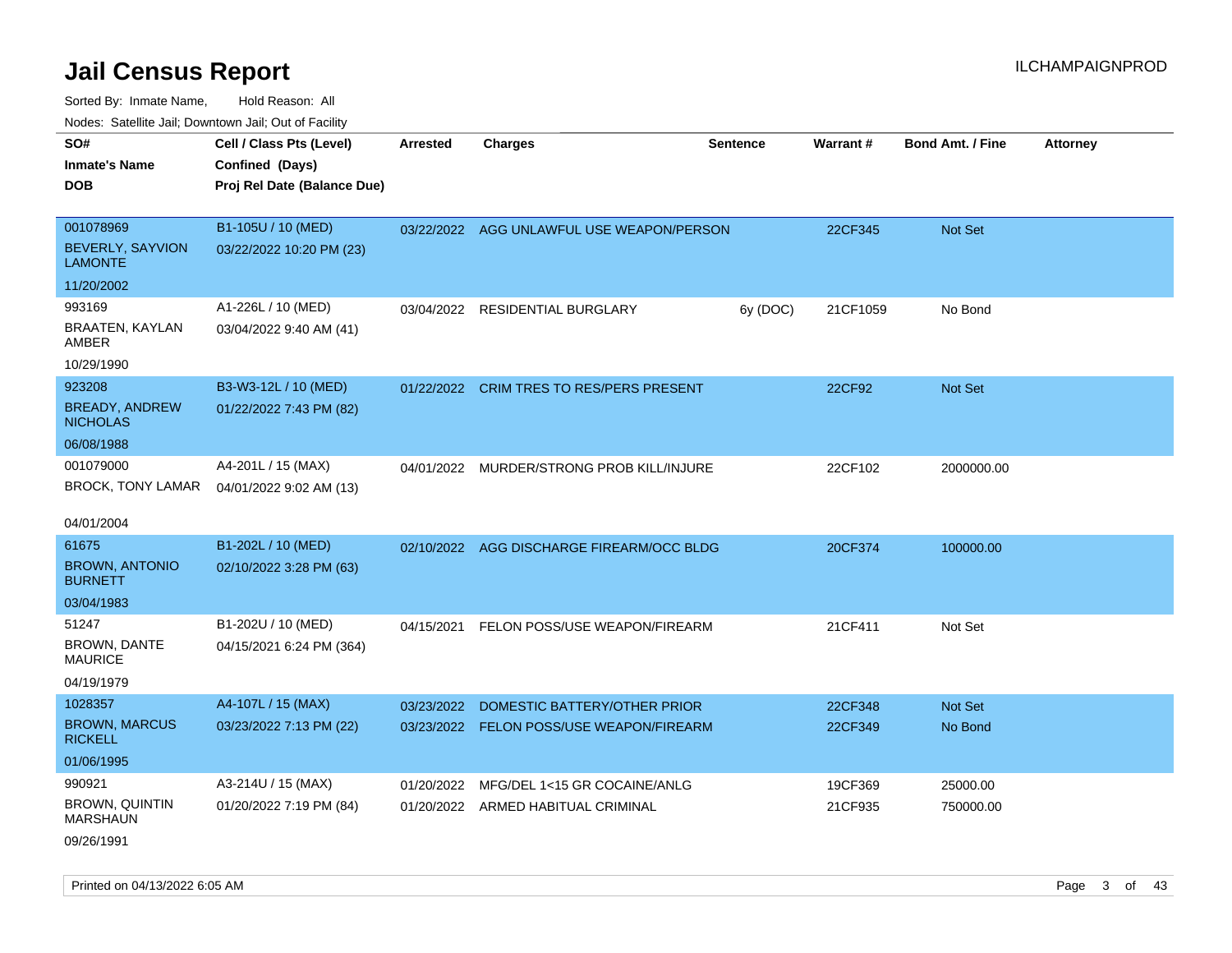Sorted By: Inmate Name, Hold Reason: All Nodes: Satellite Jail; Downtown Jail; Out of Facility

| SO#<br><b>Inmate's Name</b><br><b>DOB</b> | Cell / Class Pts (Level)<br>Confined (Days)<br>Proj Rel Date (Balance Due) | Arrested          | <b>Charges</b>                           | <b>Sentence</b> | Warrant#   | <b>Bond Amt. / Fine</b> | <b>Attorney</b> |
|-------------------------------------------|----------------------------------------------------------------------------|-------------------|------------------------------------------|-----------------|------------|-------------------------|-----------------|
| 29957                                     | B4-222L / 15 (MAX)                                                         | 11/13/2021        | <b>FELON POSS/USE WEAPON/FIREARM</b>     |                 | 21CF1390   | Not Set                 |                 |
| <b>BROWN, RODNEY</b><br>LOUIS             | 11/13/2021 8:57 PM (152)                                                   | 11/13/2021        | AGG CRIM SX AB/>5 YR OLDER VIC           |                 | 2019CF0718 | 250000.00               |                 |
| 01/07/1968                                |                                                                            |                   |                                          |                 |            |                         |                 |
| 981645                                    | A3-214L / 15 (MAX)                                                         | 01/27/2022 MURDER |                                          |                 | 22CF114    | 1000000.00              |                 |
| BRUMFIELD,<br><b>JONATHAN EZEKEIL</b>     | 01/27/2022 8:15 PM (77)                                                    |                   |                                          |                 |            |                         |                 |
| 08/03/1989                                |                                                                            |                   |                                          |                 |            |                         |                 |
| 49431                                     | B1-201L / 10 (MED)                                                         |                   | 03/11/2022 VIO BAIL BOND/CLASS X OFFENSE | 3y (DOC)        | 2018CF350  | No Bond                 |                 |
| <b>BUFFORD, LANCE</b><br><b>CORNELL</b>   | 03/11/2022 5:01 PM (34)                                                    |                   |                                          |                 |            |                         |                 |
| 12/18/1979                                |                                                                            |                   |                                          |                 |            |                         |                 |
| 1047579                                   | A1-124L / 10 (MED)                                                         |                   | 02/24/2022 ARMED ROBBERY/NO FIREARM      |                 | 22CF232    | Not Set                 |                 |
| BUTLER, TAMYRA<br><b>COSHAWN</b>          | 02/24/2022 5:40 AM (49)                                                    |                   |                                          |                 |            |                         |                 |
| 07/06/1988                                |                                                                            |                   |                                          |                 |            |                         |                 |
| 39474                                     | B1-101U / 10 (ADS)                                                         |                   | 07/06/2021 MFG/DEL 15<100 GR HEROIN/ANLG |                 | 21CF792    | Not Set                 |                 |
| <b>CAMPBELL, AARON</b><br><b>JACOB</b>    | 07/06/2021 11:56 PM (282)                                                  |                   |                                          |                 |            |                         |                 |
| 07/18/1974                                |                                                                            |                   |                                          |                 |            |                         |                 |
| 001078953                                 | A4-202L / 10 (MED)                                                         |                   | 03/15/2022 POSSESSION OF STOLEN FIREARM  |                 | 2022CF319  | Not Set                 |                 |
| CAMPBELL.<br>MOHAMMED BURNELL             | 03/15/2022 10:50 PM (30)                                                   |                   |                                          |                 |            |                         |                 |
| 09/25/1991                                |                                                                            |                   |                                          |                 |            |                         |                 |
| 1045467                                   | A4-104U / 10 (ADS)                                                         | 04/01/2022        | MFG/DEL CANNABIS/30-500 GRAMS            |                 | 20CF87     | 100000.00 / 34.00       |                 |
| CARPENTER-MOORE,<br>JOSEPH CARL, Junior   | 04/02/2022 5:22 PM (12)                                                    |                   | 04/01/2022 MFG/DEL CANNABIS/30-500 GRAMS |                 | 19CF1770   | 100000.00 / 34.00       |                 |
| 04/18/1992                                |                                                                            |                   |                                          |                 |            |                         |                 |
| 1060436                                   | B1-106U / 10 (MED)                                                         | 01/06/2022        | AGGRAVATED UNLAWFUL RESTRAINT            |                 | 22CF29     | Not Set                 |                 |
| CARTER, DERESHEO<br>DEWAYNE               | 01/06/2022 8:43 PM (98)                                                    |                   | 01/06/2022 FELON ESCAPE/PEACE OFFICER    |                 | 22CF28     | Not Set                 |                 |
| 09/10/1991                                |                                                                            |                   |                                          |                 |            |                         |                 |

Printed on 04/13/2022 6:05 AM Page 4 of 43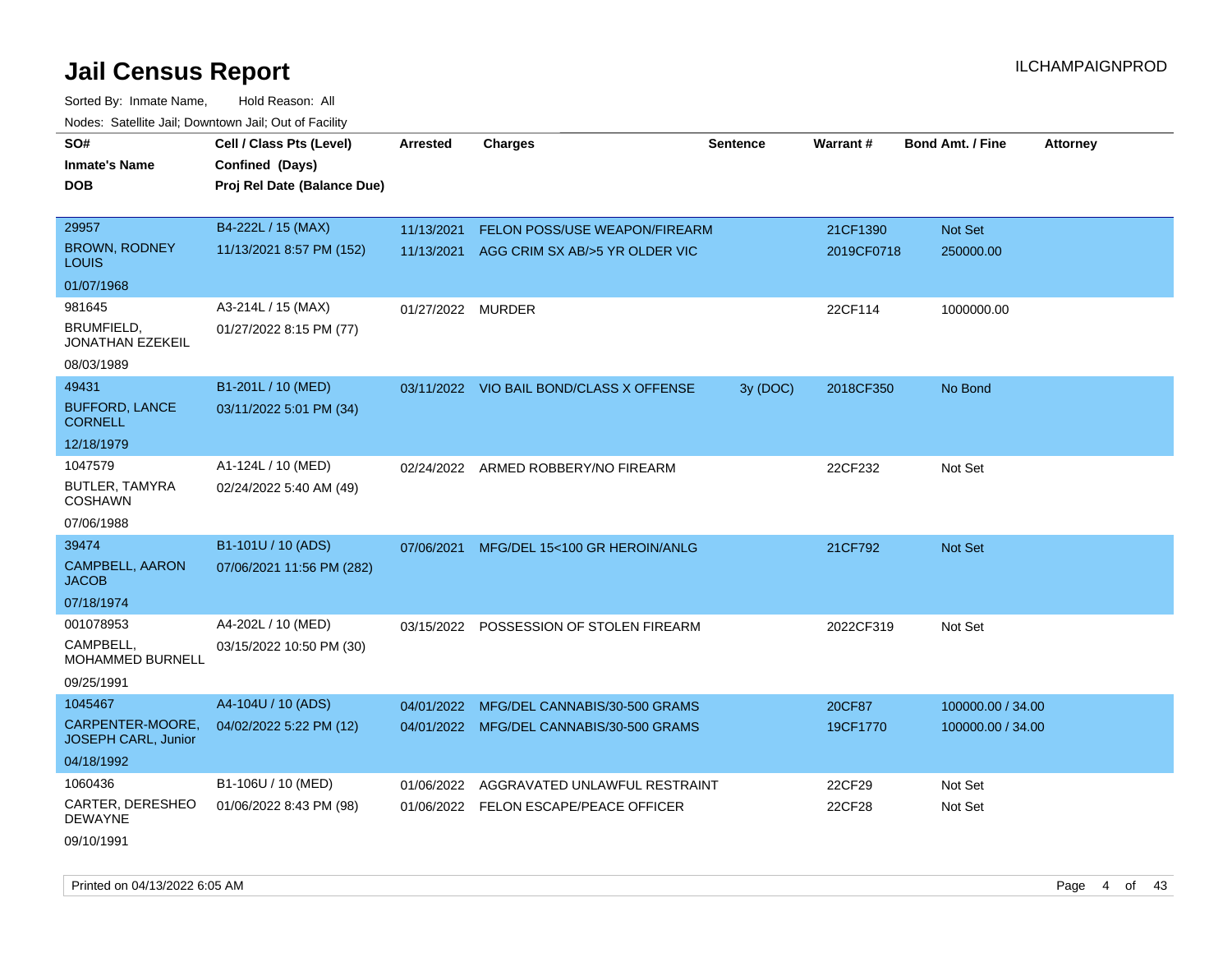| Todoo. Catolino can, Bomnomii can, Cat of Faoint<br>SO#<br><b>Inmate's Name</b><br><b>DOB</b> | Cell / Class Pts (Level)<br>Confined (Days)<br>Proj Rel Date (Balance Due) | Arrested   | <b>Charges</b>                           | <b>Sentence</b> | <b>Warrant#</b> | <b>Bond Amt. / Fine</b> | <b>Attorney</b> |
|-----------------------------------------------------------------------------------------------|----------------------------------------------------------------------------|------------|------------------------------------------|-----------------|-----------------|-------------------------|-----------------|
| 001077353                                                                                     | B1-106L / 15 (MAX)                                                         | 02/12/2022 | FELON POSS/USE WEAPON/FIREARM            |                 | 22CF173         | No Bond                 |                 |
| CARTER, JAMES<br><b>IVORY</b>                                                                 | 02/13/2022 1:19 AM (60)                                                    |            | 02/12/2022 ALCOHOL SALES - MINOR 19-20   |                 | 2020OV127       | 1000.00                 |                 |
| 08/12/2000                                                                                    |                                                                            |            |                                          |                 |                 |                         |                 |
| 979443                                                                                        | B1-205U / 10 (MED)                                                         | 04/05/2022 | <b>BURGLARY</b>                          |                 | 22CF410         | No Bond                 |                 |
| CASTELO, SHANE<br><b>ROBERT</b>                                                               | 04/05/2022 1:35 PM (9)                                                     |            |                                          |                 |                 |                         |                 |
| 03/17/1994                                                                                    |                                                                            |            |                                          |                 |                 |                         |                 |
| 001077451                                                                                     | <b>BOOKH-8 / 10 (ADS)</b>                                                  | 04/10/2022 | <b>DOMESTIC BATTERY</b>                  |                 | 22DV57          | Not Set                 |                 |
| <b>CATHEY, THOMAS</b><br>EARL                                                                 | 04/11/2022 12:18 AM (3)                                                    |            | 04/11/2022 DRIVING ON REVOKED LICENSE    |                 | 2020TR3943      | No Bond                 |                 |
| 04/02/1966                                                                                    | 4/20/2022 (0.00)                                                           |            |                                          |                 |                 |                         |                 |
| 957936                                                                                        | A4-103U / 15 (MAX)                                                         | 03/10/2022 | DELIVERY OF OR POSSESSION OF W/INT       |                 | 22CF295         | Not Set                 |                 |
| CAVETTE, JUSTIN<br><b>EUGENE</b>                                                              | 03/10/2022 12:10 PM (35)                                                   |            |                                          |                 |                 |                         |                 |
| 08/02/1988                                                                                    |                                                                            |            |                                          |                 |                 |                         |                 |
| 1029088                                                                                       | B1-107L / 10 (MED)                                                         | 12/21/2021 | <b>FELON POSS/USE FIREARM PRIOR</b>      |                 | 21CF1338        | 250000.00               |                 |
| CHAPPLE, MALIK<br><b>BIANCO</b>                                                               | 12/22/2021 10:02 AM (113)                                                  |            |                                          |                 |                 |                         |                 |
| 10/25/1994                                                                                    |                                                                            |            |                                          |                 |                 |                         |                 |
| 1028511                                                                                       | <b>BOOKH-5 / 5 (ADS)</b>                                                   | 04/08/2022 | PAROLE REVOCATION                        |                 | CH-2201966      | Not Set                 |                 |
| CHAPPLE, MEYALE<br><b>BIANCO</b>                                                              | 04/08/2022 4:35 PM (6)                                                     |            | 04/11/2022 CIVIL FTA WARRANT             |                 | 13F450          | Not Set                 |                 |
| 10/25/1994                                                                                    |                                                                            |            |                                          |                 |                 |                         |                 |
| 001078812                                                                                     | B1-207U / 15 (MAX)                                                         |            | 02/01/2022 ARMED ROBBERY/ARMED W/FIREARM |                 | 22CF145         | Not Set                 |                 |
| COBB, SINTRAE<br><b>SANCHEZ</b>                                                               | 02/01/2022 8:33 PM (72)                                                    |            |                                          |                 |                 |                         |                 |
| 07/05/2002                                                                                    |                                                                            |            |                                          |                 |                 |                         |                 |
| 001077485                                                                                     | A1-227U / 15 (MAX)                                                         | 12/21/2021 | MURDER/INTENT TO KILL/INJURE             |                 | 2021CF1282      | 1000000.00              |                 |
| COLBERT, ARIEANA<br><b>FELICIA</b>                                                            | 12/21/2021 2:08 PM (114)                                                   |            |                                          |                 |                 |                         |                 |
| 12/13/2000                                                                                    |                                                                            |            |                                          |                 |                 |                         |                 |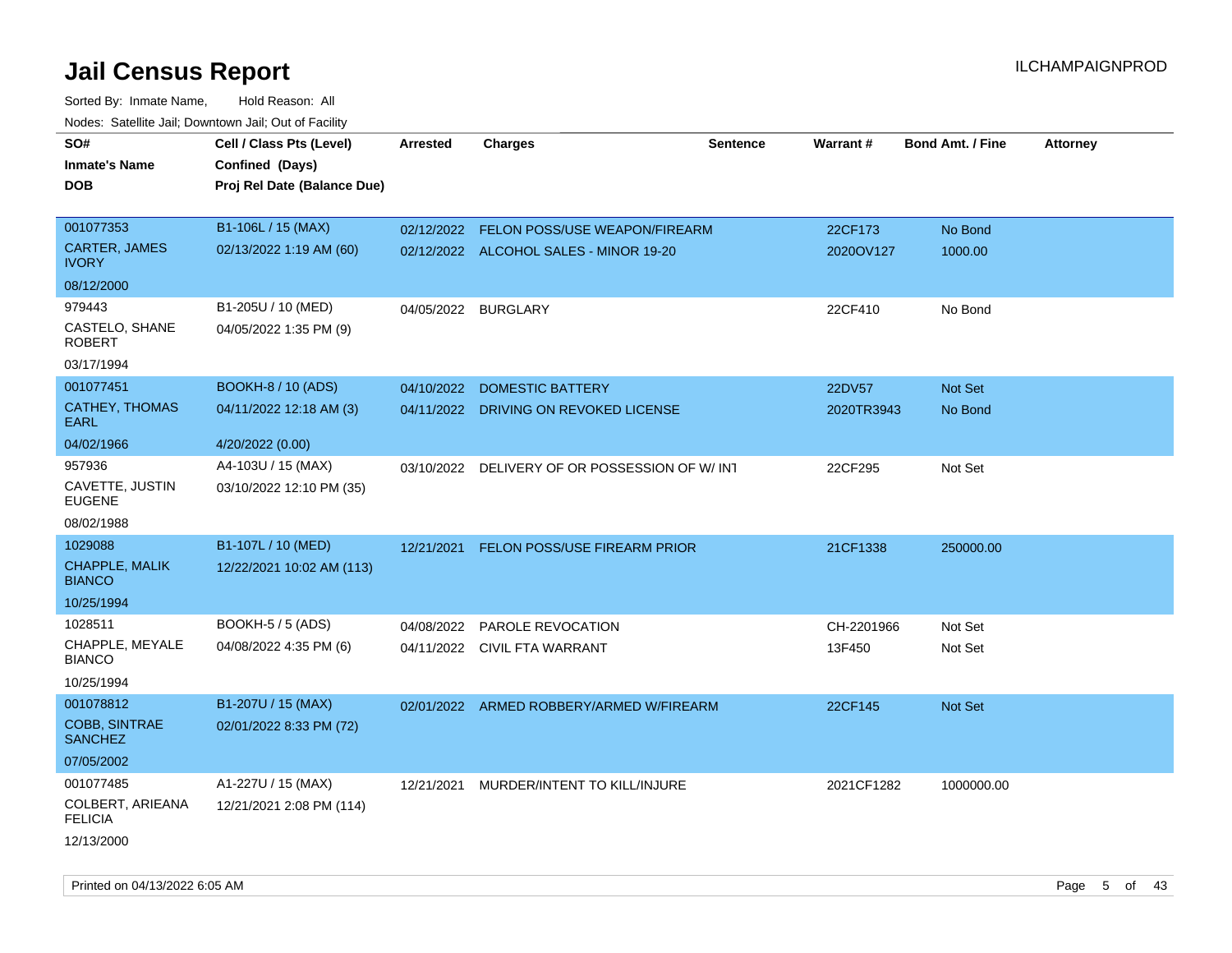| rougs. Calcinic Jan, Downtown Jan, Out of Facility |                                              |            |                                       |                 |            |                         |                 |
|----------------------------------------------------|----------------------------------------------|------------|---------------------------------------|-----------------|------------|-------------------------|-----------------|
| SO#                                                | Cell / Class Pts (Level)                     | Arrested   | <b>Charges</b>                        | <b>Sentence</b> | Warrant#   | <b>Bond Amt. / Fine</b> | <b>Attorney</b> |
| <b>Inmate's Name</b>                               | Confined (Days)                              |            |                                       |                 |            |                         |                 |
| <b>DOB</b>                                         | Proj Rel Date (Balance Due)                  |            |                                       |                 |            |                         |                 |
|                                                    |                                              |            |                                       |                 |            |                         |                 |
| 34805                                              | B4-227U / 15 (MAX)                           | 10/01/2021 | <b>DOMESTIC BATTERY</b>               |                 | 21CF1183   | Not Set                 |                 |
|                                                    | CONERLY, KIN JOSEPH 10/01/2021 1:53 AM (195) | 10/01/2021 | ARMED HABITUAL CRIMINAL               |                 | 21CF1184   | Not Set                 |                 |
|                                                    |                                              | 10/06/2021 | POSS STOLEN VEHICLE > \$25,000        |                 | 19CF1786   | Not Set                 |                 |
| 11/16/1971                                         |                                              |            |                                       |                 |            |                         |                 |
| 1074319                                            | B2-DR / 15 (SPH)                             | 10/12/2021 | AGGRAVATED CRUELTY TO ANIMALS         |                 | 21CF1238   | Not Set                 |                 |
| CRAIG, DAVUCCI<br><b>DAVION</b>                    | 10/12/2021 11:36 AM (184)                    | 10/14/2021 | <b>MURDER</b>                         |                 | 21CF1239   | Not Set                 |                 |
| 08/02/2001                                         |                                              |            |                                       |                 |            |                         |                 |
| 001077549                                          | B2-T3-10L / 10 (SPH)                         | 12/22/2020 | PRED CRIM SEX ASLT/VICTIM <13         |                 | 2020CF1469 | Not Set                 |                 |
| CRISTOBAL-MATEO,<br><b>CRISTOBAL</b>               | 12/22/2020 1:17 PM (478)                     |            |                                       |                 |            |                         |                 |
| 12/02/1988                                         |                                              |            |                                       |                 |            |                         |                 |
| 988538                                             | B3-W4-15U / 10 (MED)                         | 12/21/2021 | AGGRAVATED DOMESTIC BATTERY           |                 | 21CF1564   | Not Set                 |                 |
| DAVIDSON, HARLEY<br><b>KYLE SCOTT</b>              | 12/21/2021 5:45 AM (114)                     |            |                                       |                 |            |                         |                 |
| 08/05/1990                                         | 4/18/2022 (0.00)                             |            |                                       |                 |            |                         |                 |
| 1023587                                            | A4-102L / 15 (MAX)                           | 09/24/2021 | MFG/DEL CANNABIS/2.5-10 GRAMS         |                 | 21CF1155   | Not Set                 |                 |
| <b>DAVIS, MARTIN</b><br><b>DENNIS</b>              | 09/24/2021 9:38 PM (202)                     |            | 09/24/2021 ARMED HABITUAL CRIMINAL    |                 | 2021-CF681 | 500000.00               |                 |
| 12/02/1994                                         |                                              |            |                                       |                 |            |                         |                 |
| 56972                                              | B3-W8-32L / 10 (MED)                         | 08/30/2021 | POSS STOLEN VEHICLE > \$25,000        |                 | 21CF1044   | Not Set                 |                 |
| DAY, DANIEL JOSEPH                                 | 08/30/2021 3:07 PM (227)                     | 09/04/2021 | <b>BURGLARY</b>                       |                 | 21CF1054   | Not Set                 |                 |
| 10/16/1982                                         |                                              |            |                                       |                 |            |                         |                 |
| 62982                                              | <b>BOOKH-8 / 5 (ADS)</b>                     | 04/07/2022 | DRIVING ON REVOKED LICENSE            | 60d (CJ)        |            | No Bond                 |                 |
| DEGARMO, ARTHUR<br><b>JOSEPH</b>                   | 04/07/2022 12:36 PM (7)                      |            | 04/07/2022 DRIVING ON REVOKED LICENSE |                 |            | No Bond                 |                 |
| 03/27/1978                                         | 5/6/2022 (0.00)                              |            |                                       |                 |            |                         |                 |
| 001079047                                          | A3-212L / 10 (ADS)                           | 04/10/2022 | HOME INVASION/CAUSE INJURY            |                 | 22CF432    | Not Set                 |                 |
| DILLARD, WILDON<br><b>JEROME</b>                   | 04/11/2022 1:54 AM (3)                       |            |                                       |                 |            |                         |                 |
| 03/27/1971                                         |                                              |            |                                       |                 |            |                         |                 |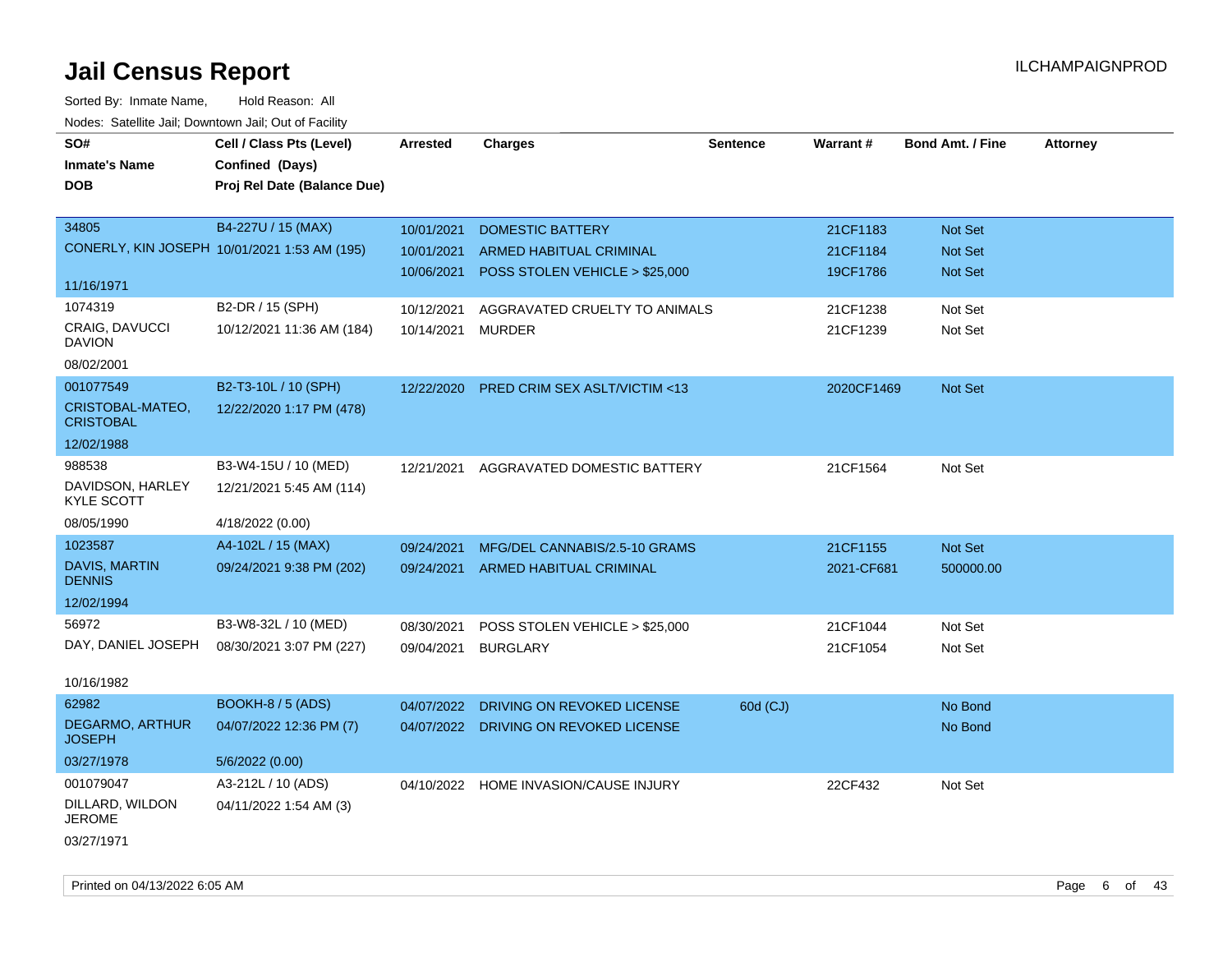| roacs. Catellite Jall, Downtown Jall, Out of Facility            |                                                                            |                          |                                                                                                      |                 |                                      |                                     |                 |
|------------------------------------------------------------------|----------------------------------------------------------------------------|--------------------------|------------------------------------------------------------------------------------------------------|-----------------|--------------------------------------|-------------------------------------|-----------------|
| SO#<br><b>Inmate's Name</b><br><b>DOB</b>                        | Cell / Class Pts (Level)<br>Confined (Days)<br>Proj Rel Date (Balance Due) | <b>Arrested</b>          | <b>Charges</b>                                                                                       | <b>Sentence</b> | <b>Warrant#</b>                      | <b>Bond Amt. / Fine</b>             | <b>Attorney</b> |
| 36298<br>DUCEY, SCOTT<br><b>ROBERT</b>                           | B2-DR / 5 (SPH)<br>03/11/2022 12:49 PM (34)                                | 03/11/2022 AGG DUI/3     |                                                                                                      |                 | 21CF380                              | Not Set                             |                 |
| 04/02/1969<br>39880<br>DUGE, JACKIE LEE,<br>Junior<br>02/03/1960 | B2-T3-09U / 10 (SPH)<br>03/30/2022 4:25 PM (15)                            | 03/30/2022               | <b>DOMESTIC BATTERY</b>                                                                              |                 | 2y/6m (DOC) 2021CF991                | No Bond                             |                 |
| 1024895<br><b>EDWARDS, GEORGE</b><br><b>CORTEZ</b><br>06/19/1994 | B1-103L / 10 (MED)<br>12/15/2021 12:26 PM (120)                            | 12/15/2021<br>12/15/2021 | MFG/DEL 100<400 GR COCA/ANLG<br><b>AGGRAVATED BATTERY</b>                                            |                 | 21CF1535<br>21CF1536                 | Not Set<br><b>Not Set</b>           |                 |
| 1074720<br>ELVIR-REYES, JORGE<br>LEONARDO<br>06/03/1988          | B2-T4-13U / 15 (SPH)<br>01/19/2022 1:43 PM (85)                            |                          | 01/19/2022 PRED CRIM SEX ASLT/VICTIM <13                                                             |                 | 21CF1414                             | 500000.00                           |                 |
| 43977<br><b>EMKES, DOUGLAS</b><br><b>ALAN</b><br>06/08/1959      | B2-T1-02L / 5 (SPH)<br>12/20/2021 9:59 AM (115)                            | 12/20/2021<br>12/20/2021 | AGG FLEEING POLICE/21 MPH OVER<br><b>PAROLE REVOCATION</b>                                           |                 | 21CF1566                             | Not Set<br>No Bond                  |                 |
| 987328<br>ERVIN, DEIDRA ANN<br><b>RUTH</b><br>04/15/1991         | A2-123L / 10 (MED)<br>12/11/2021 8:48 PM (124)                             | 12/11/2021               | AGG ASLT PEACE OFF/FIRE/ER WRK                                                                       |                 | 21CF1515                             | Not Set                             |                 |
| 1069402<br><b>EVANS, AKEEM</b><br><b>LAMONT</b><br>01/06/1998    | BOOKH-3<br>04/11/2022 3:06 PM (3)                                          | 04/11/2022<br>04/11/2022 | <b>VIOLATE ORDER PROTECTION</b><br><b>CIVIL FTA WARRANT</b><br>04/11/2022 VIOLATE BUILDING ORDINANCE |                 | 2021CM457<br>2013MR1134<br>2019OV221 | 7500.00 / 75.00<br>200.00<br>200.00 |                 |
| 1026175<br>FALCONER, AVERY<br>FOX.<br>04/07/1989                 | B4-127U / 10 (MED)<br>02/06/2022 4:49 AM (67)                              | 02/06/2022<br>02/06/2022 | FELON FAIL/RETURN FRM FURLOUGH<br><b>CITY OV ARREST</b><br>02/07/2022 MFG/DEL 1<15 GR COCAINE/ANLG   | 6y (DOC)        | 21CF1554<br>2021-OV-65<br>2019CF1617 | No Bond<br>1000.00<br>No Bond       |                 |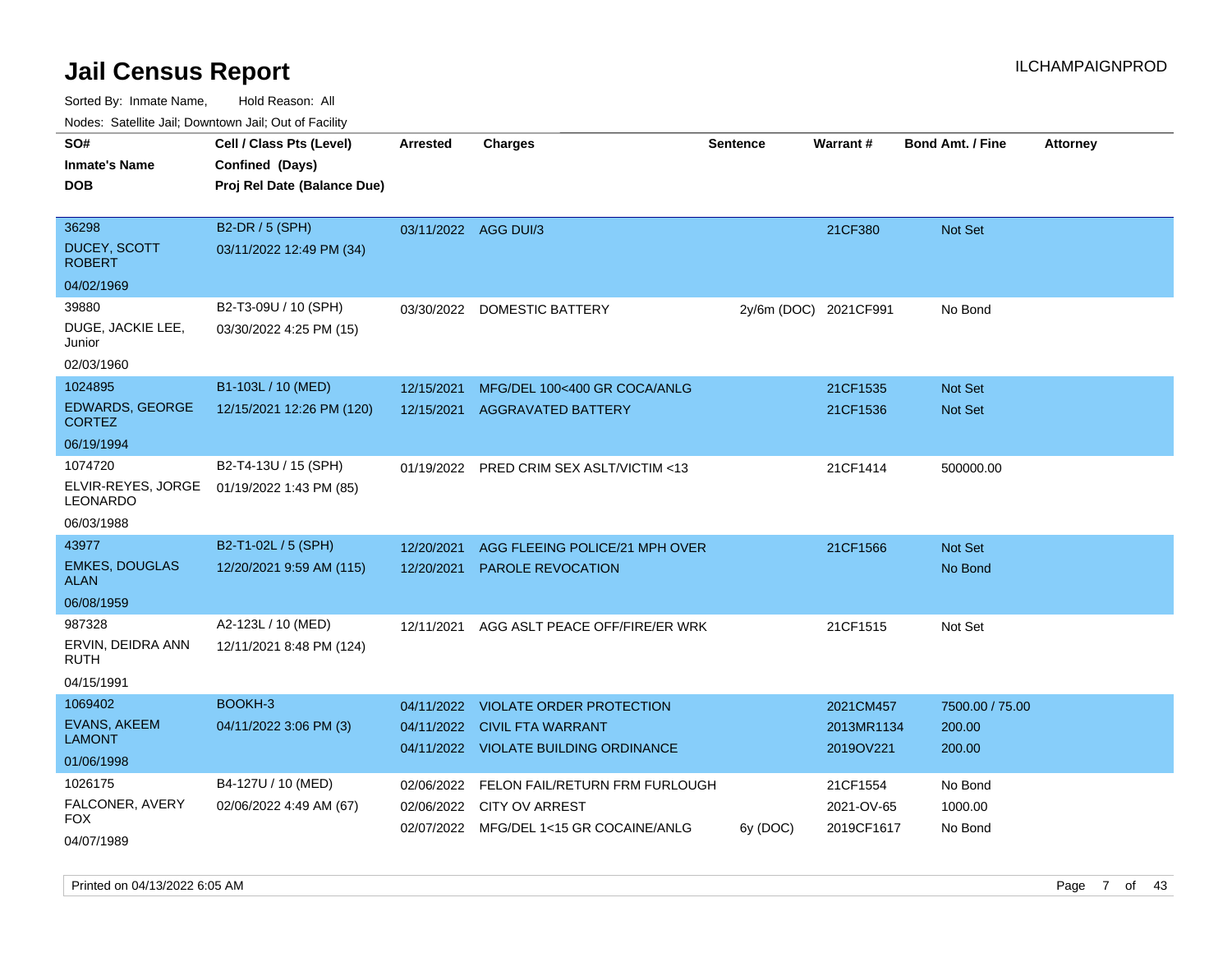| rougs. Calcing Jan, Downtown Jan, Out of Facility |                                              |                   |                                           |                 |            |                         |                 |
|---------------------------------------------------|----------------------------------------------|-------------------|-------------------------------------------|-----------------|------------|-------------------------|-----------------|
| SO#                                               | Cell / Class Pts (Level)                     | <b>Arrested</b>   | <b>Charges</b>                            | <b>Sentence</b> | Warrant#   | <b>Bond Amt. / Fine</b> | <b>Attorney</b> |
| <b>Inmate's Name</b>                              | Confined (Days)                              |                   |                                           |                 |            |                         |                 |
| <b>DOB</b>                                        | Proj Rel Date (Balance Due)                  |                   |                                           |                 |            |                         |                 |
|                                                   |                                              |                   |                                           |                 |            |                         |                 |
| 66468                                             | A4-106L / 15 (MAX)                           | 03/06/2022 MURDER |                                           |                 | 22CF273    | 1000000.00              |                 |
| FERRELL, BRIAN<br>JAMAL                           | 03/06/2022 9:04 PM (39)                      |                   |                                           |                 |            |                         |                 |
| 11/15/1985                                        |                                              |                   |                                           |                 |            |                         |                 |
| 962759                                            | B2-DR / 15 (SPH)                             | 07/16/2021        | METH DELIVERY<5 GRAMS                     |                 | 21CF833    | Not Set                 |                 |
|                                                   | FINLEY, KEVIN DANTE 07/16/2021 9:44 PM (272) |                   | 07/29/2021 AGG CRIM SEX ASSAULT/FELONY    |                 | 21CF891    | No Bond                 |                 |
|                                                   |                                              |                   |                                           |                 |            |                         |                 |
| 12/28/1988                                        |                                              |                   |                                           |                 |            |                         |                 |
| 001078961                                         | B1-207L / 10 (MED)                           |                   | 03/21/2022 AGG BATTERY/DISCHARGE FIREARM  |                 | 22CF39     | 750000.00               |                 |
| FISCHER, KYRE<br><b>ORLANDO</b>                   | 03/21/2022 1:21 PM (24)                      |                   |                                           |                 |            |                         |                 |
| 04/14/2002                                        |                                              |                   |                                           |                 |            |                         |                 |
| 1039744                                           | A3-114U / 15 (MAX)                           | 12/06/2021        | <b>MURDER</b>                             |                 | 20CF959    | 1000000.00              |                 |
| FONVILLE, TREVOY<br><b>JERMAINE</b>               | 12/06/2021 10:52 AM (129)                    |                   |                                           |                 |            |                         |                 |
| 01/13/1996                                        |                                              |                   |                                           |                 |            |                         |                 |
| 001077819                                         | <b>BOOKH-2 / 15 (ADS)</b>                    |                   | 04/06/2022 MURDER/INTENT TO KILL/INJURE   |                 | 22CF416    | Not Set                 |                 |
| FORTUNE, DOMINIC<br><b>AUGUSTUS</b>               | 04/06/2022 7:15 AM (8)                       |                   |                                           |                 |            |                         |                 |
| 02/16/1999                                        |                                              |                   |                                           |                 |            |                         |                 |
| 001078863                                         | B4-122L / 15 (MAX)                           |                   | 02/19/2022 POSSESSION OF STOLEN FIREARM   |                 | 22CF203    | Not Set                 |                 |
| FOSTER, JOHN<br>CARELL                            | 02/19/2022 6:01 AM (54)                      |                   |                                           |                 |            |                         |                 |
| 03/13/1981                                        |                                              |                   |                                           |                 |            |                         |                 |
| 518395                                            | B2-T3-12L / 15 (SPH)                         | 07/07/2020        | <b>CRIMINAL SEXUAL ASSAULT</b>            |                 | 2020-CF735 | 250000.00               |                 |
|                                                   | FRANDLE, MARK RYAN 07/07/2020 3:42 PM (646)  |                   |                                           |                 |            |                         |                 |
|                                                   |                                              |                   |                                           |                 |            |                         |                 |
| 09/10/1985                                        |                                              |                   |                                           |                 |            |                         |                 |
| 001079034                                         | A3-213U / 10 (MED)                           |                   | 04/08/2022 POSS FIR FOID EXPIRED/NOT ELIG |                 | 22CF434    | No Bond                 |                 |
| FRANKLIN, MICHAEL<br>ANDRAE                       | 04/08/2022 1:53 PM (6)                       |                   |                                           |                 |            |                         |                 |
| 12/18/1997                                        |                                              |                   |                                           |                 |            |                         |                 |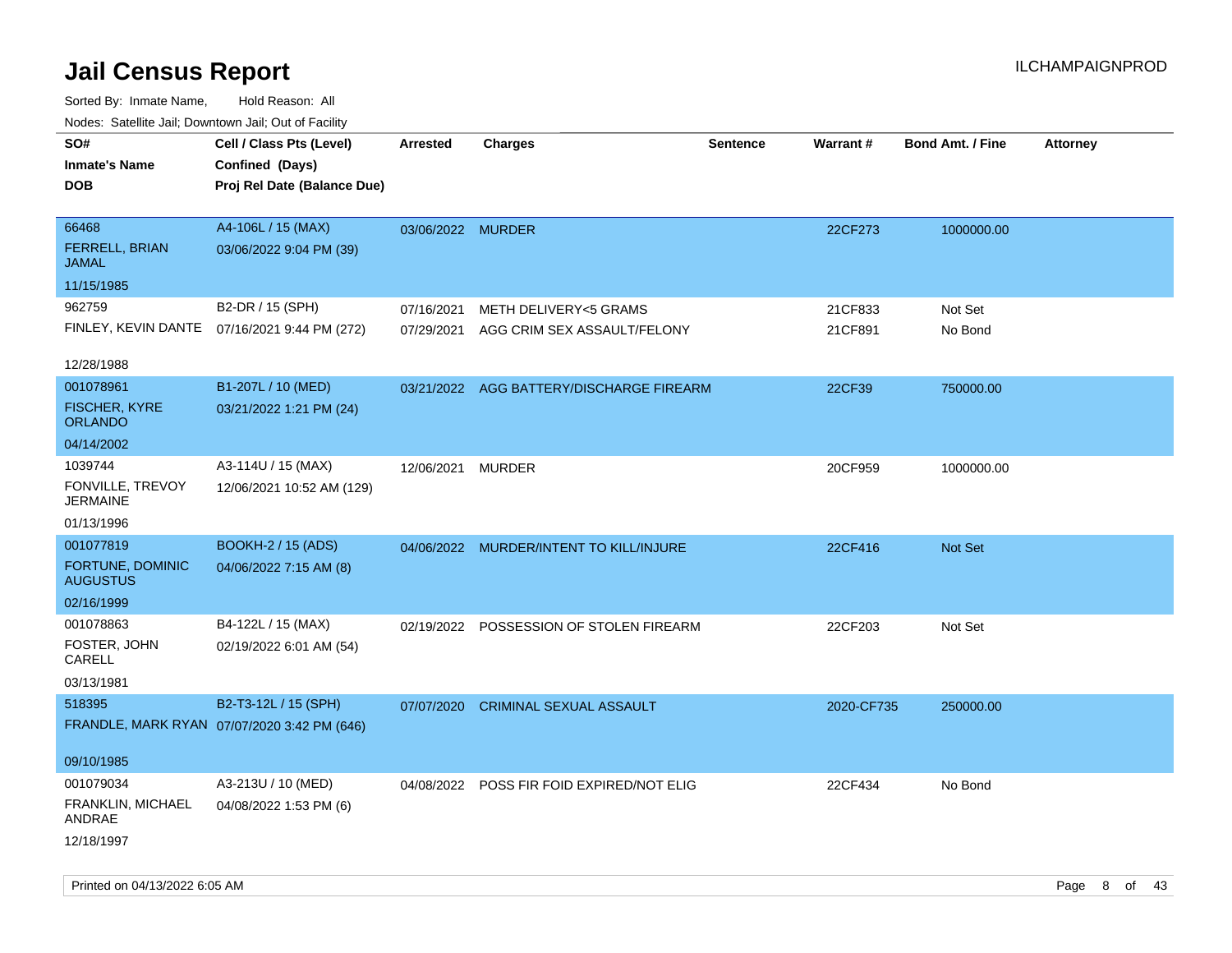| SO#<br>Inmate's Name                  | Cell / Class Pts (Level)<br>Confined (Days) | <b>Arrested</b> | <b>Charges</b>                           | <b>Sentence</b> | Warrant#     | <b>Bond Amt. / Fine</b> | <b>Attorney</b> |
|---------------------------------------|---------------------------------------------|-----------------|------------------------------------------|-----------------|--------------|-------------------------|-----------------|
| DOB                                   | Proj Rel Date (Balance Due)                 |                 |                                          |                 |              |                         |                 |
|                                       |                                             |                 |                                          |                 |              |                         |                 |
| 001077934                             | A1-125L / 10 (MED)                          | 08/22/2021      | <b>DOMESTIC BATTERY</b>                  |                 | 21 CM 172    | 10000.00                |                 |
| <b>FREED, LOGAN</b><br><b>SUZANNE</b> | 08/22/2021 11:45 PM (235)                   | 08/22/2021      | AGG DUI/ACCIDENT/DEATH                   |                 | 21CF1024     | <b>Not Set</b>          |                 |
| 08/18/1996                            |                                             |                 |                                          |                 |              |                         |                 |
| 001078290                             | A1-224L / 10 (ADS)                          | 08/19/2021      | MACHINE GUN/AUTO WEAPON/VEH              |                 | 21CF1012     | Not Set                 |                 |
| FREEMAN, ANGEL<br>JANILA KAY          | 08/19/2021 1:26 AM (238)                    |                 |                                          |                 |              |                         |                 |
| 12/25/1995                            |                                             |                 |                                          |                 |              |                         |                 |
| 591514                                | B2-T2-07U / 10 (SPH)                        |                 | 02/25/2022 AGG CRIM SEX ABUSE/VIC 13-17  |                 | 22CF230      | 100000.00               |                 |
|                                       | GAMBLE, SCOTT PAUL 02/25/2022 6:08 PM (48)  |                 |                                          |                 |              |                         |                 |
| 09/06/1968                            |                                             |                 |                                          |                 |              |                         |                 |
| 1075614                               | A4-202U / 15 (MAX)                          | 03/19/2022      | <b>PAROLE REVOCATION</b>                 |                 | CM2201590    | No Bond                 |                 |
| GANT, TEVIN<br>ODELROW                | 03/19/2022 5:29 PM (26)                     |                 | 03/19/2022 AGGRAVATED DOMESTIC BATTERY   |                 | 22CF333      | Not Set                 |                 |
| 03/03/1991                            |                                             |                 |                                          |                 |              |                         |                 |
| 001078154                             | B4-223L / 10 (MED)                          | 01/09/2022      | DRVG UNDER INFLU OF ALCOHOL              |                 | 2021 DT 182  | 5000.00                 |                 |
| <b>GENTRY, DAMON</b><br><b>LIONEL</b> | 01/09/2022 4:41 PM (95)                     |                 | 01/09/2022 AGG DOMESTIC BATTERY/STRANGLE |                 | 2021 CF 1396 | 50000.00                |                 |
| 12/25/1971                            |                                             |                 |                                          |                 |              |                         |                 |
| 1075681                               | A3-216L / 10 (ADS)                          |                 | 04/09/2022 DOMESTIC BATTERY              |                 | 22DV58       | No Bond                 |                 |
| GONZALEZ, CARLOS<br>GERARDO           | 04/09/2022 2:55 PM (5)                      |                 |                                          |                 |              |                         |                 |
| 11/14/1996                            |                                             |                 |                                          |                 |              |                         |                 |
| 001078633                             | B2-T4-15U / 25 (SPH)                        | 12/01/2021      | <b>PRED CRIM SEX ASLT/VICTIM &lt;13</b>  |                 | 21CF1416     | 250000.00               |                 |
| GONZALEZ-GUILLEN,<br><b>EDWARD</b>    | 12/01/2021 12:08 PM (134)                   |                 |                                          |                 |              |                         |                 |
| 08/25/2002                            |                                             |                 |                                          |                 |              |                         |                 |
| 001078607                             | B4-221L / 15 (MAX)                          | 11/22/2021      | FELON POSS/USE FIREARM/PAROLE            |                 | 21CF1437     | Not Set                 |                 |
| GRAY, WILLIAM<br>DA'VON               | 11/22/2021 2:57 PM (143)                    |                 | 11/22/2021 ATTEMPT (FIRST DEGREE MURDER) |                 | 21CF1435     | Not Set                 |                 |
| 04/18/1984                            |                                             |                 |                                          |                 |              |                         |                 |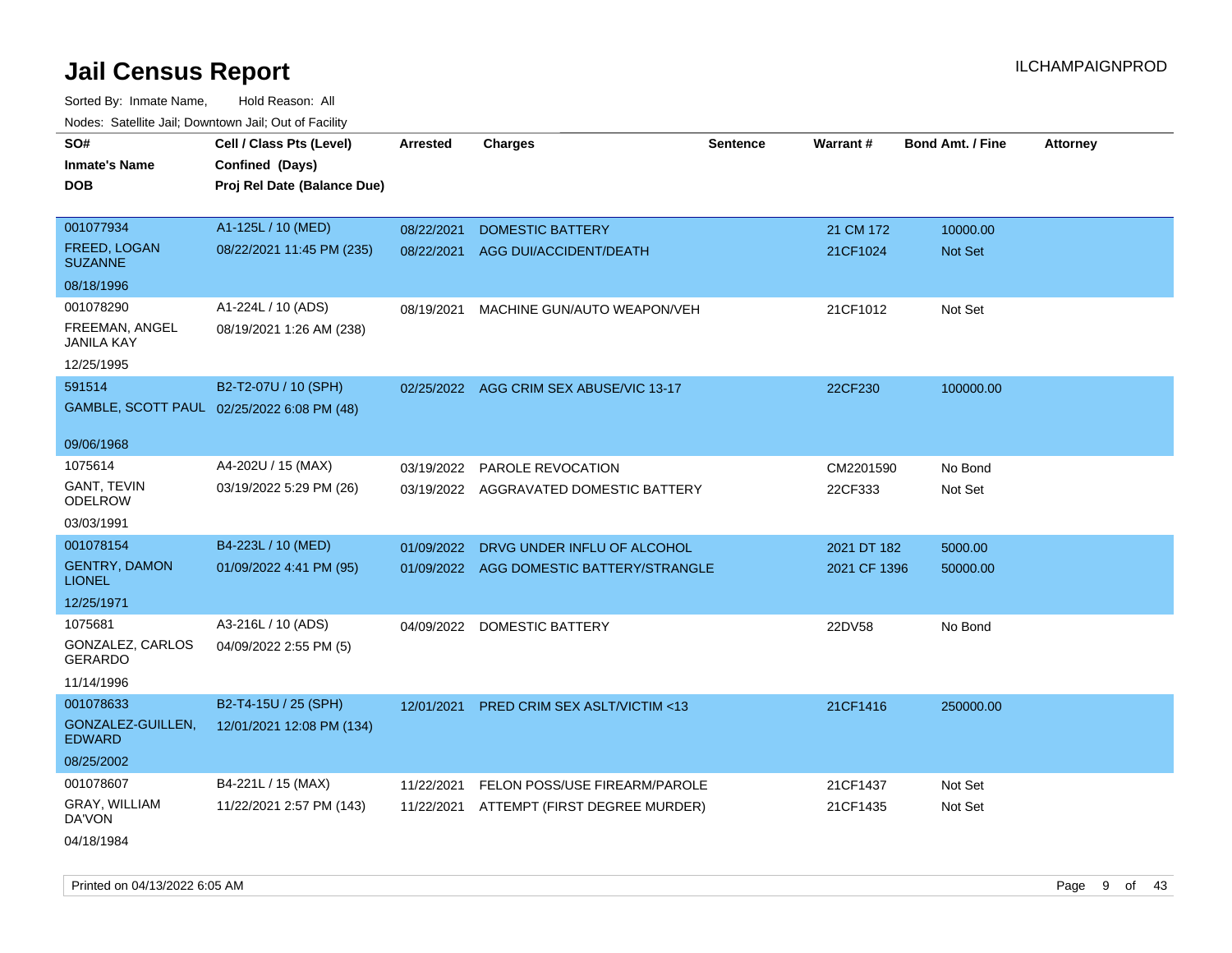| SO#<br><b>Inmate's Name</b>             | Cell / Class Pts (Level)<br>Confined (Days) | Arrested   | <b>Charges</b>                       | <b>Sentence</b> | Warrant#   | <b>Bond Amt. / Fine</b> | <b>Attorney</b> |
|-----------------------------------------|---------------------------------------------|------------|--------------------------------------|-----------------|------------|-------------------------|-----------------|
| <b>DOB</b>                              | Proj Rel Date (Balance Due)                 |            |                                      |                 |            |                         |                 |
|                                         |                                             |            |                                      |                 |            |                         |                 |
| 56342                                   | B1-206L / 10 (MED)                          | 10/21/2021 | THEFT CONTROL INTENT <\$500          |                 | 17CF1451   | 10000.00                |                 |
| <b>GRIFFIN, NATHAN</b><br><b>EUGENE</b> | 10/21/2021 4:20 PM (175)                    | 10/21/2021 | DRIVING ON REVOKED LICENSE           |                 | 20TR1979   | 3000.00                 |                 |
| 02/24/1969                              |                                             | 10/21/2021 | <b>ARMED HABITUAL CRIMINAL</b>       |                 | 21CF1279   | <b>Not Set</b>          |                 |
| 001079059                               | BOOKH-3                                     | 04/13/2022 | CRIM TRESPASS TO STATE LAND          |                 | 2022CMAWOW | 100.00                  |                 |
| HADJARAB, YOUCEF<br><b>FAROUK</b>       | 04/13/2022 3:47 AM (1)                      |            |                                      |                 |            |                         |                 |
| 05/29/1996                              |                                             |            |                                      |                 |            |                         |                 |
| 544770                                  | A4-105U / 10 (MED)                          | 08/14/2021 | AGG DOMESTIC BATTERY/STRANGLE        | 7y (DOC)        | 2021CF514  | 25000.00                |                 |
| <b>HAYES, DEVON</b><br><b>JERMAINE</b>  | 08/14/2021 2:56 AM (243)                    |            |                                      |                 |            |                         |                 |
| 11/07/1987                              |                                             |            |                                      |                 |            |                         |                 |
| 975293                                  | B2-T4-14L / 15 (SPH)                        | 07/21/2021 | VIO ORDER/PRIOR VIO OF ORDER         |                 | 21CF914    | No Bond                 |                 |
| HILL, JACOB MILES                       | 07/21/2021 8:43 PM (267)                    | 07/21/2021 | <b>STALKING</b>                      |                 | 2021CF863  | Not Set                 |                 |
|                                         |                                             | 07/25/2021 | PAROLE REVOCATION                    |                 | CH2104646  | Not Set                 |                 |
| 02/06/1988                              |                                             | 08/18/2021 | <b>HARASS WITNESS/FAMILY MBR/REP</b> |                 | 21CF992    | Not Set                 |                 |
|                                         |                                             | 09/09/2021 | AGG STALKING/BODILY HARM             |                 | 21CF1073   | Not Set                 |                 |
| 980939                                  | B4-225U / 10 (MED)                          | 03/25/2022 | RECEIVE/POSS/SELL STOLEN VEH         |                 | 22CF357    | Not Set                 |                 |
| <b>HILL, XAVIER</b><br><b>LENSHAUN</b>  | 03/25/2022 11:15 AM (20)                    |            |                                      |                 |            |                         |                 |
| 06/18/1988                              |                                             |            |                                      |                 |            |                         |                 |
| 1072876                                 | A1-226U / 5 (MIN)                           | 02/10/2022 | METH DELIVERY/5<15 GRAMS             | 4y (DOC)        | 21CF143    | No Bond                 |                 |
| <b>BELL</b>                             | HOUTCHINS, SAVANNA 02/10/2022 5:10 PM (63)  |            |                                      |                 |            |                         |                 |
| 07/10/1996                              | 2/17/2022 (0.00)                            |            |                                      |                 |            |                         |                 |
| 001078884                               | A4-103L / 15 (MAX)                          |            | 02/27/2022 ARMED VIOLENCE/CATEGORY I | 6y (DOC)        | 22CF234    | Not Set                 |                 |
| HOWARD, TREVON<br><b>TITRESS</b>        | 02/27/2022 5:07 AM (46)                     |            |                                      |                 |            |                         |                 |
| 03/20/1999                              |                                             |            |                                      |                 |            |                         |                 |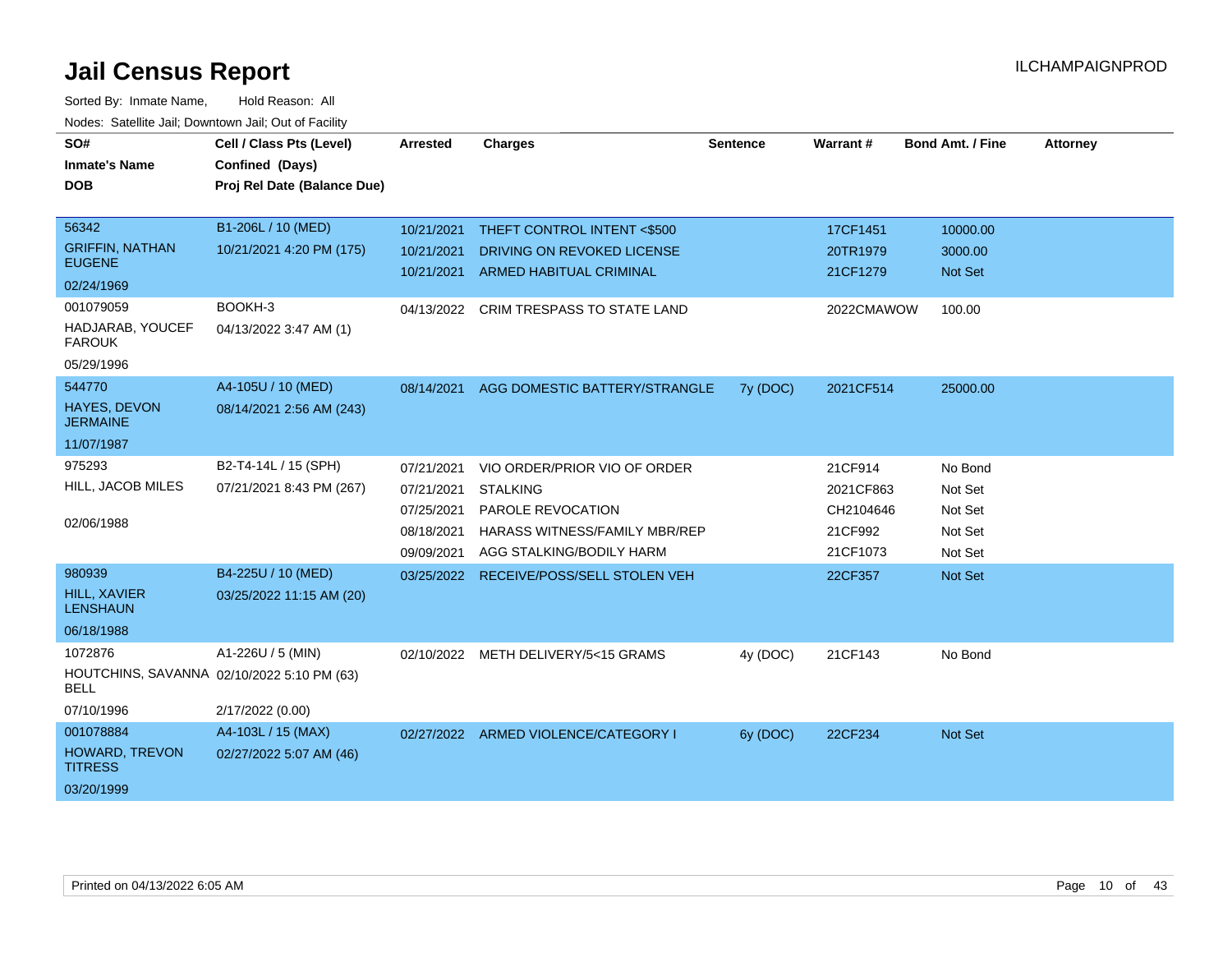| roaco. Catolino dall, Downtown dall, Out of Fability |                             |                 |                                           |                 |             |                         |                 |
|------------------------------------------------------|-----------------------------|-----------------|-------------------------------------------|-----------------|-------------|-------------------------|-----------------|
| SO#                                                  | Cell / Class Pts (Level)    | <b>Arrested</b> | <b>Charges</b>                            | <b>Sentence</b> | Warrant#    | <b>Bond Amt. / Fine</b> | <b>Attorney</b> |
| <b>Inmate's Name</b>                                 | Confined (Days)             |                 |                                           |                 |             |                         |                 |
| <b>DOB</b>                                           | Proj Rel Date (Balance Due) |                 |                                           |                 |             |                         |                 |
|                                                      |                             |                 |                                           |                 |             |                         |                 |
| 51028                                                | B3-W6-21U / 10 (MED)        | 02/23/2022      | AGG FLEEING/2+ CON DEVICES                |                 | 19CF1839    | 50000.00                |                 |
| HUFFMAN, MICHAEL<br><b>LEONARD</b>                   | 02/23/2022 3:14 AM (50)     |                 | 02/23/2022 POSS STOLEN VEHICLE            |                 | 20-CF-377   | No Bond                 |                 |
| 07/24/1980                                           |                             |                 |                                           |                 |             |                         |                 |
| 1061186                                              | A1-224U / 15 (MAX)          |                 | 03/16/2022 MURDER/STRONG PROB KILL/INJURE |                 | 22CF329     | No Bond                 |                 |
| INGRAM, CHERELL<br><b>LETRISE</b>                    | 03/16/2022 10:17 PM (29)    |                 |                                           |                 |             |                         |                 |
| 10/01/1986                                           |                             |                 |                                           |                 |             |                         |                 |
| 38993                                                | A4-101L / 15 (MAX)          |                 | 02/13/2021 ATTEMPT (FIRST DEGREE MURDER)  |                 | 21CF181     | Not Set                 |                 |
| JACKSON, LAMONT<br><b>JEREMIE</b>                    | 02/13/2021 7:45 AM (425)    |                 |                                           |                 |             |                         |                 |
| 07/31/1973                                           |                             |                 |                                           |                 |             |                         |                 |
| 001077487                                            | B3-W8-30L / 10 (MED)        | 12/03/2020      | FELON POSS/USE WEAPON/FIREARM             | 8y (DOC)        | 20CF1377    | Not Set                 |                 |
| JACKSON, TERRELL<br><b>DANDRE</b>                    | 12/03/2020 10:18 AM (497)   | 11/09/2021      | AGG DISCHARGE FIREARM/OCC VEH             | 8y (DOC)        | 21CR0331401 | No Bond                 |                 |
| 08/11/1990                                           |                             |                 |                                           |                 |             |                         |                 |
| 001078703                                            | A1-124U / 15 (ADS)          | 12/20/2021      | MURDER/INTENT TO KILL/INJURE              |                 | 21CF1574    | Not Set                 |                 |
| <b>JOHNS, SHANIQUH</b><br><b>THERESA</b>             | 12/22/2021 6:41 AM (113)    |                 |                                           |                 |             |                         |                 |
| 04/03/1992                                           |                             |                 |                                           |                 |             |                         |                 |
| 1073894                                              | BOOKH-6                     |                 | 04/07/2022 PROBATION VIOLATION            |                 | 2021CF920   | Not Set                 |                 |
| JOKICH, ANTON VEGO                                   | 04/07/2022 5:40 PM (7)      |                 |                                           |                 |             |                         |                 |
|                                                      |                             |                 |                                           |                 |             |                         |                 |
| 05/30/1969                                           |                             |                 |                                           |                 |             |                         |                 |
| 1042582                                              | B1-107U / 15 (MAX)          |                 | 03/10/2022 VIOLATE ORDER PROTECTION       |                 | 22CM61      | Not Set                 |                 |
| JONES, DEONTA<br><b>DANTRAL</b>                      | 03/10/2022 4:50 AM (35)     |                 |                                           |                 |             |                         |                 |
| 02/01/1993                                           |                             |                 |                                           |                 |             |                         |                 |
| 001078645                                            | B4-226U / 10 (MED)          | 12/02/2021      | AGG DISCHARGE FIREARM                     |                 | 21CF1478    | No Bond                 |                 |
| JONES, KELVIN<br><b>KHYRIC</b>                       | 12/02/2021 6:56 PM (133)    |                 |                                           |                 |             |                         |                 |
| 02/27/2001                                           |                             |                 |                                           |                 |             |                         |                 |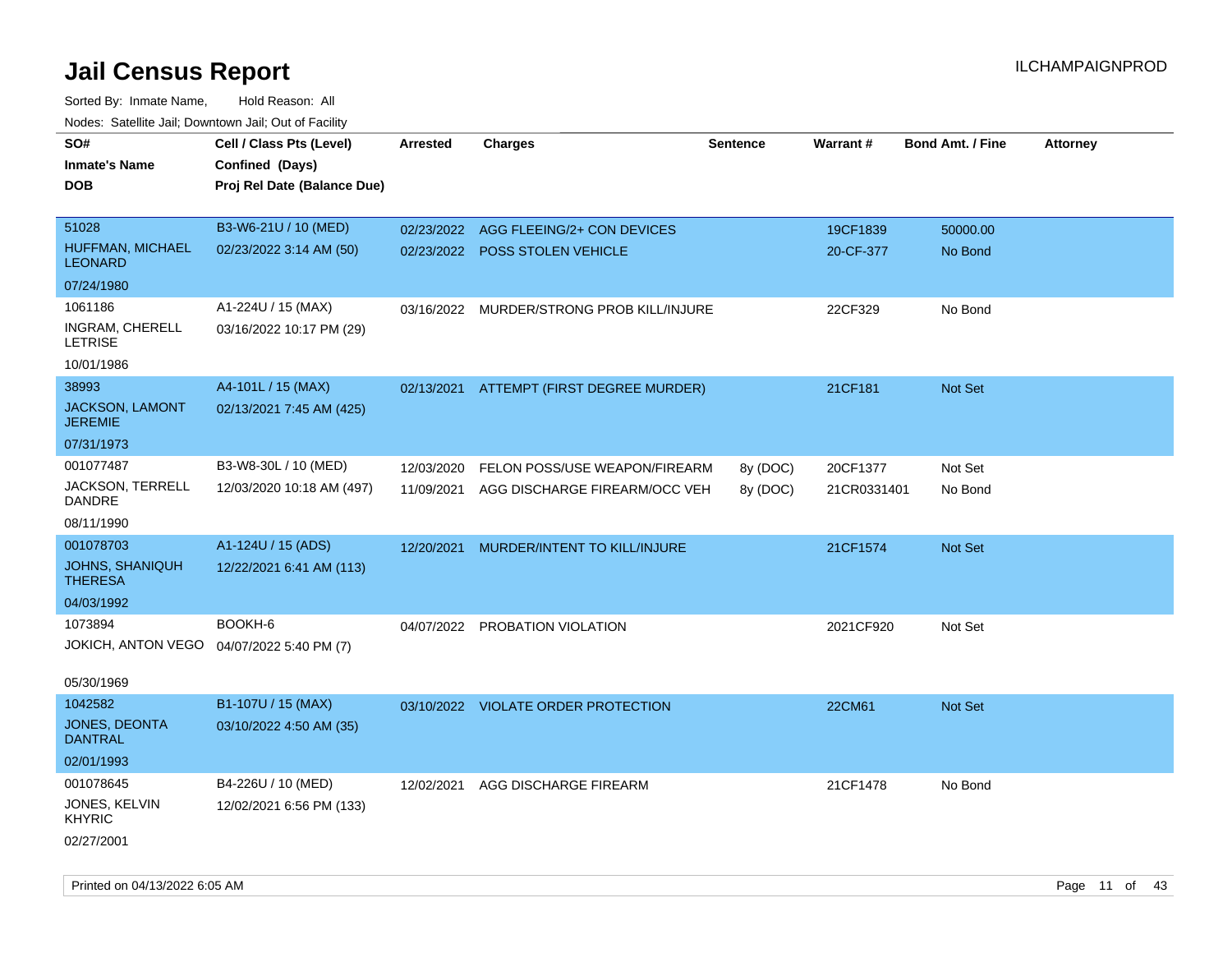| SO#<br><b>Inmate's Name</b><br><b>DOB</b> | Cell / Class Pts (Level)<br>Confined (Days)<br>Proj Rel Date (Balance Due) | <b>Arrested</b> | <b>Charges</b>                          | <b>Sentence</b> | <b>Warrant#</b> | <b>Bond Amt. / Fine</b> | <b>Attorney</b> |
|-------------------------------------------|----------------------------------------------------------------------------|-----------------|-----------------------------------------|-----------------|-----------------|-------------------------|-----------------|
| 956822                                    | A4-101U / 15 (MAX)                                                         | 11/25/2021      | AGGRAVATED DOMESTIC BATTERY             |                 | 21CF1442        | Not Set                 |                 |
| <b>JONES, MARIO</b><br><b>NATHANIEL</b>   | 11/25/2021 10:37 AM (140)                                                  | 11/25/2021      | <b>PAROLE REVOCATION</b>                |                 | CH2106361       | No Bond                 |                 |
| 10/27/1987                                |                                                                            | 11/25/2021      | UNLAWFUL RESTRAINT                      |                 | 21CF1443        | Not Set                 |                 |
| 59668                                     | B2-T1-04L / 10 (SPH)                                                       | 02/11/2022      | FAIL TO RPT CHNG ADDRESS/EMPL           |                 | 20 CF 1241      | 75000.00                |                 |
| JONES, MARTELL<br><b>DEANGELO</b>         | 02/11/2022 3:19 PM (62)                                                    |                 | 02/11/2022 AGGRAVATED ARSON/BODILY HARM |                 | 22 CF 169       | 75000.00                |                 |
| 07/11/1983                                |                                                                            |                 |                                         |                 |                 |                         |                 |
| 1008468                                   | B4-125L / 10 (MED)                                                         | 12/01/2021      | FELON POSS/USE WEAPON/FIREARM           |                 | 21CF1472        | Not Set                 |                 |
| JONES, MARTEZ<br><b>LAMONTE</b>           | 12/01/2021 1:28 PM (134)                                                   | 12/02/2021      | PROBATION VIOLATION                     |                 | 20CF1151        | Not Set                 |                 |
| 06/22/1993                                |                                                                            |                 |                                         |                 |                 |                         |                 |
| 1068501                                   | B3-W2-06L / 5 (MIN)                                                        | 02/07/2022      | VIO ORDER/NOTICE/PRIOR VIO O/P          | 18m (DOC)       | 22CF156         | No Bond                 |                 |
| KING, JULIUS<br><b>EMANUEL</b>            | 02/07/2022 7:06 PM (66)                                                    | 03/29/2022      | <b>RESIST/OBSTRUCT WITH INJURY</b>      | 18m (DOC)       | 2021CF926       | No Bond                 |                 |
| 04/08/1985                                |                                                                            |                 |                                         |                 |                 |                         |                 |
| 65642                                     | A3-211L / 5 (MIN)                                                          | 04/08/2022      | RET THEFT/DISP MERCH/>\$300             |                 | 21CF1556        | 970.00                  |                 |
| <b>KRAUS, SIMSON</b>                      | 04/08/2022 2:02 AM (6)                                                     |                 |                                         |                 |                 |                         |                 |
| 01/17/1972                                |                                                                            |                 |                                         |                 |                 |                         |                 |
| 24308                                     | B2-T1-01U / 15 (SPH)                                                       | 03/19/2022      | <b>RETAIL THEFT</b>                     | 30m (DOC)       | 20CF79          | No Bond                 |                 |
| <b>KWIATKOWSKI,</b><br><b>ROBERT JOHN</b> | 03/19/2022 12:52 PM (26)                                                   |                 |                                         |                 |                 |                         |                 |
| 08/08/1963                                |                                                                            |                 |                                         |                 |                 |                         |                 |
| 1068786                                   | B3-W6-22L / 10 (MED)                                                       | 03/04/2022      | DOMESTIC BATTERY/OTHER PRIOR            |                 | 22CF270         | <b>Not Set</b>          |                 |
| LACY, MALIK SHAKUR                        | 03/04/2022 7:25 PM (41)                                                    | 03/04/2022      | DOMESTIC BATTERY/HARM/VIO O/P           |                 | 18CM478         | 2500.00                 |                 |
| 12/01/1996                                |                                                                            |                 | 03/04/2022 WARRANT OUT OF COUNTY        |                 | 20TR4604        | 3000.00                 |                 |
| 1041648                                   | A4-206U / 15 (MAX)                                                         | 01/11/2022      | <b>PAROLE REVOCATION</b>                |                 | CH2200221       | Not Set                 |                 |
| LANE, DEMETRIUS<br>LAQUAN                 | 01/11/2022 5:27 AM (93)                                                    |                 | 01/11/2022 ARMED HABITUAL CRIMINAL      | 6y (DOC)        | 22CF41          | Not Set                 |                 |
| 07/04/1996                                |                                                                            |                 |                                         |                 |                 |                         |                 |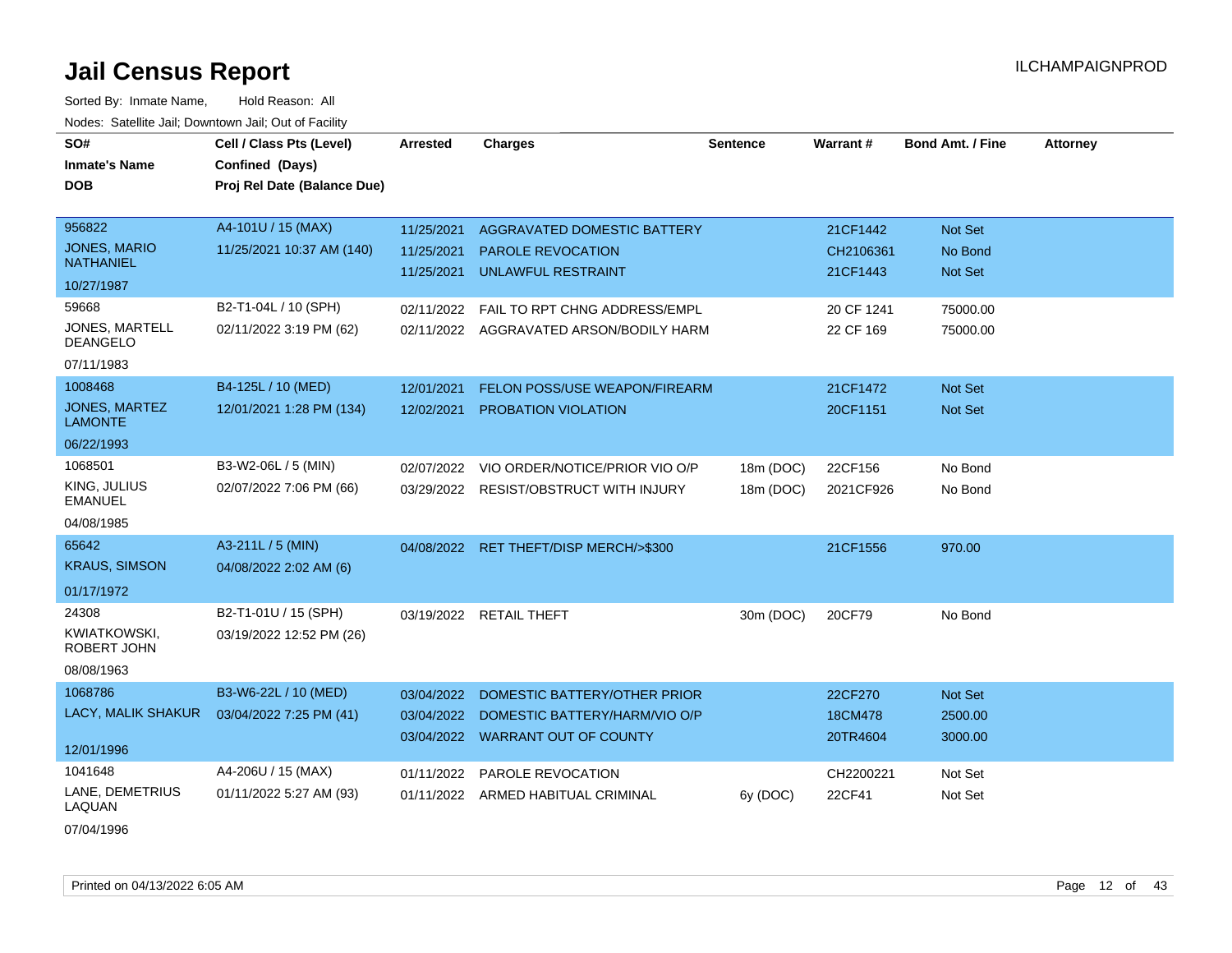Sorted By: Inmate Name, Hold Reason: All Nodes: Satellite Jail; Downtown Jail; Out of Facility

| rougs. Calcing Jan, Downtown Jan, Out of Facility |                             |                     |                                             |                 |             |                         |                 |
|---------------------------------------------------|-----------------------------|---------------------|---------------------------------------------|-----------------|-------------|-------------------------|-----------------|
| SO#                                               | Cell / Class Pts (Level)    | <b>Arrested</b>     | <b>Charges</b>                              | <b>Sentence</b> | Warrant#    | <b>Bond Amt. / Fine</b> | <b>Attorney</b> |
| <b>Inmate's Name</b>                              | Confined (Days)             |                     |                                             |                 |             |                         |                 |
| <b>DOB</b>                                        | Proj Rel Date (Balance Due) |                     |                                             |                 |             |                         |                 |
|                                                   |                             |                     |                                             |                 |             |                         |                 |
| 1070011                                           | B4-124U / 10 (MED)          | 08/03/2021          | AGG DISCH FIREARM/1ST AID PERS              | 10y (DOC)       | 21CF929     | Not Set                 |                 |
| LAWS, WILLIAM<br>ZARAK, Third                     | 08/03/2021 3:53 PM (254)    |                     |                                             |                 |             |                         |                 |
| 07/06/1999                                        |                             |                     |                                             |                 |             |                         |                 |
| 971828                                            | BOOKH-1 / 10 (ADS)          |                     | 04/10/2022 CRIM DMG TO PROP \$500-10K       |                 | 22CF426     | No Bond                 |                 |
| LEMONS, NATHANIEL<br>LAVERN                       | 04/10/2022 6:46 AM (4)      |                     |                                             |                 |             |                         |                 |
| 11/01/1989                                        |                             |                     |                                             |                 |             |                         |                 |
| 548089                                            | B1-204U / 15 (MAX)          |                     | 12/04/2020 ATTEMPT (FIRST DEGREE MURDER)    |                 | 20CF1378    | Not Set                 |                 |
| LEWIS, LAWRENCE<br>PAUL, Third                    | 12/04/2020 4:42 AM (496)    |                     |                                             |                 |             |                         |                 |
| 02/08/1993                                        |                             |                     |                                             |                 |             |                         |                 |
| 001078924                                         | A4-205L / 10 (MED)          | 03/09/2022          | DOMESTIC BATTERY/OTHER PRIOR                |                 | 22CF289     | Not Set                 |                 |
| LIVINGSTON, MASON<br><b>RICHARD</b>               | 03/09/2022 4:13 AM (36)     |                     | 03/09/2022 WARRANT OUT OF COUNTY            |                 | 2019 CM 230 | 5000.00                 |                 |
| 08/23/1988                                        |                             |                     |                                             |                 |             |                         |                 |
| 001079058                                         | BOOKF-2                     |                     | 04/12/2022 DOMESTIC BATTERY                 |                 | 22CMAWOW    | Not Set                 |                 |
| <b>LOGAN, SIERRA</b>                              | 04/12/2022 9:32 PM (2)      |                     |                                             |                 |             |                         |                 |
| 10/31/2001                                        |                             |                     |                                             |                 |             |                         |                 |
| 983917                                            | A3-217L / 5 (ADS)           | 04/07/2022          | AGG DUI/NO VALID DL                         |                 | 2008CF329   | 50000.00                |                 |
| LOPEZ-AGUILAR,<br><b>SERGIO</b>                   | 04/08/2022 12:35 AM (6)     |                     | 04/07/2022 LEAVING THE SCENE INVOLV VEHICLE |                 | 2022MT484   | 2470.00                 |                 |
| 09/10/1981                                        |                             |                     |                                             |                 |             |                         |                 |
| 001078320                                         | A3-215L / 5 (MIN)           | 04/03/2022          | <b>BURGLARY</b>                             |                 | 22CF395     | <b>Not Set</b>          |                 |
| <b>MARSH, PAUL</b><br><b>OLUFUNMILAYO</b>         | 04/03/2022 8:37 PM (11)     | 04/03/2022 BURGLARY |                                             |                 | 22CF396     | <b>Not Set</b>          |                 |
| 07/13/1994                                        |                             |                     |                                             |                 |             |                         |                 |
| 1038892                                           | B2-DR / 10 (MED)            | 02/16/2022          | PRED CRIM SEX ASLT/BODILY HARM              |                 | 22CF199     | No Bond                 |                 |
| MCCAULEY, TIMOTHY<br><b>WILLIAM</b>               | 02/16/2022 8:49 PM (57)     |                     |                                             |                 |             |                         |                 |

03/05/1989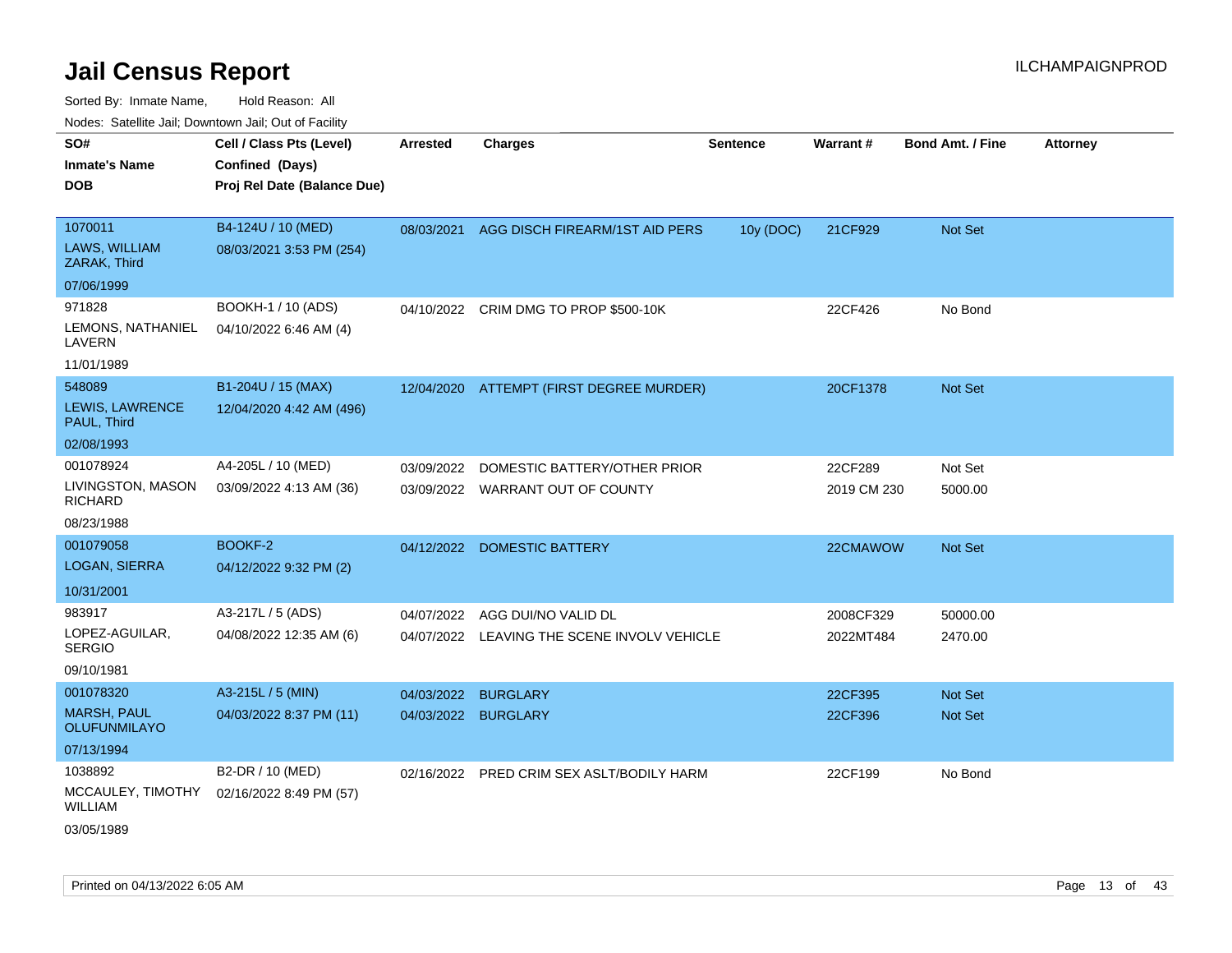Sorted By: Inmate Name, Hold Reason: All

| Nodes: Satellite Jail; Downtown Jail; Out of Facility |                                              |                 |                                          |                 |                 |                  |                 |
|-------------------------------------------------------|----------------------------------------------|-----------------|------------------------------------------|-----------------|-----------------|------------------|-----------------|
| SO#                                                   | Cell / Class Pts (Level)                     | <b>Arrested</b> | <b>Charges</b>                           | <b>Sentence</b> | <b>Warrant#</b> | Bond Amt. / Fine | <b>Attorney</b> |
| <b>Inmate's Name</b>                                  | Confined (Days)                              |                 |                                          |                 |                 |                  |                 |
| <b>DOB</b>                                            | Proj Rel Date (Balance Due)                  |                 |                                          |                 |                 |                  |                 |
|                                                       |                                              |                 |                                          |                 |                 |                  |                 |
| 48792                                                 | B4-126L / 10 (MED)                           |                 | 11/19/2021 AGG BATTERY/DISCHARGE FIREARM |                 | 21CF1425        | Not Set          |                 |
| <b>MCCLAIN, HURCHEL</b><br><b>JOSEPH</b>              | 11/20/2021 4:11 AM (145)                     |                 |                                          |                 |                 |                  |                 |
| 05/01/1979                                            |                                              |                 |                                          |                 |                 |                  |                 |
| 001077938                                             | BOOKH-4 / 15 (ADS)                           | 05/10/2021      | AGG KIDNAPING DISCH FIR/HARM             |                 | 21CF532         | Not Set          |                 |
| MCGAHA,                                               | 05/10/2021 7:02 PM (339)                     | 05/11/2021      | <b>MURDER</b>                            |                 | 2021-CF-215     | No Bond          |                 |
| CHRISTOPHER D                                         |                                              | 05/27/2021      | ESCAPE FROM DEPT OF CORRECTION           |                 | 21CF600         | Not Set          |                 |
| 07/27/1991                                            |                                              |                 |                                          |                 |                 |                  |                 |
| 001079055                                             | BOOKF-2                                      | 04/12/2022      | <b>DOMESTIC BATTERY</b>                  |                 | 22CMAWOW        | Not Set          |                 |
| MCMULLEN, BETTY<br><b>ANN</b>                         | 04/12/2022 7:09 PM (2)                       |                 |                                          |                 |                 |                  |                 |
| 04/28/1967                                            |                                              |                 |                                          |                 |                 |                  |                 |
| 34676                                                 | BOOKH-3                                      | 04/12/2022      | <b>DOMESTIC BATTERY</b>                  |                 | 2022CMAWOW      | Not Set          |                 |
| MCMULLEN, MARC<br><b>SEAN</b>                         | 04/12/2022 4:14 PM (2)                       |                 |                                          |                 |                 |                  |                 |
| 06/05/1964                                            |                                              |                 |                                          |                 |                 |                  |                 |
| 66710                                                 | A4-207U / 15 (ADS)                           |                 | 01/19/2022 ARMED VIOLENCE/CATEGORY I     |                 | 22CF88          | Not Set          |                 |
| <b>MEEKS, CASSARIOUS</b><br><b>MONTE</b>              | 01/20/2022 11:40 AM (84)                     |                 |                                          |                 |                 |                  |                 |
| 06/22/1984                                            |                                              |                 |                                          |                 |                 |                  |                 |
| 1043071                                               | A2-120L / 10 (MED)                           | 11/08/2021      | CRIM DMG/GOVT PROP/<\$500                |                 | 21CF1378        | Not Set          |                 |
| MERRELL-<br>SUTHERLAND, ALICIA                        | 11/08/2021 2:22 AM (157)                     |                 |                                          |                 |                 |                  |                 |
| 11/26/1972                                            |                                              |                 |                                          |                 |                 |                  |                 |
| 968679                                                | A3-117U / 15 (ADS)                           |                 | 04/10/2022 ARMED VIOLENCE/CATEGORY I     |                 | 21CF911         | 750000.00        |                 |
| MILES, ANTHONY<br><b>MARCUS JERALE</b>                | 04/10/2022 9:29 PM (4)                       |                 |                                          |                 |                 |                  |                 |
| 10/21/1985                                            |                                              |                 |                                          |                 |                 |                  |                 |
| 41584                                                 | B4-227L / 15 (MAX)                           | 12/01/2021      | ARMED HABITUAL CRIMINAL                  |                 | 21CF1467        | Not Set          |                 |
|                                                       | MILLER, JOSE LOVELL 12/02/2021 1:04 AM (133) |                 |                                          |                 |                 |                  |                 |

10/07/1975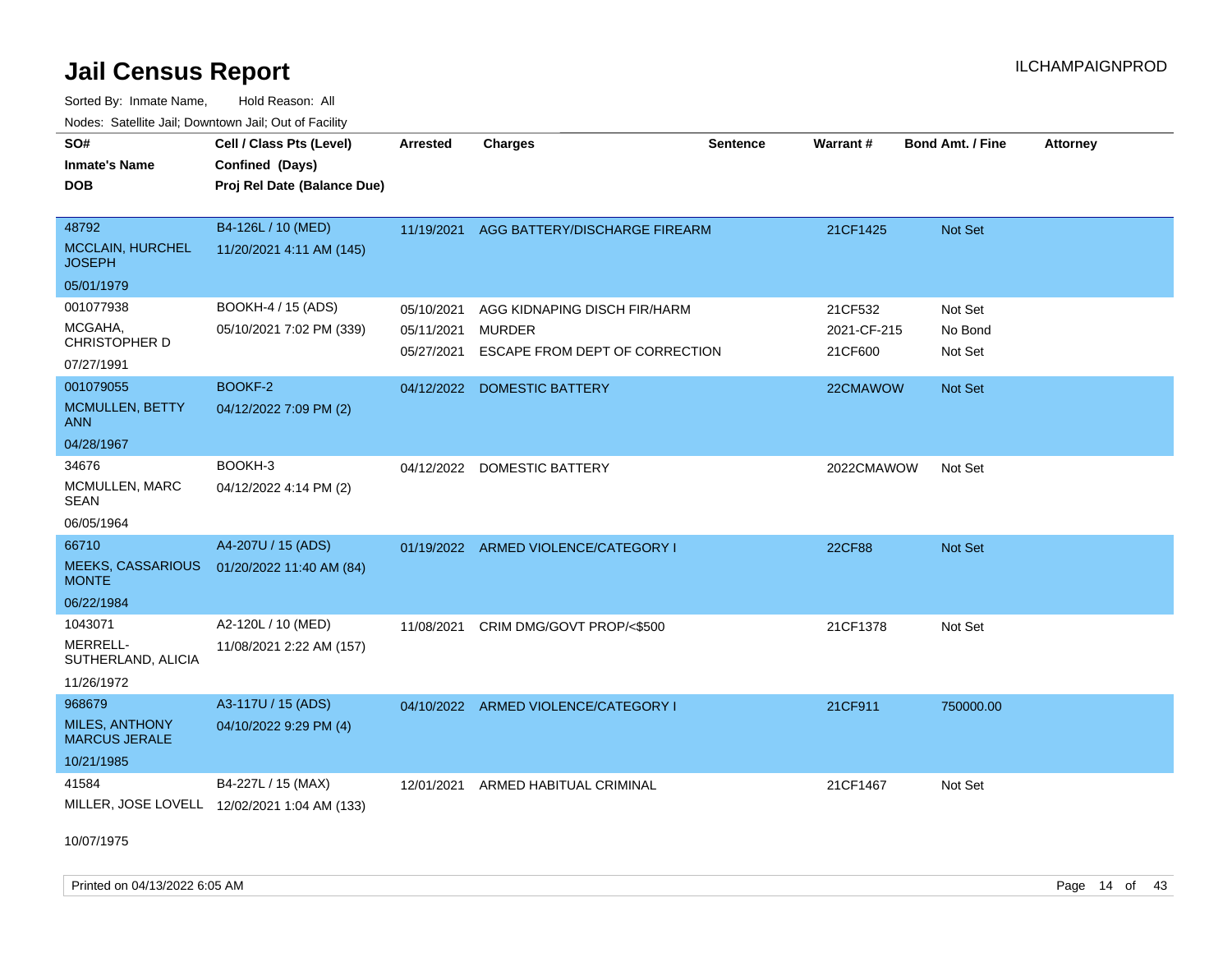| SO#                                                           | Cell / Class Pts (Level)    | <b>Arrested</b> | <b>Charges</b>                           | <b>Sentence</b> | Warrant #  | Bond Amt. / Fine | <b>Attorney</b> |
|---------------------------------------------------------------|-----------------------------|-----------------|------------------------------------------|-----------------|------------|------------------|-----------------|
| <b>Inmate's Name</b>                                          | Confined (Days)             |                 |                                          |                 |            |                  |                 |
| <b>DOB</b>                                                    | Proj Rel Date (Balance Due) |                 |                                          |                 |            |                  |                 |
|                                                               |                             |                 |                                          |                 |            |                  |                 |
| 1052889                                                       | B4-222U / 10 (MED)          |                 | 03/31/2022 AGGRAVATED DOMESTIC BATTERY   |                 | 22CF375    | No Bond          |                 |
| MOORE, JEREMIAH<br><b>THOMAS</b>                              | 03/31/2022 2:39 AM (14)     |                 | 03/31/2022 DRIVING ON SUSPENDED LICENSE  |                 | 22MT388    | Not Set          |                 |
| 07/21/1996                                                    |                             |                 |                                          |                 |            |                  |                 |
| 539294                                                        | B1-205L / 10 (MED)          | 01/11/2022      | AGG DUI/NO VALID DL                      |                 | 22CF49     | Not Set          |                 |
| MOSLEY, JAMES<br><b>CALVIN</b>                                | 01/11/2022 9:43 PM (93)     |                 | 01/11/2022 PAROLE REVOCATION             |                 | CH2200227  | No Bond          |                 |
| 12/11/1985                                                    |                             |                 |                                          |                 |            |                  |                 |
| 001078464                                                     | BOOKH-3                     | 04/11/2022      | ARMED VIOLENCE/CATEGORY I                |                 | 22CF444    | Not Set          |                 |
| MUHAMMAD, SABIR<br><b>RAHIM</b>                               | 04/11/2022 6:05 PM (3)      |                 | 04/11/2022 DRIVING ON SUSPENDED LICENSE  |                 | 22MT491    | <b>Not Set</b>   |                 |
| 08/13/1998                                                    |                             |                 |                                          |                 |            |                  |                 |
| 1012617                                                       | A4-207L / 10 (MED)          |                 | 04/01/2022 FELON POSS/USE WEAPON/FIREARM | $2y$ (CJ)       | 21CF889    | No Bond          |                 |
| NEAL, ANDRE<br><b>LORENZO</b>                                 | 04/01/2022 11:56 AM (13)    |                 |                                          |                 |            |                  |                 |
| 10/11/1993                                                    |                             |                 |                                          |                 |            |                  |                 |
| 001078517                                                     | B1-102L / 15 (MAX)          |                 | 10/19/2021 ATTEMPT (FIRST DEGREE MURDER) |                 | 21CF1267   | Not Set          |                 |
| <b>NELSON, RORY</b><br><b>DEMOND</b>                          | 10/19/2021 3:55 AM (177)    |                 |                                          |                 |            |                  |                 |
| 08/14/1984                                                    |                             |                 |                                          |                 |            |                  |                 |
| 001079057                                                     | BOOKH-3                     |                 | 04/12/2022 RETAIL THEFT                  |                 | 2022CMAWOW | 100.00           |                 |
| PATEL, SANDIPKUMAR 04/12/2022 9:20 PM (2)<br><b>HIMMATLAL</b> |                             |                 |                                          |                 |            |                  |                 |
| 10/11/1981                                                    |                             |                 |                                          |                 |            |                  |                 |
| 001078854                                                     | B2-T2-05U / 15 (MAX)        | 02/15/2022      | AGG BATTERY/DISCHARGE FIREARM            |                 | 2019JD22   | No Bond          |                 |
| PATNAUDE, MARTY<br><b>WW</b>                                  | 02/15/2022 5:12 PM (58)     |                 | 02/15/2022 ARMED VIOLENCE/CATEGORY I     |                 | 22CF190    | Not Set          |                 |
| 08/26/2003                                                    |                             |                 |                                          |                 |            |                  |                 |
| 969532                                                        | A3-116L                     | 04/12/2022      | BATTERY/MAKES PHYSICAL CONTACT           |                 | 22CM103    | Not Set          |                 |
| PAYNE, LUTHER                                                 | 04/12/2022 2:56 AM (2)      |                 |                                          |                 |            |                  |                 |
| 01/30/1989                                                    |                             |                 |                                          |                 |            |                  |                 |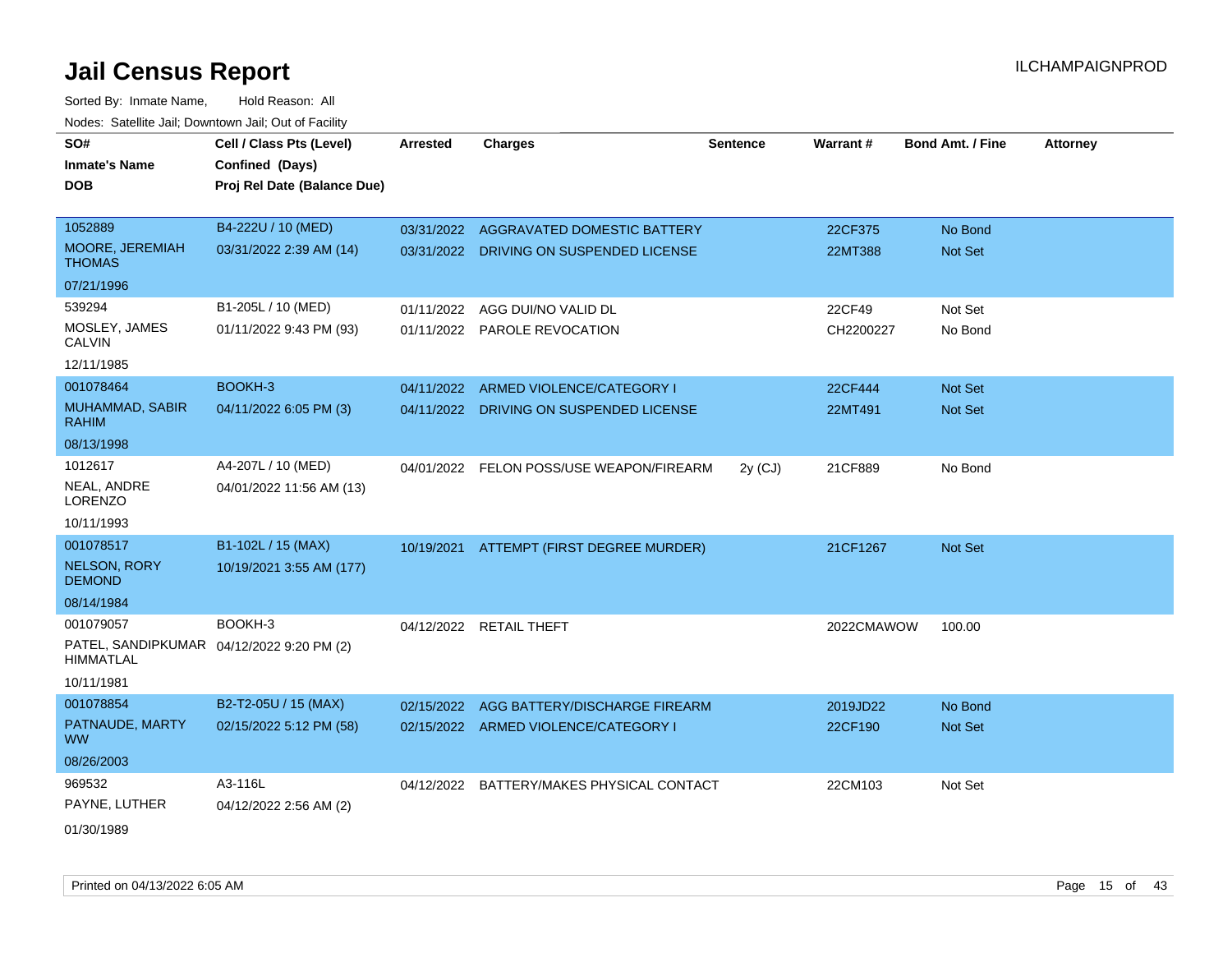| SO#<br><b>Inmate's Name</b><br><b>DOB</b> | Cell / Class Pts (Level)<br>Confined (Days)<br>Proj Rel Date (Balance Due) | <b>Arrested</b> | <b>Charges</b>                            | <b>Sentence</b> | Warrant#      | <b>Bond Amt. / Fine</b> | <b>Attorney</b> |
|-------------------------------------------|----------------------------------------------------------------------------|-----------------|-------------------------------------------|-----------------|---------------|-------------------------|-----------------|
|                                           |                                                                            |                 |                                           |                 |               |                         |                 |
| 61251                                     | <b>BOOKF-1 / 15 (ADS)</b>                                                  | 12/27/2021      | PRED CRIM SEX ASLT/VICTIM <13             |                 | 21CF651       | No Bond                 |                 |
| PETMECKY, JOHN<br><b>ROBERT</b>           | 12/27/2021 1:52 PM (108)                                                   |                 |                                           |                 |               |                         |                 |
| 03/09/1983                                |                                                                            |                 |                                           |                 |               |                         |                 |
| 1030954                                   | B4-223U / 15 (MAX)                                                         | 01/14/2022      | ARMED VIOLENCE/CATEGORY I                 |                 | 22CF76        | Not Set                 |                 |
| PETTIGREW,<br><b>MALCOME JAMIESON</b>     | 01/15/2022 4:35 AM (89)                                                    |                 | 01/14/2022 MFG/DEL CANNABIS/10-30 GRAMS   |                 | 2020CF9       | 15000.00                |                 |
| 02/20/1995                                |                                                                            |                 |                                           |                 |               |                         |                 |
| 1059394                                   | B3-W1-04L / 5 (MIN)                                                        |                 | 02/16/2022 AGG DUI/NO VALID DL            |                 | 2020CF1396    | No Bond                 |                 |
| PHILLIPS, ISAAC<br><b>TERRELL</b>         | 02/16/2022 9:00 AM (57)                                                    |                 |                                           |                 |               |                         |                 |
| 12/27/1996                                | 5/15/2022 (0.00)                                                           |                 |                                           |                 |               |                         |                 |
| 1059512                                   | BOOKH-3                                                                    | 04/12/2022      | DOMESTIC BATTERY                          |                 | 2019-CF-589   | Not Set                 |                 |
| PHILLIPS, LAMAR<br><b>DESHAWN</b>         | 04/12/2022 5:15 PM (2)                                                     | 04/12/2022      | RESIST/OBSTRUCT WITH INJURY               |                 | 2022CFAWOW    | Not Set                 |                 |
| 04/02/1996                                |                                                                            |                 |                                           |                 |               |                         |                 |
| 1069766                                   | A2-220U / 5 (ADS)                                                          | 04/05/2022      | DUI ANY AMOUNT OF DRUG                    |                 | 17-DT-00267-1 | No Bond                 |                 |
| PHILLIPS, REBEKAH<br><b>LOUISE</b>        | 04/05/2022 2:44 PM (9)                                                     |                 | 04/05/2022 POSS HYPO/SYRINGE/NEEDLES/2ND+ |                 | 20CF460       | 940.00                  |                 |
| 09/06/1985                                |                                                                            |                 |                                           |                 |               |                         |                 |
| 1015033                                   | B1-203U / 10 (MED)                                                         | 03/05/2022      | POSSESSION OF STOLEN FIREARM              |                 | 21CF1172      | 500000.00               |                 |
| PICKENS, DANTE<br>DEVON                   | 03/05/2022 4:01 AM (40)                                                    | 03/05/2022      | POSS AMT CON SUB EXCEPT(A)/(D)            |                 | 20CF109       | 20000.00                |                 |
| 01/05/1993                                |                                                                            |                 |                                           |                 |               |                         |                 |
| 1022441                                   | B2-T1-03U / 10 (SPH)                                                       | 10/27/2021      | AGG BATTERY/PEACE OFFICER                 |                 | 2021 CF 12    | No Bond                 |                 |
| PICKENS, DONTRELL<br><b>DEMAR</b>         | 10/27/2021 1:39 PM (169)                                                   | 10/27/2021      | AGG BATTERY/PEACE OFFICER                 |                 | 2020 CF 1488  | No Bond                 |                 |
| 12/10/1993                                |                                                                            |                 |                                           |                 |               |                         |                 |
| 1069524                                   | B3-W5-18L / 10 (MED)                                                       | 08/08/2021      | MFG/DEL CANNABIS/30-500 GRAMS             |                 | 21CF953       | Not Set                 |                 |
| RAY-DAVIS, KAMARI<br><b>DAYVON</b>        | 08/09/2021 2:44 AM (248)                                                   |                 |                                           |                 |               |                         |                 |
| 03/30/2000                                |                                                                            |                 |                                           |                 |               |                         |                 |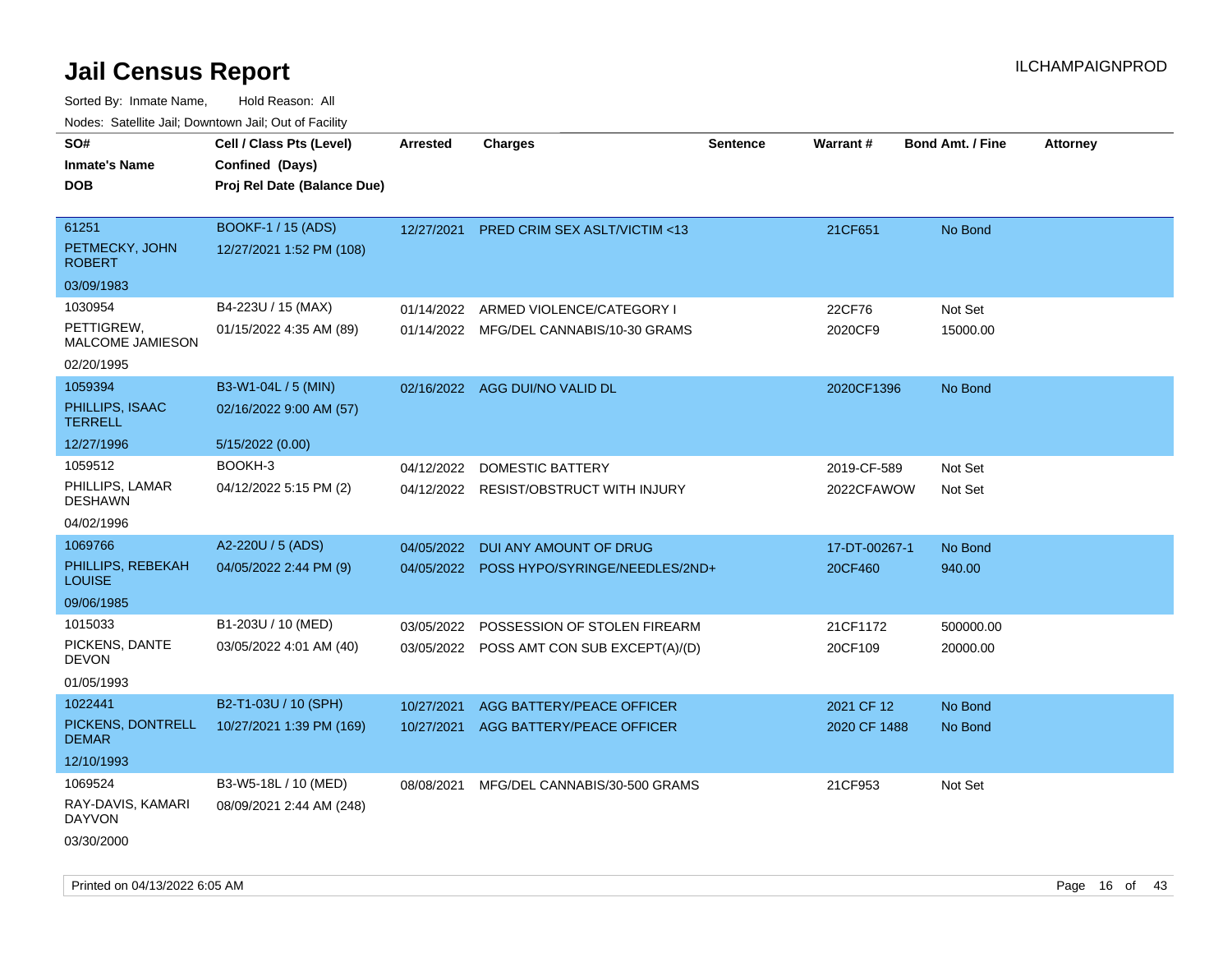| indues. Salenne Jan, Downlown Jan, Out of Facility |                             |                 |                                          |                 |             |                         |                 |
|----------------------------------------------------|-----------------------------|-----------------|------------------------------------------|-----------------|-------------|-------------------------|-----------------|
| SO#                                                | Cell / Class Pts (Level)    | <b>Arrested</b> | <b>Charges</b>                           | <b>Sentence</b> | Warrant#    | <b>Bond Amt. / Fine</b> | <b>Attorney</b> |
| <b>Inmate's Name</b>                               | Confined (Days)             |                 |                                          |                 |             |                         |                 |
| <b>DOB</b>                                         | Proj Rel Date (Balance Due) |                 |                                          |                 |             |                         |                 |
|                                                    |                             |                 |                                          |                 |             |                         |                 |
| 001078482                                          | B1-204L / 10 (MED)          |                 | 03/14/2022 AGG DISCHARGE FIREARM/VEH/SCH |                 |             | 250000.00               |                 |
| <b>REED, MONTRES</b><br><b>ANTRON</b>              | 03/14/2022 12:06 PM (31)    |                 |                                          |                 |             |                         |                 |
| 02/26/2004                                         |                             |                 |                                          |                 |             |                         |                 |
| 982660                                             | A4-203U / 10 (MED)          | 03/22/2022      | <b>BURGLARY</b>                          |                 | 22CF339     | No Bond                 |                 |
| REYNOLDS, DAVID<br>ALLEN                           | 03/22/2022 4:11 AM (23)     |                 |                                          |                 |             |                         |                 |
| 03/27/2002                                         |                             |                 |                                          |                 |             |                         |                 |
| 001079048                                          | A2-222U / 15 (ADS)          | 04/10/2022      | <b>MURDER</b>                            |                 | 21CF649     | 1000000.00              |                 |
| <b>ROBINSON, AMARI</b>                             | 04/10/2022 9:44 AM (4)      | 04/10/2022      | AGGRAVATED BATTERY                       |                 | 2022-JD-014 | <b>Not Set</b>          |                 |
| <b>MICHELLE TAMIRA</b>                             |                             | 04/10/2022      | <b>CRIMINAL DAMAGE</b>                   |                 | 2022-JD-014 | <b>Not Set</b>          |                 |
| 04/10/2004                                         |                             | 04/10/2022      | AGG UNLAWFUL USE WEAPON/PERSON           |                 | 21-JD-079   | Not Set                 |                 |
| 979485                                             | B2-T4-16L / 15 (SPH)        | 03/12/2021      | <b>PRED CRIM SEX ASLT/VICTIM &lt;13</b>  |                 | 21CF282     | Not Set                 |                 |
| RODRIGUEZ, JOSHUA<br>ANTHONY                       | 03/12/2021 1:57 PM (398)    |                 |                                          |                 |             |                         |                 |
| 04/06/1990                                         |                             |                 |                                          |                 |             |                         |                 |
| 61330                                              | B4-224L / 15 (MAX)          | 12/01/2021      | <b>ARMED HABITUAL CRIMINAL</b>           |                 | 21CF1473    | Not Set                 |                 |
| <b>RUFFIN, JONATHON</b><br><b>CECIL</b>            | 12/01/2021 5:34 AM (134)    | 12/01/2021      | PAROLE REVOCATION                        |                 | CH2107545   | No Bond                 |                 |
| 05/10/1984                                         |                             |                 |                                          |                 |             |                         |                 |
| 001077681                                          | A3-211U / 5 (ADS)           | 04/08/2022      | CRIM DMG/GOVT PROP/<\$500                |                 | 22CM101     | Not Set                 |                 |
| SALES, ANDREW                                      | 04/08/2022 6:03 PM (6)      | 04/11/2022      | ELEC HRSMT/OBSCENE/FORC FEL              |                 | 21CF406     | Not Set                 |                 |
| KEVIN                                              |                             |                 | 04/11/2022 AGGRAVATED DOMESTIC BATTERY   |                 | 21CF247     | Not Set                 |                 |
| 02/25/1979                                         |                             |                 |                                          |                 |             |                         |                 |
| 001079056                                          | BOOKH-3                     | 04/12/2022      | AGG UNLAWFUL USE OF WEAPON/VEH           |                 | 2022CFAWOW  | <b>Not Set</b>          |                 |
| SANDERS, JAZONTAE<br>XR.                           | 04/12/2022 8:34 PM (2)      | 04/12/2022      | DRIVING 21-25 MPH ABOVE LIMIT            |                 | 2022TRAWOW  | <b>Not Set</b>          |                 |
| 03/13/2002                                         |                             |                 | 04/12/2022 CAUSE CHILD TO BE ENDANGERED  |                 | 2022CFAWOW  | Not Set                 |                 |
| 1071161                                            | B4-124L / 15 (MAX)          | 08/18/2021      | DELIVERY OF OR POSSESSION OF W/INT       |                 | 21CF1008    | No Bond                 |                 |
| SANDERS, MARKELL<br>LAMAR                          | 08/18/2021 6:18 PM (239)    |                 |                                          |                 |             |                         |                 |
| 02/02/2000                                         |                             |                 |                                          |                 |             |                         |                 |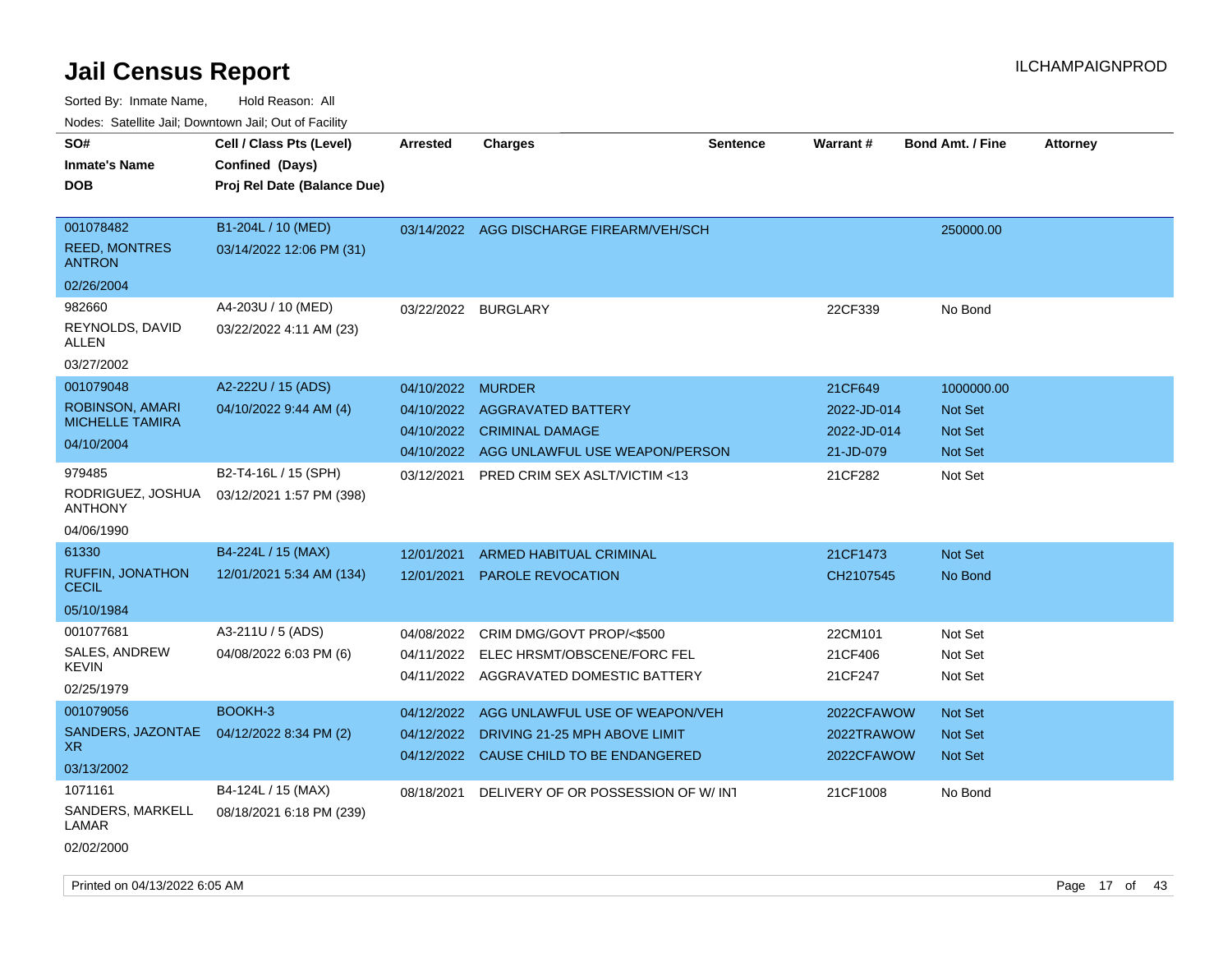| ivuutos. Saltiilit Jali, Duwilluwii Jali, Oul of Facility |                                             |                 |                                            |                 |            |                         |                 |
|-----------------------------------------------------------|---------------------------------------------|-----------------|--------------------------------------------|-----------------|------------|-------------------------|-----------------|
| SO#                                                       | Cell / Class Pts (Level)                    | <b>Arrested</b> | <b>Charges</b>                             | <b>Sentence</b> | Warrant#   | <b>Bond Amt. / Fine</b> | <b>Attorney</b> |
| <b>Inmate's Name</b>                                      | Confined (Days)                             |                 |                                            |                 |            |                         |                 |
| <b>DOB</b>                                                | Proj Rel Date (Balance Due)                 |                 |                                            |                 |            |                         |                 |
|                                                           |                                             |                 |                                            |                 |            |                         |                 |
| 001078898                                                 | A4-205U / 15 (MAX)                          |                 | 03/02/2022 AGG DISCHARGE FIREARM           |                 | 22CF254    | Not Set                 |                 |
| SAROLAS, JONATHAN<br>E.                                   | 03/02/2022 9:20 AM (43)                     |                 |                                            |                 |            |                         |                 |
| 07/16/1988                                                |                                             |                 |                                            |                 |            |                         |                 |
| 001078441                                                 | BOOKF-3 / 15 (ADS)                          | 10/01/2021      | ARMED HABITUAL CRIMINAL                    |                 | 21CF1182   | Not Set                 |                 |
| SINGLETON, CORRIE<br><b>DERRELL</b>                       | 10/01/2021 12:36 PM (195)                   |                 | 12/20/2021 SPEEDING 26-34 MPH OVER LIMIT   |                 | 2021TR2701 | 1000.00                 |                 |
| 05/07/1983                                                |                                             |                 |                                            |                 |            |                         |                 |
| 62924                                                     | B4-226L / 10 (MED)                          |                 | 03/11/2022 FELON POSS/USE WEAPON/FIREARM   |                 | 22CF294    | Not Set                 |                 |
| <b>STARKS, JUSTIN</b><br><b>COURTNEY</b>                  | 03/11/2022 2:29 AM (34)                     |                 | 03/11/2022 CRIM DMG TO PROP \$500-10K      |                 | 19CF63     | 3000.00                 |                 |
| 08/12/1984                                                |                                             |                 |                                            |                 |            |                         |                 |
| 001077770                                                 | A1-225U / 5 (MIN)                           |                 | 01/06/2022 RESIDENTIAL BURGLARY            |                 | 21CF319    | Not Set                 |                 |
|                                                           | STOFFLE, KELLY ANNE 01/06/2022 3:14 PM (98) |                 |                                            |                 |            |                         |                 |
|                                                           |                                             |                 |                                            |                 |            |                         |                 |
| 04/12/1989                                                |                                             |                 |                                            |                 |            |                         |                 |
| 38305                                                     | B2-T2-06L / 10 (SPH)                        | 03/18/2020      | <b>CRIMINAL SEXUAL ABUSE</b>               |                 | 20CF-343   | 500000.00               |                 |
| STOVER, JOSH<br><b>ANDREW</b>                             | 03/18/2020 10:24 AM (757)                   |                 |                                            |                 |            |                         |                 |
| 08/18/1973                                                |                                             |                 |                                            |                 |            |                         |                 |
| 1035647                                                   | A3-113L                                     |                 | 04/04/2022 CRIM DMG TO PROP \$500-10K      |                 | 21CF983    | 3000.00                 |                 |
| SUMO, DAVID KLON                                          | 04/04/2022 9:33 AM (10)                     |                 | 04/04/2022 CRIM DMG/GOVT PROP/>\$500-\$10K |                 | 21CF984    | 3000.00                 |                 |
| 06/23/1975                                                |                                             |                 |                                            |                 |            |                         |                 |
| 001078742                                                 | A2-121U / 5 (ADS)                           |                 | 04/01/2022 BURGLARY                        |                 | 22CF33     | 10000.00                |                 |
| TAYLOR, ERIKA LYNN                                        | 04/01/2022 10:15 AM (13)                    |                 |                                            |                 |            |                         |                 |
|                                                           |                                             |                 |                                            |                 |            |                         |                 |
| 04/09/1996                                                |                                             |                 |                                            |                 |            |                         |                 |
| 001078471                                                 | B4-221U / 10 (MED)                          | 10/11/2021      | AGG UUW/VEHICLE/<21                        | 18m (DOC)       | 21CF1210   | 100.00                  |                 |
| THATCH, OMARION<br><b>DIAMONTE</b>                        | 10/11/2021 1:26 AM (185)                    |                 |                                            |                 |            |                         |                 |
| 09/05/2003                                                |                                             |                 |                                            |                 |            |                         |                 |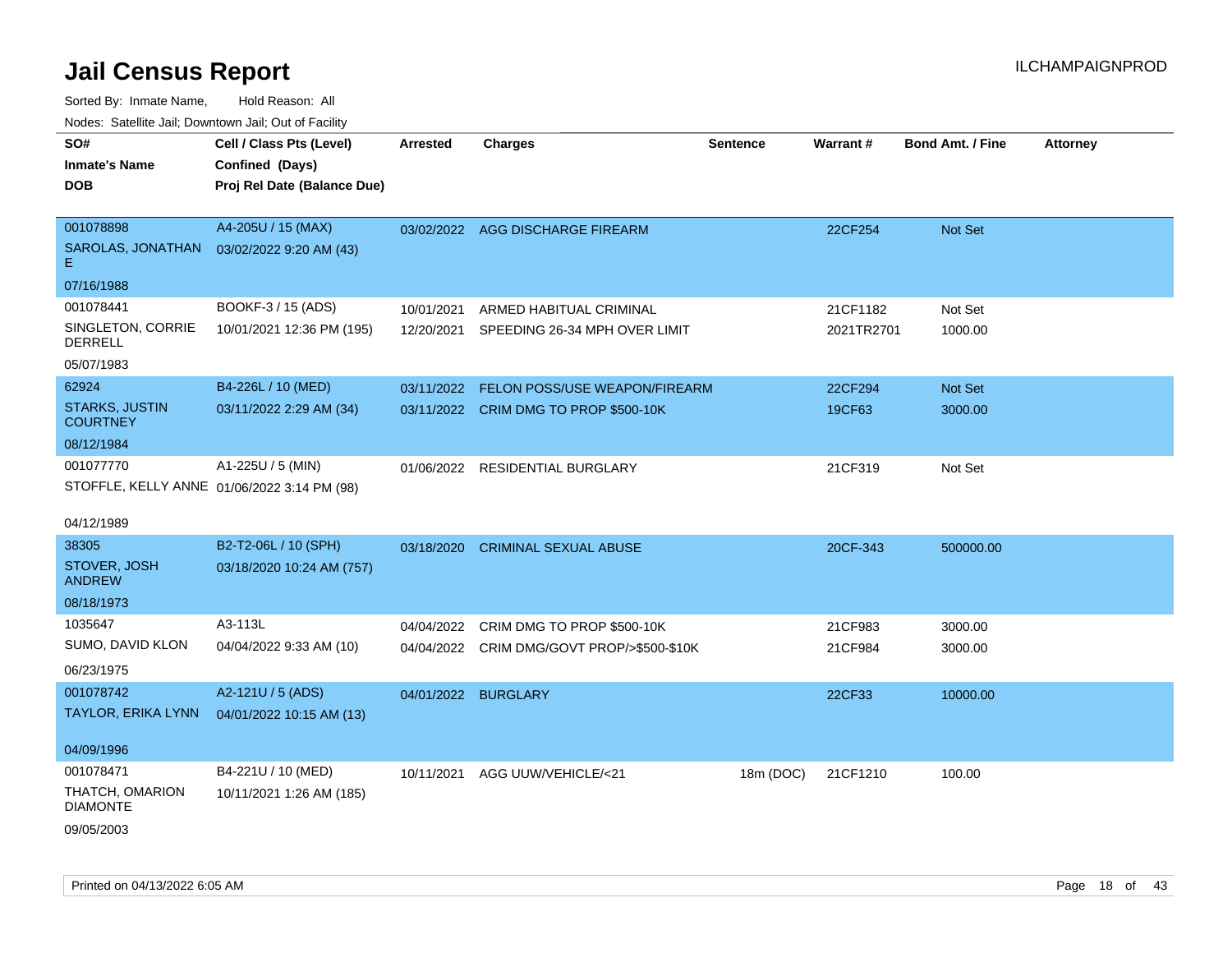Sorted By: Inmate Name, Hold Reason: All

Nodes: Satellite Jail; Downtown Jail; Out of Facility

| SO#<br><b>Inmate's Name</b><br><b>DOB</b>                          | Cell / Class Pts (Level)<br>Confined (Days)<br>Proj Rel Date (Balance Due) | <b>Arrested</b>                                             | <b>Charges</b>                                                                                                                   | <b>Sentence</b> | Warrant#                                                  | <b>Bond Amt. / Fine</b>                                   | <b>Attorney</b> |
|--------------------------------------------------------------------|----------------------------------------------------------------------------|-------------------------------------------------------------|----------------------------------------------------------------------------------------------------------------------------------|-----------------|-----------------------------------------------------------|-----------------------------------------------------------|-----------------|
| 001078997<br><b>DEON</b><br>09/17/2003                             | A4-203L / 10 (MED)<br>THOMAS, THEOPHILUS 03/30/2022 10:52 PM (15)          |                                                             | 03/30/2022 UNLAWFUL USE OF A WEAPON                                                                                              |                 | 22CF374                                                   | No Bond                                                   |                 |
| 32058<br>THOMPSON, STEVEN<br><b>ONEAL</b><br>03/14/1969            | B4-123U / 15 (MAX)<br>06/14/2021 6:44 AM (304)                             | 06/14/2021                                                  | <b>AGG DISCH FIREARM</b>                                                                                                         |                 | 21CF690                                                   | Not Set                                                   |                 |
| 001078792<br>TRAMBLE, TOM<br><b>MARCUS</b><br>02/28/1985           | B4-121U / 15 (MAX)<br>01/24/2022 10:24 AM (80)                             | 01/24/2022<br>01/24/2022                                    | <b>FUGITIVE FROM JUSTICE</b><br><b>FUGITIVE FROM JUSTICE</b><br>01/24/2022 ARMED VIOLENCE/CATEGORY I                             |                 | 22CF99<br>22CF100<br>22CF101                              | <b>Not Set</b><br><b>Not Set</b><br><b>Not Set</b>        |                 |
| 1076325<br><b>TURNER, PRINTISS</b><br>VASHAWN-DEMAN,<br>11/10/2001 | B1-201U / 15 (MAX)<br>03/25/2022 3:15 PM (20)                              | 03/25/2022<br>03/25/2022 MURDER<br>03/25/2022<br>03/28/2022 | AGG UUW/LOADED/NO FCCA/FOID<br><b>DOMESTIC BATTERY</b><br>03/25/2022 AGG UUW/LOADED/NO FCCA/FOID<br><b>FUGITIVE FROM JUSTICE</b> |                 | 2020CF742<br>2021CF1071<br>20CM468<br>21CF1520<br>22CF360 | 25000.00<br>1500000.00<br>1000.00<br>50000.00<br>50000.00 |                 |
| 50548<br><b>VINEYARD, SHORNOR</b><br><b>JAMAL</b><br>12/14/1979    | B3-W2-08L / 10 (MED)<br>03/29/2022 8:51 AM (16)<br>5/19/2022 (0.00)        |                                                             | 03/29/2022 AGG UNLAWFUL USE OF WEAPON/VEH                                                                                        |                 | 21CF1067                                                  | No Bond                                                   |                 |
| 001077992<br>WADE, DONTE<br><b>LAMONT</b><br>09/05/1986            | B4-127L / 15 (MAX)<br>03/31/2022 1:25 PM (14)                              | 03/31/2022                                                  | ARMED ROBBERY/NO FIREARM                                                                                                         |                 | 21CF590                                                   | 100000.00                                                 |                 |
| 001079004<br><b>WALLS, MICHAEL</b><br><b>DIANSIO</b><br>06/21/1991 | A4-107U / 15 (MED)<br>04/02/2022 4:16 AM (12)                              |                                                             | 04/02/2022 FELON POSS/USE WEAPON/FIREARM                                                                                         |                 | 22CF391                                                   | No Bond                                                   |                 |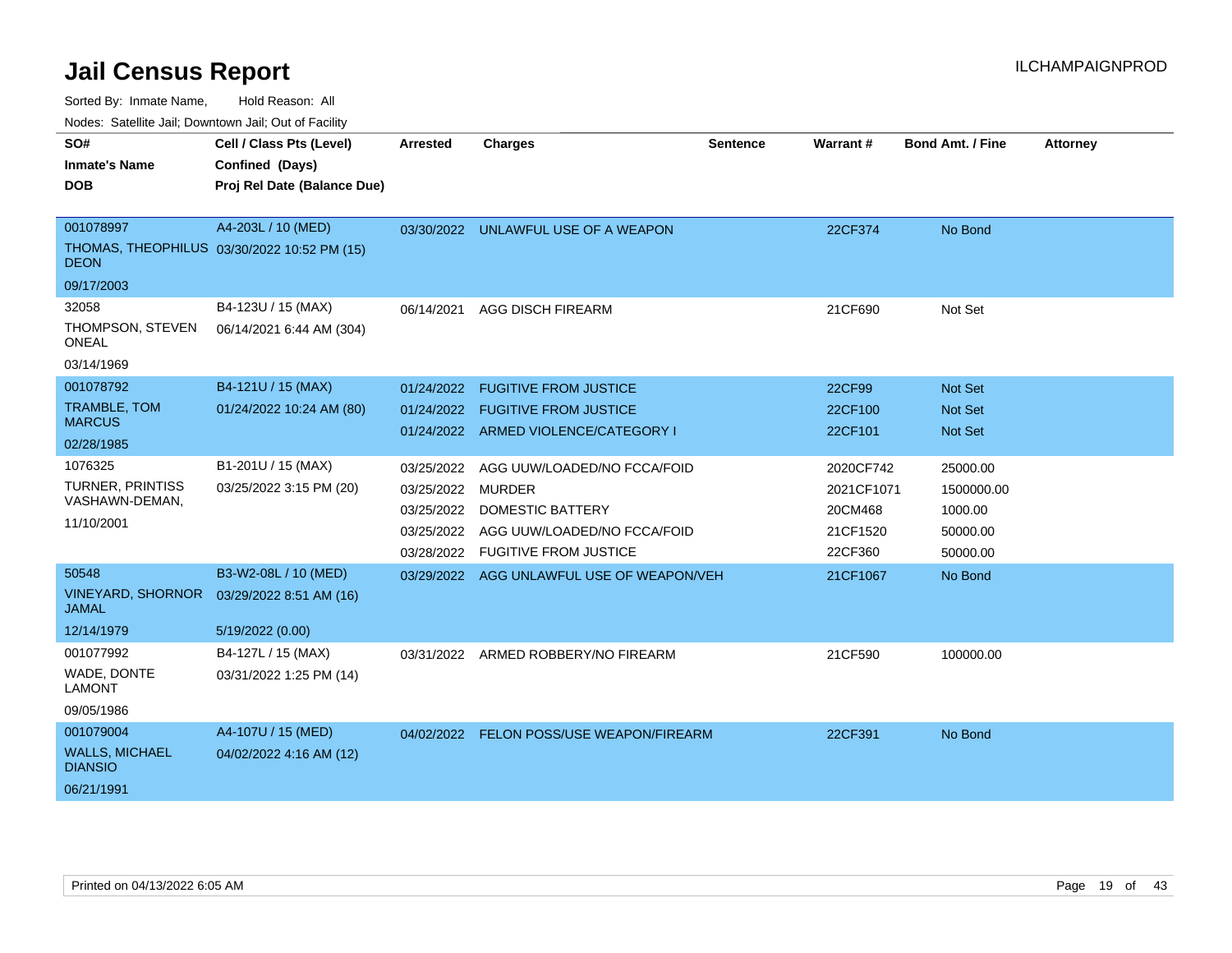Sorted By: Inmate Name, Hold Reason: All Nodes: Satellite Jail; Downtown Jail; Out of Facility

| rougs. Calcing Jan, Downtown Jan, Out of Facility |                             |                 |                                                  |                 |             |                         |                 |
|---------------------------------------------------|-----------------------------|-----------------|--------------------------------------------------|-----------------|-------------|-------------------------|-----------------|
| SO#                                               | Cell / Class Pts (Level)    | <b>Arrested</b> | <b>Charges</b>                                   | <b>Sentence</b> | Warrant#    | <b>Bond Amt. / Fine</b> | <b>Attorney</b> |
| <b>Inmate's Name</b>                              | Confined (Days)             |                 |                                                  |                 |             |                         |                 |
| <b>DOB</b>                                        | Proj Rel Date (Balance Due) |                 |                                                  |                 |             |                         |                 |
|                                                   |                             |                 |                                                  |                 |             |                         |                 |
| 996098                                            | B3-W7-28L / 10 (MED)        |                 | 03/25/2022 AGG UUW/PERSON/NO FOID                |                 | 21CF1007    | No Bond                 |                 |
| <b>WASHINGTON,</b><br><b>DANTAEVIOUS</b>          | 03/25/2022 10:18 AM (20)    |                 |                                                  |                 |             |                         |                 |
| 11/14/1991                                        | 4/23/2022 (0.00)            |                 |                                                  |                 |             |                         |                 |
| 1070737                                           | A1-126L / 15 (MAX)          | 10/14/2021      | AGG KIDNAPG/<13/INTEL DISABL                     | (DHS)           | 2020CF418   | 250000.00               |                 |
| WASHINGTON,<br><b>JASTINA VIRGINIA</b>            | 10/14/2021 12:02 PM (182)   |                 |                                                  |                 |             |                         |                 |
| 04/11/2000                                        |                             |                 |                                                  |                 |             |                         |                 |
| 1067610                                           | A3-213L                     |                 | 04/12/2022 HOME INVASION/DANGEROUS WEAPON 9y/60d |                 | 21CF591     | Not Set                 |                 |
| <b>WASHINGTON,</b><br><b>MARCEDELL PIERRE</b>     | 04/12/2022 5:06 PM (2)      |                 |                                                  |                 |             |                         |                 |
| 09/13/1996                                        |                             |                 |                                                  |                 |             |                         |                 |
| 977140                                            | B1-203L / 10 (MED)          | 10/24/2021      | ARMED HABITUAL CRIMINAL                          |                 | 21CF1289    | Not Set                 |                 |
| WEBSTER, DERRIAL<br><b>DEVON</b>                  | 10/24/2021 2:46 AM (172)    |                 |                                                  |                 |             |                         |                 |
| 01/14/1990                                        |                             |                 |                                                  |                 |             |                         |                 |
| 001078328                                         | B1-105L / 15 (MAX)          | 08/30/2021      | FELON POSS/USE WEAPON/FIREARM                    |                 | 21CF1045    | Not Set                 |                 |
| <b>WHITE, JUSTIN</b><br><b>STEVEN</b>             | 08/30/2021 10:48 AM (227)   |                 |                                                  |                 |             |                         |                 |
| 10/25/1995                                        |                             |                 |                                                  |                 |             |                         |                 |
| 638552                                            | B2-T2-08L / 5 (SPH)         | 10/07/2021      | CHILD PORNOGRAPHY/PHOTOGRAPH                     |                 | 2021CF1207  | No Bond                 |                 |
| WILLIAMS, MICHAEL<br>JAMES                        | 10/07/2021 12:20 PM (189)   |                 |                                                  |                 |             |                         |                 |
| 03/29/1964                                        |                             |                 |                                                  |                 |             |                         |                 |
| 1066370                                           | B1-101L / 15 (MAX)          | 07/28/2021      | ARMED VIOLENCE/CATEGORY III                      |                 | 2021 CF 882 | <b>Not Set</b>          |                 |
| <b>WILLIAMS, REONTE</b><br><b>REMIR</b>           | 07/28/2021 5:40 AM (260)    |                 |                                                  |                 |             |                         |                 |
| 05/14/1999                                        |                             |                 |                                                  |                 |             |                         |                 |
| 001079013                                         | A3-111L / 10 (ADS)          |                 | 04/03/2022 DOMESTIC BATTERY                      |                 | 22DV50      | Not Set                 |                 |
| <b>WILLIAMS, TRAVIS</b><br><b>CENTRELL</b>        | 04/03/2022 7:49 AM (11)     |                 |                                                  |                 |             |                         |                 |
| 07/23/1984                                        |                             |                 |                                                  |                 |             |                         |                 |

Printed on 04/13/2022 6:05 AM Page 20 of 43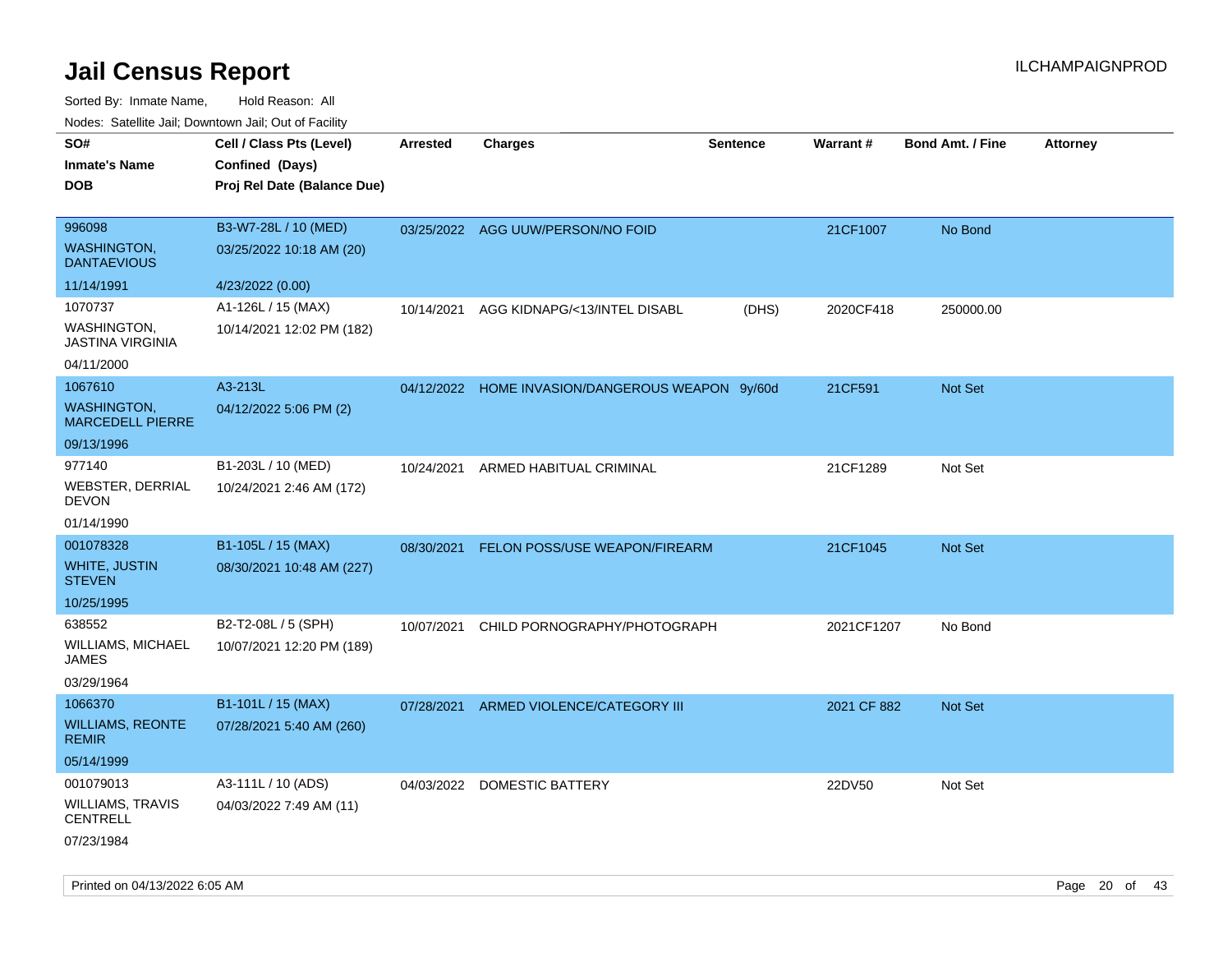| SO#<br><b>Inmate's Name</b><br><b>DOB</b> | Cell / Class Pts (Level)<br>Confined (Days)<br>Proj Rel Date (Balance Due) | Arrested   | <b>Charges</b>                           | <b>Sentence</b> | Warrant# | <b>Bond Amt. / Fine</b> | <b>Attorney</b> |
|-------------------------------------------|----------------------------------------------------------------------------|------------|------------------------------------------|-----------------|----------|-------------------------|-----------------|
| 1051953                                   | A1-125U / 10 (ADS)                                                         | 02/02/2022 | DOMESTIC BATTERY/OTHER PRIOR             |                 | 22CF144  | Not Set                 |                 |
| <b>WINSTON, ALYSSIA</b><br><b>LETEECE</b> | 02/02/2022 4:29 AM (71)                                                    | 03/28/2022 | AGG ROBBERY/INDICATE ARM W/FIR           |                 | 22CF353  | Not Set                 |                 |
| 03/17/1996                                |                                                                            |            |                                          |                 |          |                         |                 |
| 001077731                                 | BOOKH-3                                                                    |            | 04/12/2022 ATTEMPT (FIRST DEGREE MURDER) |                 | 22CF428  | 1500000.00              |                 |
| YOUNG, AARON<br>BLAKE                     | 04/12/2022 12:53 PM (2)                                                    |            |                                          |                 |          |                         |                 |
| 03/04/2000                                |                                                                            |            |                                          |                 |          |                         |                 |
| <b>Total Satellite Jail: 158</b>          |                                                                            | Males: 137 | Females: 21<br>Unknown: 0                |                 |          |                         |                 |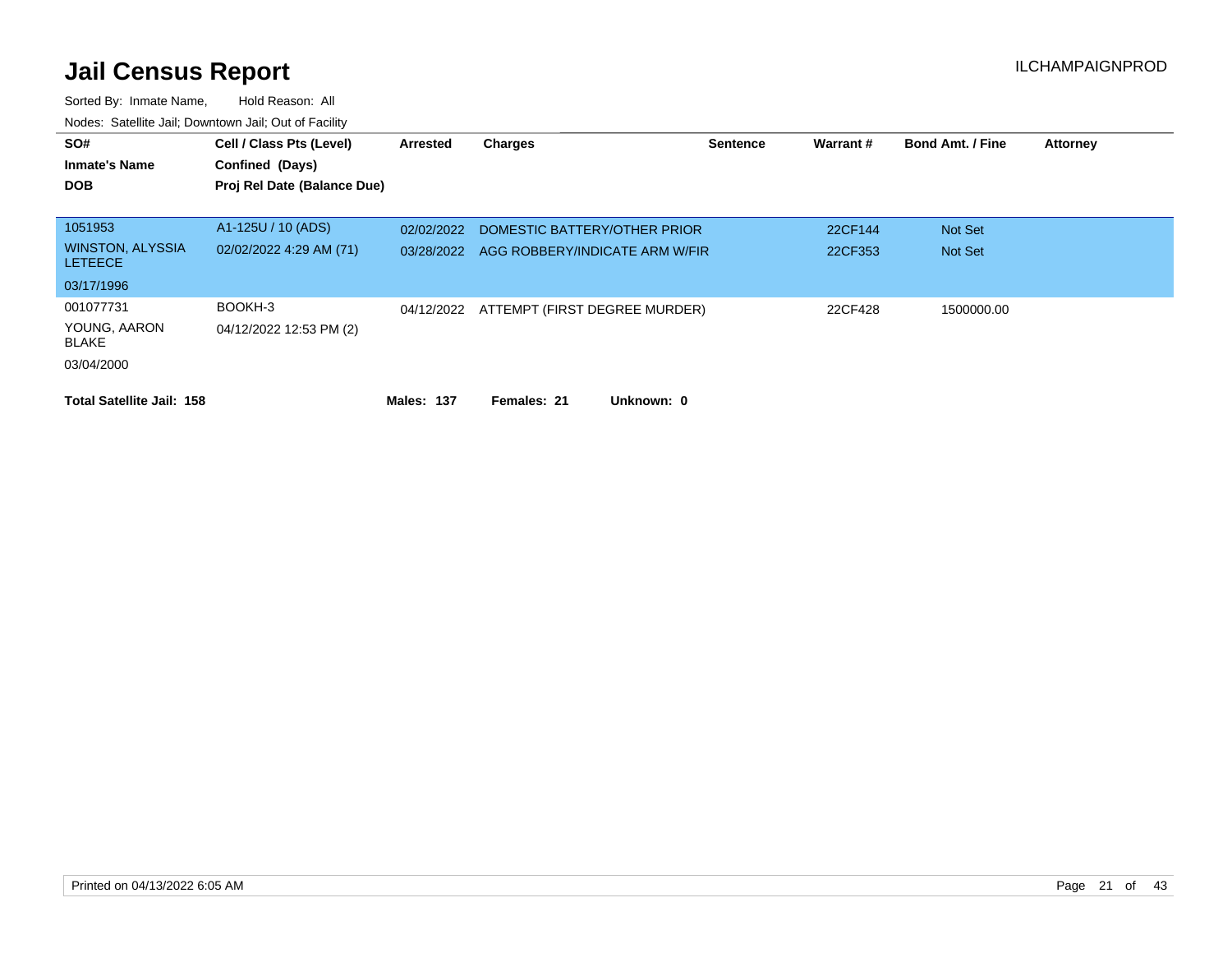| <b>Downtown Jail</b>                             |                             |            |                                     |                 |                 |                         |                 |
|--------------------------------------------------|-----------------------------|------------|-------------------------------------|-----------------|-----------------|-------------------------|-----------------|
| SO#                                              | Cell / Class Pts (Level)    | Arrested   | <b>Charges</b>                      | <b>Sentence</b> | <b>Warrant#</b> | <b>Bond Amt. / Fine</b> | <b>Attorney</b> |
| <b>Inmate's Name</b>                             | <b>Confined (Days)</b>      |            |                                     |                 |                 |                         |                 |
| <b>DOB</b>                                       | Proj Rel Date (Balance Due) |            |                                     |                 |                 |                         |                 |
|                                                  |                             |            |                                     |                 |                 |                         |                 |
| 983810                                           | C7L / 15 (ADS)              | 12/14/2021 | <b>ARMED HABITUAL CRIMINAL</b>      |                 | 21CF1526        | Not Set                 |                 |
| AKINS, KEVIN IVAN                                | 12/14/2021 5:34 PM (121)    |            |                                     |                 |                 |                         |                 |
| 09/23/1990                                       |                             |            |                                     |                 |                 |                         |                 |
| 952871                                           | G3U / 5 (MIN)               |            | 03/13/2022 METH DELIVERY/5<15 GRAMS |                 | 22CF300         | No Bond                 |                 |
| AUTEBERRY, JOSHUA<br><b>DAVID</b>                | 03/13/2022 7:24 PM (32)     |            |                                     |                 |                 |                         |                 |
| 12/28/1984                                       |                             |            |                                     |                 |                 |                         |                 |
| 001078218                                        | D1 / 5 (ADS)                | 03/23/2022 | <b>CRIMINAL TRESPASS TO LAND</b>    |                 | 21CM340         | 1000.00                 |                 |
| <b>BAKER, REED ALLEN</b>                         | 03/23/2022 6:55 PM (22)     | 03/23/2022 | <b>DISORDERLY CONDUCT</b>           |                 | 20OV0267        | 1000.00                 |                 |
|                                                  |                             | 03/24/2022 | <b>RETAIL THEFT</b>                 |                 | 20CM658         | 5000.00                 |                 |
| 07/28/1981                                       |                             |            |                                     |                 |                 |                         |                 |
| 001077899                                        | G7U / 5 (MIN)               | 03/20/2022 | <b>BURGLARY</b>                     |                 | 21CF593         | 20000.00                |                 |
| BARKSDALE, RAY<br><b>SHAWN</b>                   | 03/20/2022 2:40 PM (25)     | 03/20/2022 | POSSESSION OF METH/5<15 GRAMS       |                 | 21CF655         | 20000.00                |                 |
|                                                  |                             | 03/20/2022 | POSS STOLEN VEHICLE                 |                 | 21CF505         | 20000.00                |                 |
| 10/31/1990                                       |                             |            |                                     |                 |                 |                         |                 |
| 517915                                           | C2L / 5 (MIN)               | 08/03/2021 | <b>BURGLARY</b>                     |                 | 21CF289         | 20000.00                |                 |
| <b>BOXLEY, CHARLES</b><br><b>OMAR</b>            | 08/03/2021 2:18 PM (254)    | 08/03/2021 | <b>BURGLARY</b>                     |                 | 21CF679         | 20000.00                |                 |
| 01/10/1985                                       |                             | 08/03/2021 | FORGERY/ISSUE/DELIVER DOCUMENT      |                 |                 | No Bond                 |                 |
| 47897                                            | J5L / 15 (ADS)              | 01/19/2022 | PAROLE REVOCATION                   |                 | VA2201139       | No Bond                 |                 |
| BRANAMAN,                                        | 01/19/2022 9:21 PM (85)     | 01/19/2022 | <b>VIOLATE ORDER PROTECTION</b>     |                 | 22CF85          | Not Set                 |                 |
| <b>CLIFFORD EARL</b>                             |                             | 01/19/2022 | DRVG REVOKED/2+/PERS INJ/DEATH      |                 | 22CF84          | Not Set                 |                 |
| 03/09/1975                                       |                             | 02/08/2022 | DRIVE REVOKED/RECK HOMIC/3          |                 | 21CF1280        | Not Set                 |                 |
|                                                  |                             | 02/08/2022 | DRIVING ON REVOKED LICENSE          |                 | 21TR8305        | Not Set                 |                 |
| 1027929                                          | F6L / 15 (MAX)              | 12/18/2021 | HOME INVASION/CAUSE INJURY          |                 | 21CF1560        | No Bond                 |                 |
| <b>BROUGHTON, MARK</b><br><b>ANTHONY, Junior</b> | 12/18/2021 2:55 AM (117)    |            |                                     |                 |                 |                         |                 |
| 02/15/1990                                       |                             |            |                                     |                 |                 |                         |                 |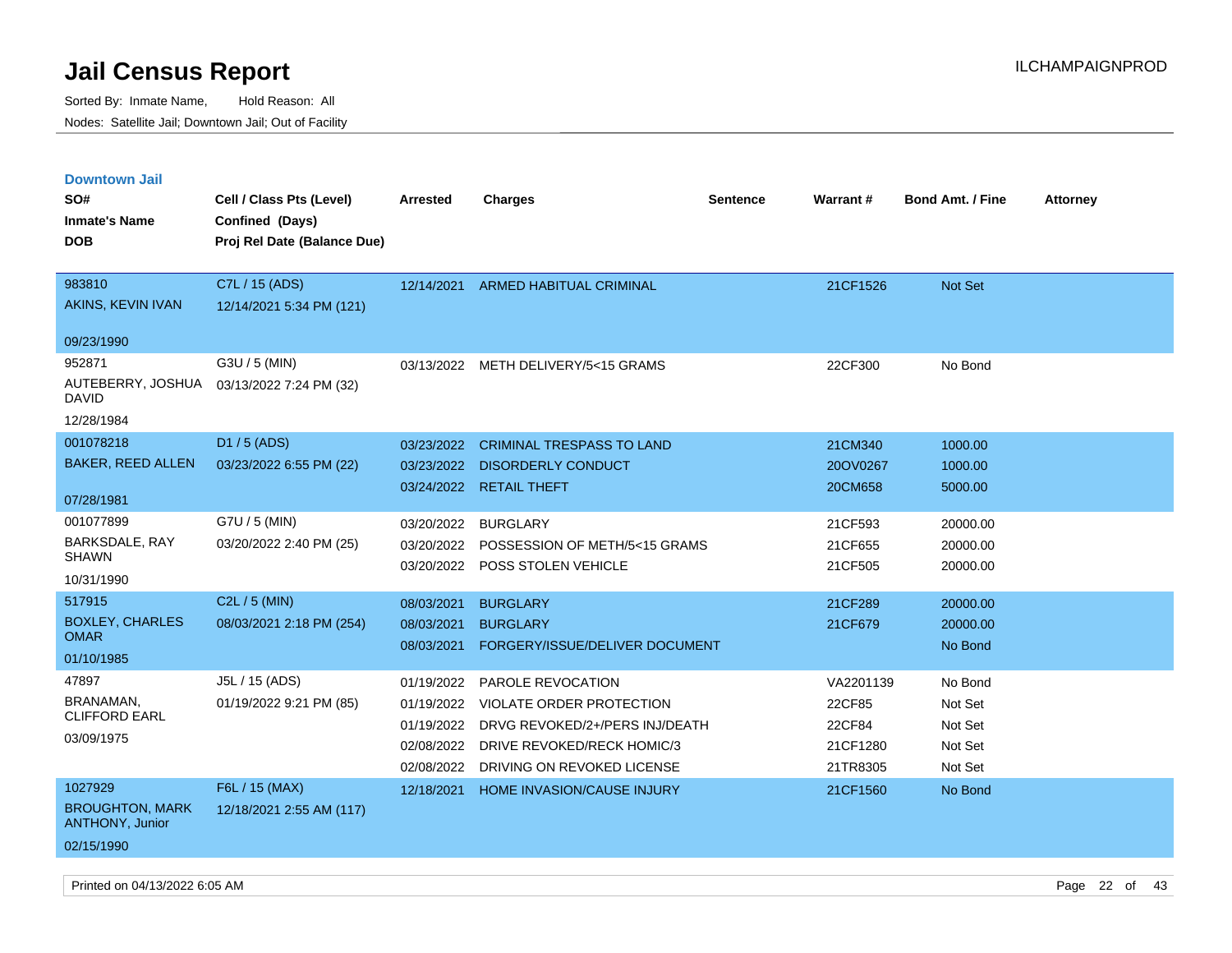| roaco. Odichile Jan, Downtown Jan, Out of Facility |                                              |                 |                                           |                 |            |                         |                 |
|----------------------------------------------------|----------------------------------------------|-----------------|-------------------------------------------|-----------------|------------|-------------------------|-----------------|
| SO#                                                | Cell / Class Pts (Level)                     | <b>Arrested</b> | <b>Charges</b>                            | <b>Sentence</b> | Warrant#   | <b>Bond Amt. / Fine</b> | <b>Attorney</b> |
| <b>Inmate's Name</b>                               | Confined (Days)                              |                 |                                           |                 |            |                         |                 |
| <b>DOB</b>                                         | Proj Rel Date (Balance Due)                  |                 |                                           |                 |            |                         |                 |
|                                                    |                                              |                 |                                           |                 |            |                         |                 |
| 1067476                                            | F7U / 10 (MED)                               | 11/13/2021      | AGG DOMESTIC BATTERY/STRANGLE             |                 | 20CF575    | 5000.00                 |                 |
| <b>BROWN, JAMES</b><br><b>BRONELL</b>              | 11/13/2021 2:35 AM (152)                     | 11/13/2021      | <b>RESIDENTIAL BURGLARY</b>               |                 | 21CF385    | 25000.00                |                 |
| 01/08/1996                                         |                                              |                 |                                           |                 |            |                         |                 |
| 995432                                             | H5L / 10 (ADS)                               | 12/20/2021      | FAIL TO RPT WKLY/NO FIXED ADDR            |                 | 21CF1559   | Not Set                 |                 |
| BROWN, JAVON<br><b>SHANTEZ</b>                     | 12/20/2021 2:06 AM (115)                     |                 |                                           |                 |            |                         |                 |
| 10/14/1991                                         |                                              |                 |                                           |                 |            |                         |                 |
| 001078900                                          | J7L / 15 (ADS)                               |                 | 03/02/2022 MURDER/INTENT TO KILL/INJURE   |                 | 22CF252    | <b>Not Set</b>          |                 |
| <b>BYRD, ANDREW</b><br><b>DARNELL</b>              | 03/02/2022 11:59 PM (43)                     |                 |                                           |                 |            |                         |                 |
| 12/30/2003                                         |                                              |                 |                                           |                 |            |                         |                 |
| 001077954                                          | F9L / 10 (MED)                               | 12/21/2021      | RESIDENTIAL BURGLARY                      |                 | 21CF1570   | Not Set                 |                 |
|                                                    | CALKINS, STEVEN RAY 12/21/2021 6:35 AM (114) |                 |                                           |                 |            |                         |                 |
|                                                    |                                              |                 |                                           |                 |            |                         |                 |
| 01/01/1992                                         |                                              |                 |                                           |                 |            |                         |                 |
| 001078092                                          | H2U / 10 (ADS)                               | 12/27/2021      | AGG BATTERY/PUBLIC PLACE                  |                 | 2021CF1042 | 5000.00                 |                 |
| <b>WILLIAM</b>                                     | CHOUNARD, STANLEY 12/27/2021 10:47 PM (108)  |                 |                                           |                 |            |                         |                 |
| 06/25/1986                                         |                                              |                 |                                           |                 |            |                         |                 |
| 56241                                              | E2U / 5 (MIN)                                | 01/13/2022      | VIOLATE ORDER/PRIOR DOM BTRY              |                 | 22CF59     | Not Set                 |                 |
| CLARK, DAMON<br><b>GILLMORE</b>                    | 01/13/2022 4:36 AM (91)                      |                 | 04/04/2022 CIVIL FTA WARRANT              |                 | 2007D200   | 100000.00               |                 |
| 12/21/1976                                         |                                              |                 |                                           |                 |            |                         |                 |
| 001078838                                          | D <sub>2</sub> / 15 (ADS)                    |                 | 02/12/2022 PRED CRIM SEX ASLT/BODILY HARM |                 | 21CF30     | 150000.00               |                 |
| <b>CLAYTON, KAREEM</b><br>JAMAL                    | 02/12/2022 8:55 AM (61)                      |                 |                                           |                 |            |                         |                 |
| 02/03/1974                                         |                                              |                 |                                           |                 |            |                         |                 |
| 1075361                                            | $15/5$ (ADS)                                 | 04/16/2021      | <b>BURGLARY</b>                           |                 | 21CF414    | Not Set                 |                 |
| <b>COWART, TORREY</b><br>BENJAMEN, Junior          | 04/16/2021 9:17 PM (363)                     |                 |                                           |                 |            |                         |                 |
| 11/22/1987                                         |                                              |                 |                                           |                 |            |                         |                 |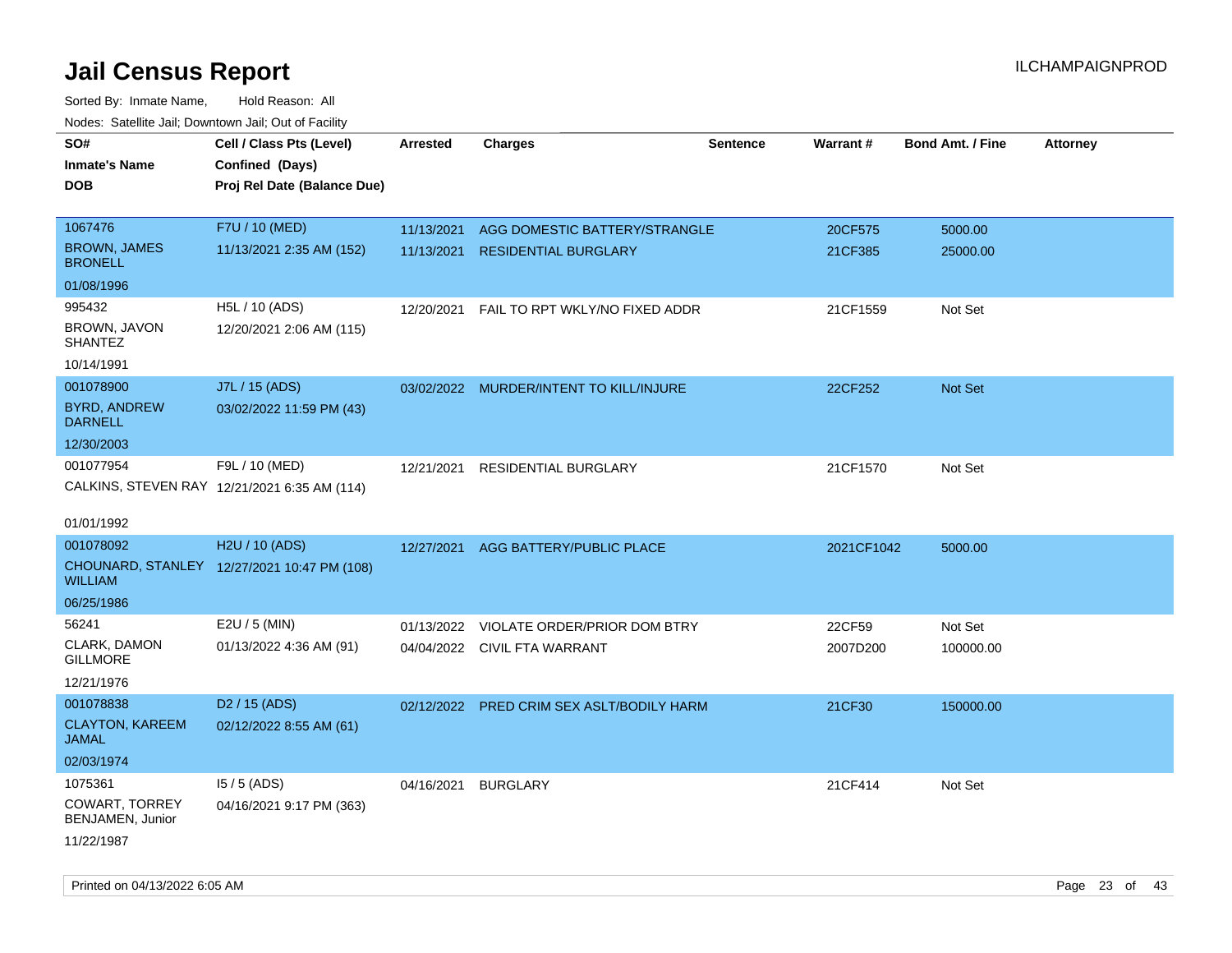| Noues. Salemie Jan, Downtown Jan, Out of Facility |                             |                   |                                         |                 |            |                         |          |
|---------------------------------------------------|-----------------------------|-------------------|-----------------------------------------|-----------------|------------|-------------------------|----------|
| SO#                                               | Cell / Class Pts (Level)    | <b>Arrested</b>   | <b>Charges</b>                          | <b>Sentence</b> | Warrant#   | <b>Bond Amt. / Fine</b> | Attorney |
| <b>Inmate's Name</b>                              | Confined (Days)             |                   |                                         |                 |            |                         |          |
| <b>DOB</b>                                        | Proj Rel Date (Balance Due) |                   |                                         |                 |            |                         |          |
|                                                   |                             |                   |                                         |                 |            |                         |          |
| 1067370                                           | E6L / 15 (ADS)              | 11/05/2021        | FIREARM/FOID INVALID/NOT ELIG           | 2y (DOC)        | 21CF1370   | Not Set                 |          |
| <b>DAVIS, AUSTIN</b><br><b>CHRISTOPHER</b>        | 11/06/2021 12:23 AM (159)   |                   |                                         |                 |            |                         |          |
| 08/11/1997                                        |                             |                   |                                         |                 |            |                         |          |
| 001077214                                         | F8L / 15 (MAX)              | 12/20/2021        | <b>MURDER</b>                           |                 | 21CF1572   | Not Set                 |          |
| DAVIS-MURDOCK,<br>ERION VASSHAD                   | 12/21/2021 10:13 AM (114)   |                   |                                         |                 |            |                         |          |
| 06/22/1998                                        |                             |                   |                                         |                 |            |                         |          |
| 64070                                             | C8L / 10 (MED)              |                   | 02/18/2022 BURGLARY                     |                 | 21CF1176   | 20000.00                |          |
| DECKER, ANTHONY V                                 | 02/18/2022 6:52 PM (55)     |                   |                                         |                 |            |                         |          |
|                                                   |                             |                   |                                         |                 |            |                         |          |
| 11/27/1982                                        |                             |                   |                                         |                 |            |                         |          |
| 001078223                                         | G6L / 5 (MIN)               | 11/09/2021        | AGG DUI/NO VALID DL                     |                 | 21CF1382   | Not Set                 |          |
| DIEGO-MATEO,<br><b>JOAQUIN</b>                    | 11/09/2021 10:52 PM (156)   |                   |                                         |                 |            |                         |          |
| 01/23/2002                                        |                             |                   |                                         |                 |            |                         |          |
| 571307                                            | J3L / 15 (ADS)              | 09/14/2020        | CRIM SEXUAL ABUSE/CONSENT               |                 | 2020CF1026 | Not Set                 |          |
| DOMINGO-<br>CASTANEDA,                            | 09/14/2020 11:19 PM (577)   | 09/14/2020        | <b>PRED CRIM SEX ASLT/VICTIM &lt;13</b> |                 | 2020CF1025 | <b>Not Set</b>          |          |
| 09/29/1989                                        |                             |                   |                                         |                 |            |                         |          |
| 527379                                            | D6 / 15 (ADS)               | 10/25/2021        | ARMED HABITUAL CRIMINAL                 |                 | 21CF1297   | Not Set                 |          |
| DRAKE, MARCELL<br><b>DEON</b>                     | 10/25/2021 5:05 PM (171)    | 10/27/2021        | AGG DOMESTIC BATTERY/STRANGLE           |                 | 21CF1245   | Not Set                 |          |
| 04/20/1987                                        |                             |                   |                                         |                 |            |                         |          |
| 959292                                            | K1 / 15 (ADS)               | 04/01/2021        | ATTEMPT (FIRST DEGREE MURDER)           |                 | 2020CF565  | 2000000.00              |          |
| <b>DUNCAN, COREYON</b><br><b>ANTHONY</b>          | 04/01/2021 8:46 PM (378)    | 12/17/2021 MURDER |                                         |                 | 21CF1542   | Not Set                 |          |
| 01/17/1989                                        |                             |                   |                                         |                 |            |                         |          |
| 1053207                                           | K3 / 15 (SPH)               | 06/06/2019        | MURDER/INTENT TO KILL/INJURE            |                 | 2019-CF849 | 2000000.00              |          |
| FAUST, JAQUAVEON<br>LAVELL                        | 06/06/2019 2:24 PM (1,043)  |                   |                                         |                 |            |                         |          |
| 07/25/1996                                        |                             |                   |                                         |                 |            |                         |          |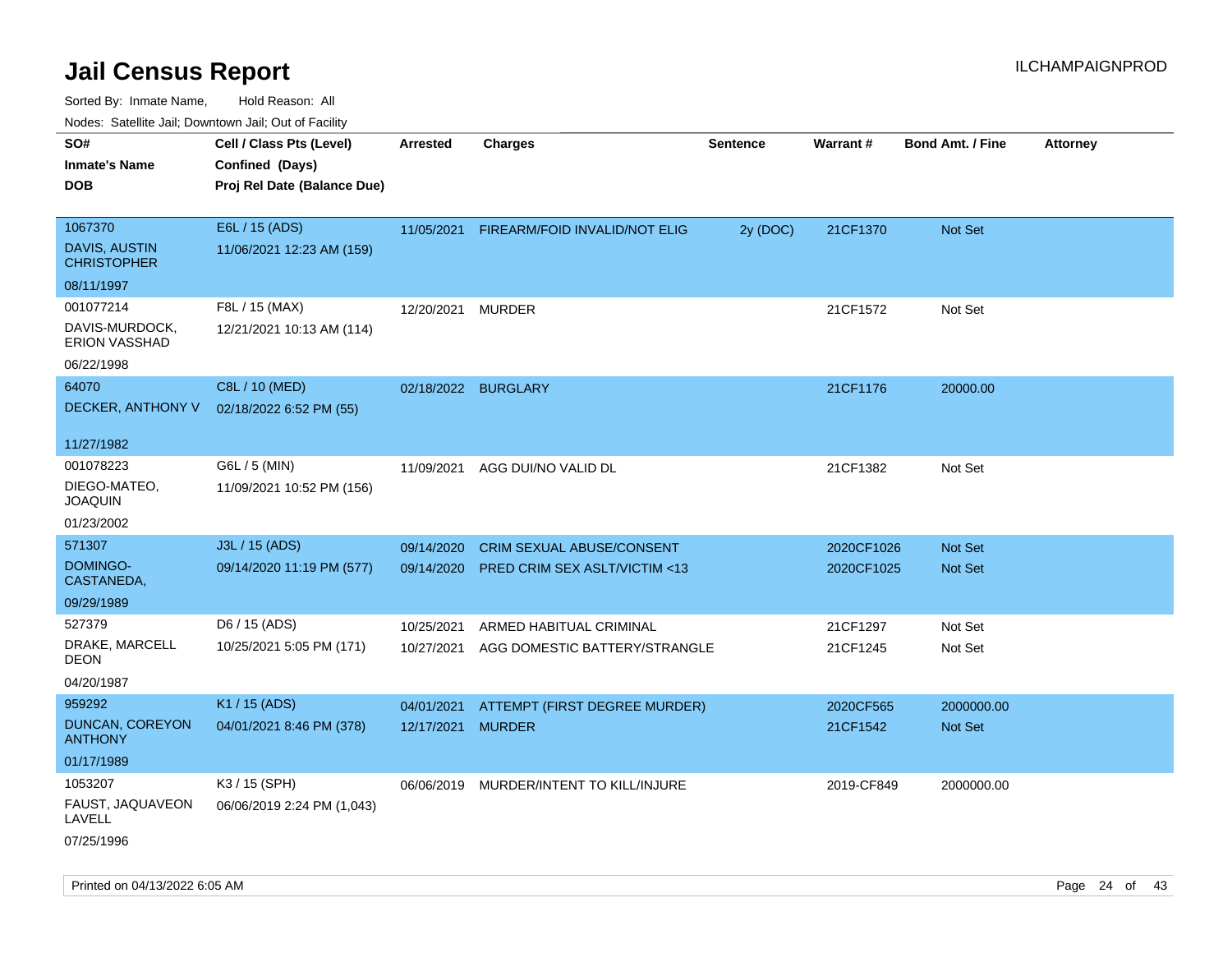| SO#                                    | Cell / Class Pts (Level)    | <b>Arrested</b> | <b>Charges</b>                            | <b>Sentence</b> | Warrant#    | <b>Bond Amt. / Fine</b> | <b>Attorney</b> |
|----------------------------------------|-----------------------------|-----------------|-------------------------------------------|-----------------|-------------|-------------------------|-----------------|
| <b>Inmate's Name</b>                   | Confined (Days)             |                 |                                           |                 |             |                         |                 |
| <b>DOB</b>                             | Proj Rel Date (Balance Due) |                 |                                           |                 |             |                         |                 |
|                                        |                             |                 |                                           |                 |             |                         |                 |
| 527081                                 | F9U / 10 (MED)              |                 | 09/06/2021 ARSON/REAL/PERSONAL PROP>\$150 |                 | 2021 CF 797 | 25000.00                |                 |
| <b>FERGUSON,</b><br><b>CHRISTOPHER</b> | 09/06/2021 1:18 PM (220)    |                 |                                           |                 |             |                         |                 |
| 12/21/1981                             |                             |                 |                                           |                 |             |                         |                 |
| 524764                                 | G3L / 5 (MIN)               | 09/18/2021      | METH DELIVERY/15<100 GRAMS                |                 | 21CF627     | 50000.00                |                 |
| FISCUS, ROBERT<br>LOWELL               | 09/18/2021 10:50 AM (208)   |                 |                                           |                 |             |                         |                 |
| 02/17/1986                             |                             |                 |                                           |                 |             |                         |                 |
| 1068917                                | $12/5$ (ADS)                |                 | 08/11/2021 VIO ORDER/PRIOR VIO OF ORDER   |                 | 21CF965     | Not Set                 |                 |
| <b>GARCIA, JUAN</b><br><b>CARLOS</b>   | 08/11/2021 9:24 PM (246)    |                 |                                           |                 |             |                         |                 |
| 10/21/1997                             |                             |                 |                                           |                 |             |                         |                 |
| 32913                                  | $11 / 15$ (ADS)             | 12/03/2021      | PRED CRIM SEX ASLT/VICTIM <13             |                 | 21CF1481    | Not Set                 |                 |
| GROB, WARREN A,<br>Junior              | 12/03/2021 4:24 PM (132)    |                 |                                           |                 |             |                         |                 |
| 12/07/1950                             |                             |                 |                                           |                 |             |                         |                 |
| 001078871                              | G9U / 5 (ADS)               | 02/22/2022      | <b>ESCAPE/VIOLATE ELEC MONITORING</b>     |                 | 22CF316     | 150000.00               |                 |
| <b>HARRIS, MARTELL</b>                 | 02/22/2022 3:44 PM (51)     |                 | 02/22/2022 RESIDENTIAL BURGLARY           |                 | 2020JD14    | No Bond                 |                 |
| <b>TE'SHAWN</b>                        |                             |                 | 02/22/2022 INDIRECT CRIMINAL CONTEMPT     |                 | 2020CC9     | 20000.00                |                 |
| 07/02/2003                             |                             |                 |                                           |                 |             |                         |                 |
| 001078868                              | C6L / 5 (ADS)               |                 | 02/24/2022 STALKING/CAUSE FEAR FOR SAFETY |                 | 22CF227     | 150000.00               |                 |
| HARRIS-MINER,<br><b>NICHOLAS</b>       | 02/24/2022 3:56 PM (49)     |                 |                                           |                 |             |                         |                 |
| 07/08/1998                             |                             |                 |                                           |                 |             |                         |                 |
| 1073611                                | G4L / 5 (MIN)               | 02/09/2021      | DELIVERY OF OR POSSESSION OF W/ INT       |                 | 21CF160     | Not Set                 |                 |
| HAYES, CAMERON<br><b>TAYLOR MALEEK</b> | 02/09/2021 3:10 PM (429)    | 02/09/2021      | MFG 15>100 GR ECSTASY/ANALOG              |                 | 21CF121     | 500000.00               |                 |
| 08/10/1998                             |                             |                 |                                           |                 |             |                         |                 |
| 987949                                 | B1 / 10 (ADS)               | 03/29/2022      | <b>FELON POSS/FIREARM</b>                 |                 | 22CF365     | Not Set                 |                 |
| HOLT, TERRELL<br>VALENTINO             | 03/29/2022 12:53 AM (16)    |                 | 03/29/2022 FUGITIVE FROM JUSTICE          |                 | 22CF364     | Not Set                 |                 |
| 02/17/1991                             |                             |                 |                                           |                 |             |                         |                 |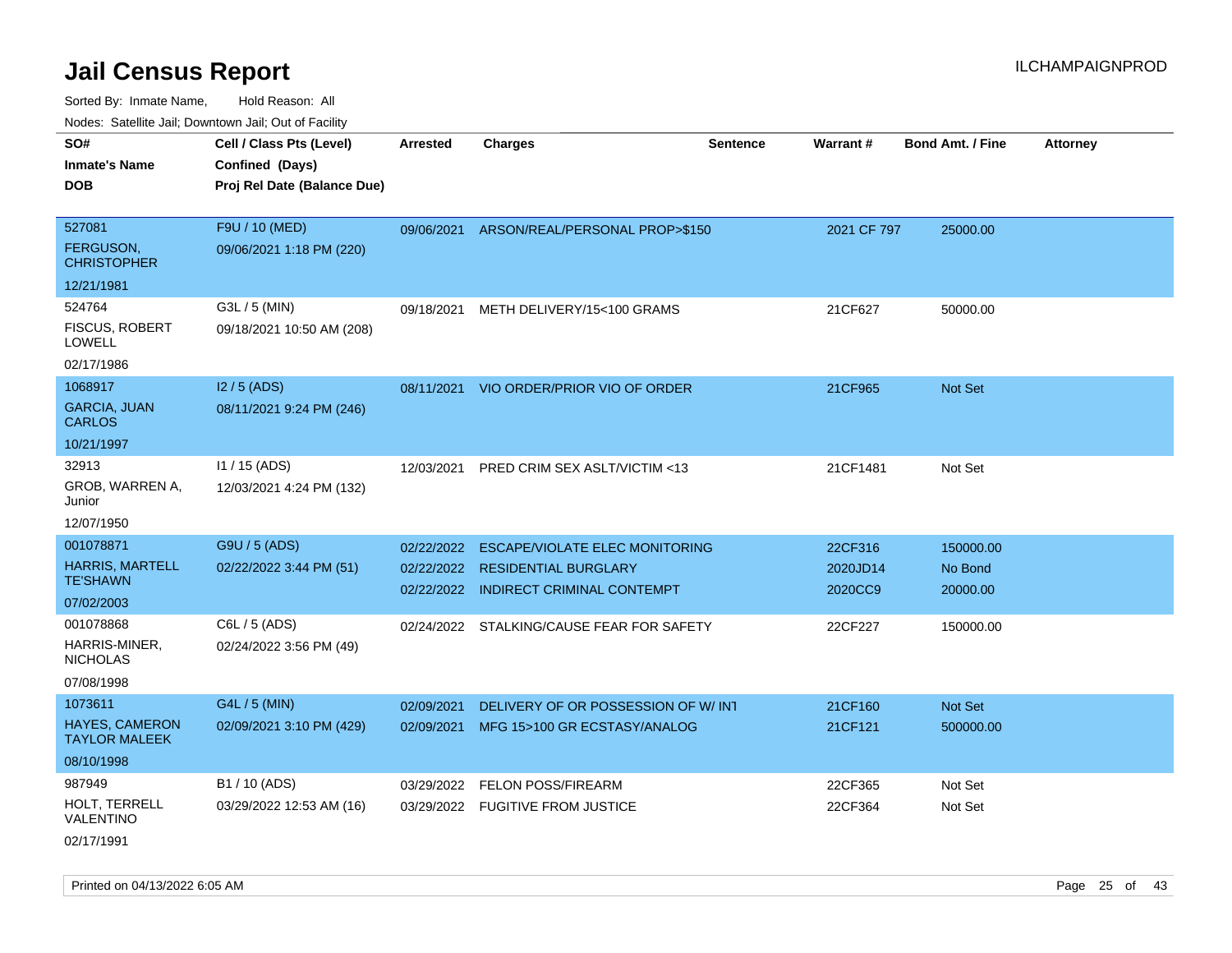Sorted By: Inmate Name, Hold Reason: All

Nodes: Satellite Jail; Downtown Jail; Out of Facility

| SO#<br><b>Inmate's Name</b><br><b>DOB</b>                           | Cell / Class Pts (Level)<br>Confined (Days)<br>Proj Rel Date (Balance Due) | <b>Arrested</b>                        | <b>Charges</b>                                                                                         | <b>Sentence</b> | Warrant#                                 | <b>Bond Amt. / Fine</b>                  | <b>Attorney</b> |
|---------------------------------------------------------------------|----------------------------------------------------------------------------|----------------------------------------|--------------------------------------------------------------------------------------------------------|-----------------|------------------------------------------|------------------------------------------|-----------------|
| 518711<br><b>INGERSON, LUCUS</b><br><b>JAMES</b><br>09/16/1979      | G5L / 5 (MIN)<br>01/30/2022 4:57 PM (74)                                   | 01/30/2022 THEFT                       |                                                                                                        |                 | 22CF133                                  | Not Set                                  |                 |
| 001078766<br>JOHNSON, IYONZI<br>07/16/1994                          | $13/5$ (ADS)<br>02/08/2022 11:56 AM (65)                                   | 02/08/2022<br>02/08/2022 BURGLARY      | AGGRAVATED BATTERY                                                                                     |                 | 22CF160<br>22CF63                        | Not Set<br>3000.00                       |                 |
| 001078818<br>KINSEL, EVERAL<br><b>MICHAEL WILLIAM</b><br>10/16/1985 | D3 / 10 (MED)<br>02/04/2022 7:37 PM (69)                                   |                                        | 02/04/2022 DOMESTIC BATTERY/OTHER PRIOR                                                                |                 | 22CF148                                  | Not Set                                  |                 |
| 527447<br>KIRKWOOD, TYLER<br><b>JAMES</b><br>10/04/1985             | J1L / 10 (ADS)<br>02/22/2022 10:47 AM (51)                                 | 02/22/2022<br>02/22/2022<br>02/23/2022 | <b>BURGLARY</b><br>AGG BATTERY/GREAT BODILY HARM<br><b>BURGLARY</b><br>04/05/2022 RESIDENTIAL BURGLARY |                 | 22CF224<br>22CF223<br>22CF152<br>22CF383 | Not Set<br>Not Set<br>Not Set<br>Not Set |                 |
| 001077710<br>LANGE, DEVONTAE<br><b>AND'RE</b><br>03/05/1994         | G2L / 5 (MIN)<br>03/31/2022 2:21 PM (14)                                   | 03/31/2022                             | AGG DOMESTIC BATTERY/STRANGLE<br>03/31/2022 AGG BATTERY/PUBLIC PLACE                                   |                 | 21CF212<br>21CF279                       | No Bond<br>No Bond                       |                 |
| 29681<br>LENOIR, JOHN<br><b>CHRISTOPHER</b><br>04/20/1966           | J2L / 15 (ADS)<br>07/14/2020 12:51 PM (639)                                | 07/14/2020                             | PREDATORY CRIMINAL SEX ASSLT/CHILE                                                                     |                 | 20CF-781                                 | 250000.00                                |                 |
| 001078797<br>LEVIN, DANIEL DAVID<br>08/08/1984                      | 14 / 10 (ADS)<br>01/26/2022 3:00 PM (78)                                   |                                        | 01/26/2022 VIO STALKING NO CONTACT ORDER                                                               |                 | 22CM31                                   | Not Set                                  |                 |
| 1005717<br>LEWIS, ORLANDO<br><b>DESHONE</b><br>01/31/1987           | G9L / 5 (MIN)<br>03/31/2022 1:56 PM (14)                                   | 03/31/2022<br>03/31/2022 AGG DUI/3     | AGG DUI/3                                                                                              |                 | 22CF372<br>22CF373                       | 100000.00<br>100000.00                   |                 |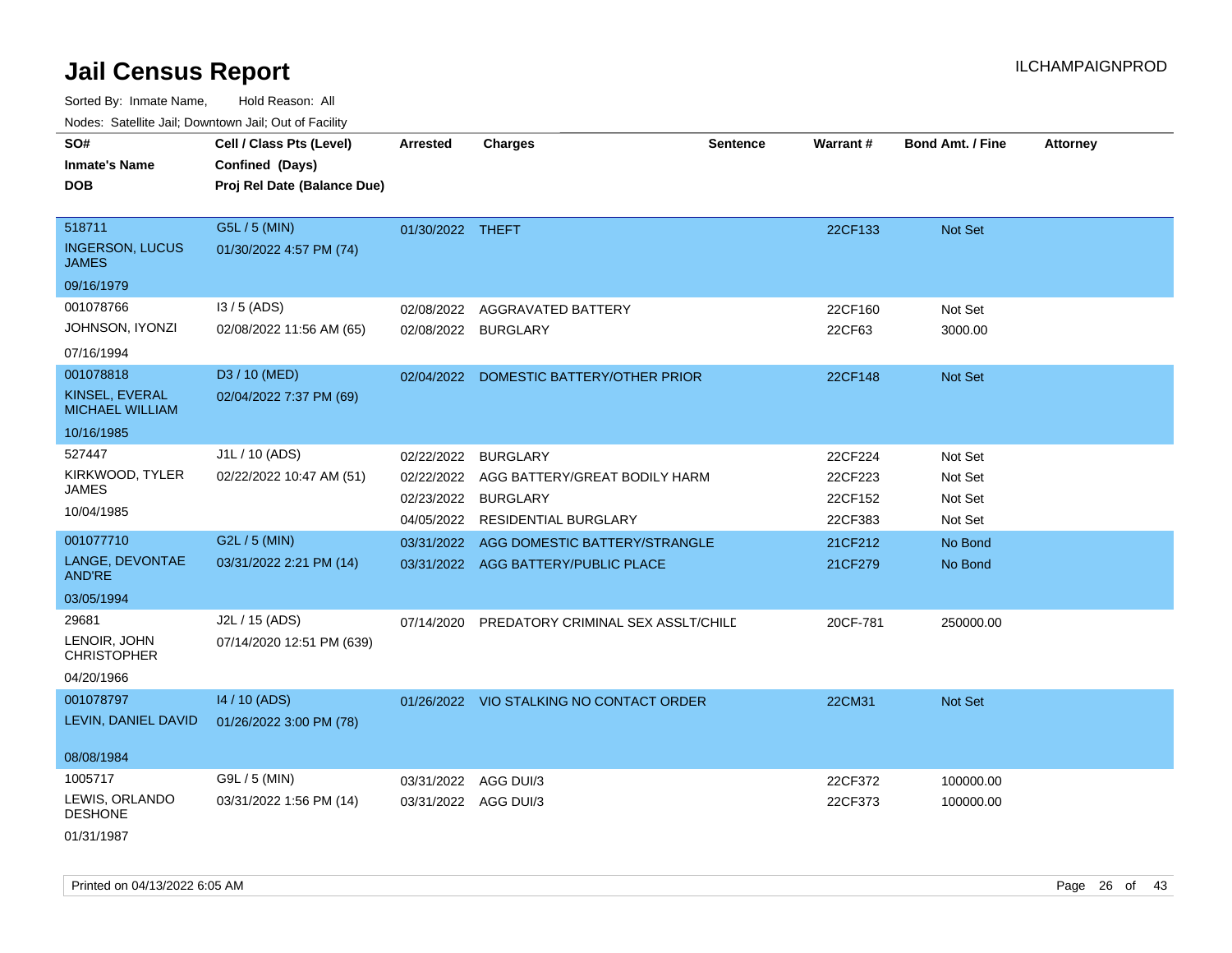Sorted By: Inmate Name, Hold Reason: All Nodes: Satellite Jail; Downtown Jail; Out of Facility

| SO#<br><b>Inmate's Name</b><br><b>DOB</b>                      | Cell / Class Pts (Level)<br>Confined (Days)<br>Proj Rel Date (Balance Due) | <b>Arrested</b>                               | <b>Charges</b>                                                 | <b>Sentence</b>      | <b>Warrant#</b>                | <b>Bond Amt. / Fine</b>                | <b>Attorney</b> |
|----------------------------------------------------------------|----------------------------------------------------------------------------|-----------------------------------------------|----------------------------------------------------------------|----------------------|--------------------------------|----------------------------------------|-----------------|
| 45113<br>MARTIN, JEREMIAH<br><b>FRANCIS</b>                    | H <sub>4</sub> L<br>11/20/2021 1:18 AM (145)                               | 11/20/2021                                    | <b>ARMED HABITUAL CRIMINAL</b>                                 | 6y/6m (DOC) 21CF1424 |                                | No Bond                                |                 |
| 01/18/1977                                                     |                                                                            |                                               |                                                                |                      |                                |                                        |                 |
| 1063030                                                        | D4 / 15 (ADS)<br>MASON, RYAN ONEIAL 12/21/2021 9:30 AM (114)               | 12/20/2021<br>12/22/2021                      | <b>MURDER</b><br>PAROLE REVOCATION                             |                      | 21CF1571<br>CH2107979          | Not Set<br>Not Set                     |                 |
| 02/22/1991                                                     |                                                                            |                                               |                                                                |                      |                                |                                        |                 |
| 1066623<br>MATA-OROZCO,<br><b>OLEGARIO</b>                     | G6U / 5 (MIN)<br>11/17/2021 5:08 PM (148)                                  | 11/17/2021                                    | MFG/DEL 15<100 GR COCA/ANALOG                                  |                      | 17CF1093                       | 75000.00                               |                 |
| 03/06/1995                                                     |                                                                            |                                               |                                                                |                      |                                |                                        |                 |
| 1076591<br>MATTHEWS,<br><b>CHRISTIAN ANTHONY</b><br>03/15/1989 | G8U / 5 (MIN)<br>02/22/2022 7:42 PM (51)                                   | 02/22/2022                                    | DELIVERY OF OR POSSESSION OF W/INT<br>02/23/2022 MAIL FRAUD    |                      | 20CF961<br>2:21CR173           | 500000.00<br>No Bond                   |                 |
| 40235<br>MERRIWEATHER,<br><b>MARCUS TODD</b>                   | G1L / 5 (MIN)<br>10/04/2021 4:41 PM (192)                                  | 10/04/2021                                    | AGG DUI/4                                                      |                      | 2021CF1145                     | 35000.00                               |                 |
| 11/28/1967                                                     |                                                                            |                                               |                                                                |                      |                                |                                        |                 |
| 1040273<br>METCALFE, LANELL<br><b>JARON</b><br>09/22/1988      | E5U / 15 (ADS)<br>09/30/2021 11:32 PM (196)                                | 09/30/2021                                    | PRED CRIM SEX ASLT/VICTIM <13                                  |                      | 21CF329                        | 500000.00                              |                 |
| 1075635<br>MILES, DEVLON VON,<br>Junior<br>11/04/2000          | K <sub>2</sub> / 10 (ADS)<br>05/11/2021 10:39 PM (338)                     | 05/11/2021<br>05/11/2021<br>02/23/2022 MURDER | MFG/DEL CANNABIS/30-500 GRAMS<br>AGG DISCHARGE FIREARM/OCC VEH |                      | 20CF1402<br>21CF538<br>22CF219 | 100000.00<br><b>Not Set</b><br>Not Set |                 |
| 1042168<br>MONTALVO, ANTONIO                                   | G5U / 5 (MIN)<br>02/26/2022 6:14 AM (47)                                   | 02/26/2022 AGG DUI/4                          |                                                                |                      | 22CF238                        | Not Set                                |                 |

05/03/1976

Printed on 04/13/2022 6:05 AM Page 27 of 43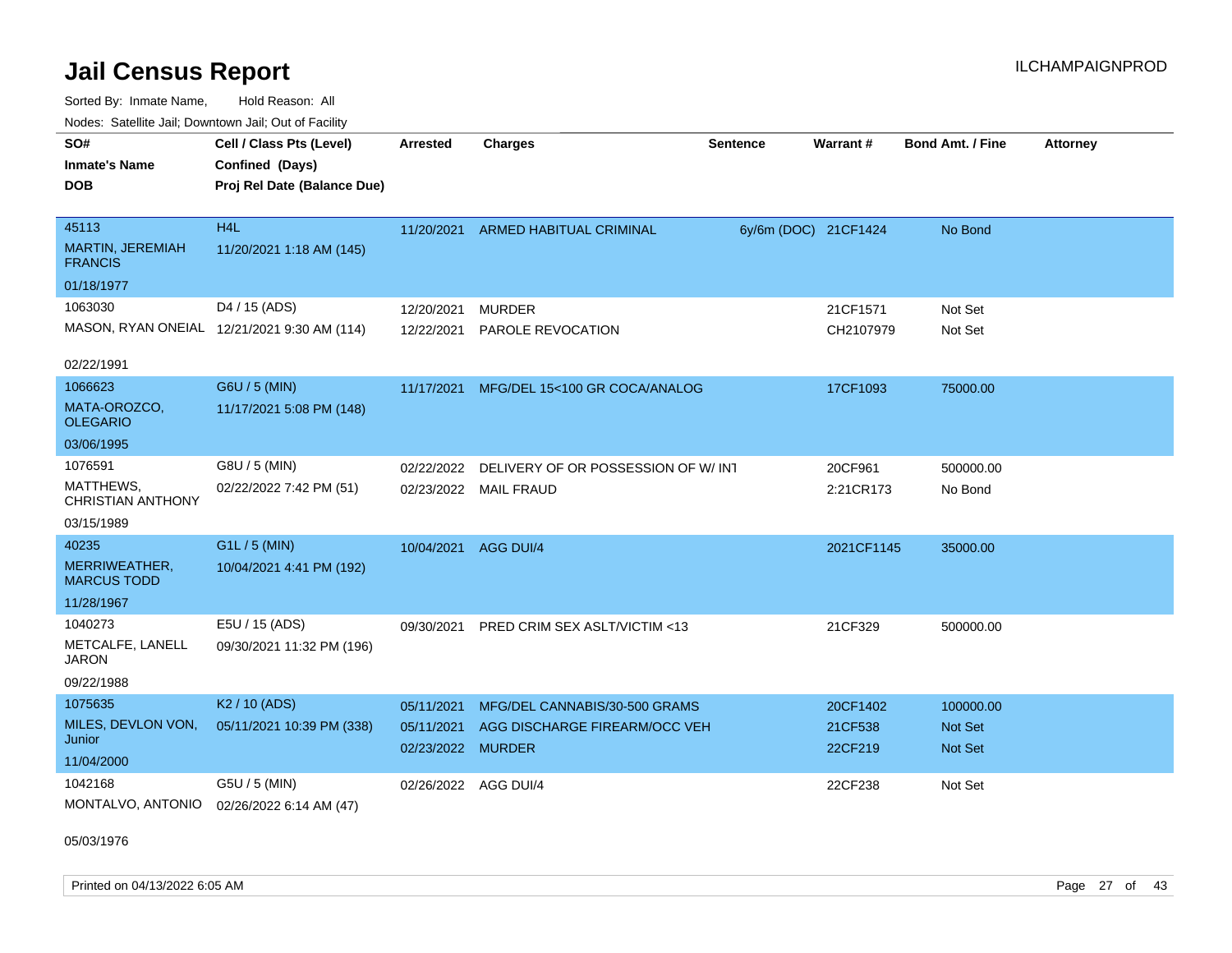| rouco. Calcinic Jan, Downtown Jan, Out of Facility |                                                                            |                          |                                                                |                 |                      |                         |                 |
|----------------------------------------------------|----------------------------------------------------------------------------|--------------------------|----------------------------------------------------------------|-----------------|----------------------|-------------------------|-----------------|
| SO#<br><b>Inmate's Name</b><br><b>DOB</b>          | Cell / Class Pts (Level)<br>Confined (Days)<br>Proj Rel Date (Balance Due) | <b>Arrested</b>          | <b>Charges</b>                                                 | <b>Sentence</b> | <b>Warrant#</b>      | <b>Bond Amt. / Fine</b> | <b>Attorney</b> |
| 1069209<br>MOORE, DEVONTE<br>JAMAL                 | <b>H1L / 10 (ADS)</b><br>04/07/2021 6:25 PM (372)                          | 04/07/2021               | AGG BATTERY/GREAT BODILY HARM                                  |                 | 21CF376              | Not Set                 |                 |
| 09/24/1995                                         |                                                                            |                          |                                                                |                 |                      |                         |                 |
| 001078993<br>MURPHY, JUSTIN RAY<br>03/12/1997      | E1L / 10 (ADS)<br>03/29/2022 6:40 PM (16)                                  |                          | 03/29/2022 AGG ASLT PEACE OFF/FIRE/ER WRK                      |                 | 22CM87               | Not Set                 |                 |
| 1067146                                            | G7L / 5 (MIN)                                                              |                          |                                                                |                 |                      |                         |                 |
| <b>OMALLEY, ROBERT</b><br>FRED                     | 03/23/2022 5:10 PM (22)                                                    | 03/23/2022               | LEAVING SCENE-ACCIDENT/DEATH/INJUF 13y (DOC)                   |                 | 2020CF1197           | No Bond                 |                 |
| 04/30/1979                                         |                                                                            |                          |                                                                |                 |                      |                         |                 |
| 001078357                                          | A2L / 15 (SPH)                                                             | 09/17/2021               | ARMED ROBBERY/ARMED W/FIREARM                                  |                 | 21CF1230             | Not Set                 |                 |
| PETTIGREW, CAREY<br><b>CORNITRIAS DEOBLO</b>       | 09/17/2021 9:56 AM (209)                                                   | 09/17/2021<br>09/17/2021 | ARMED ROBBERY/ARMED W/FIREARM<br>ARMED ROBBERY/ARMED W/FIREARM |                 | 21CF1128<br>21CF1129 | Not Set<br>Not Set      |                 |
| 08/31/1986                                         |                                                                            | 09/17/2021               | ARMED ROBBERY/ARMED W/FIREARM                                  |                 | 22-CF-7              | 500000.00               |                 |
| 1008308                                            | F5L / 10 (MED)                                                             | 01/30/2022               | <b>ASSAULT</b>                                                 |                 | 19CM364              | 4000.00                 |                 |
| PETTIGREW, MARIO<br><b>TRAVINIO</b>                | 01/30/2022 6:15 AM (74)                                                    | 01/30/2022               | AGG BTRY/GREAT BOD HARM/60+                                    |                 | 22CF131              | No Bond                 |                 |
| 08/11/1992                                         |                                                                            |                          |                                                                |                 |                      |                         |                 |
| 1070610                                            | J6L / 10 (ADS)                                                             | 03/03/2022               | AGG BATTERY/PUBLIC PLACE                                       |                 | 21CF930              | Not Set                 |                 |
| PHILLIS, AARON<br><b>MONTRELL</b>                  | 03/03/2022 2:49 PM (42)                                                    | 03/03/2022               | AGG BATTERY/GREAT BODILY HARM                                  |                 | 21CF482              | 5000.00                 |                 |
| 03/26/1999                                         |                                                                            |                          |                                                                |                 |                      |                         |                 |
| 001078005                                          | E4L / 10 (MED)                                                             | 03/08/2022               | <b>HOME INVASION/CAUSE INJURY</b>                              |                 | 22CF280              | <b>Not Set</b>          |                 |
| PINEX, MARCHELLO D                                 | 03/08/2022 2:54 AM (37)                                                    | 03/08/2022               | AGGRAVATED BATTERY/STRANGLE                                    |                 | 19CR605101           | No Bond                 |                 |
| 12/25/1991                                         |                                                                            |                          |                                                                |                 |                      |                         |                 |
| 001078942<br>QATTOUM, ADHAM M                      | G2U / 5 (MIN)<br>03/13/2022 11:31 PM (32)                                  |                          | 03/13/2022 MFG/DEL CANNABIS/500<2000 GR                        |                 | 22CF307              | Not Set                 |                 |
| 07/22/1994                                         |                                                                            |                          |                                                                |                 |                      |                         |                 |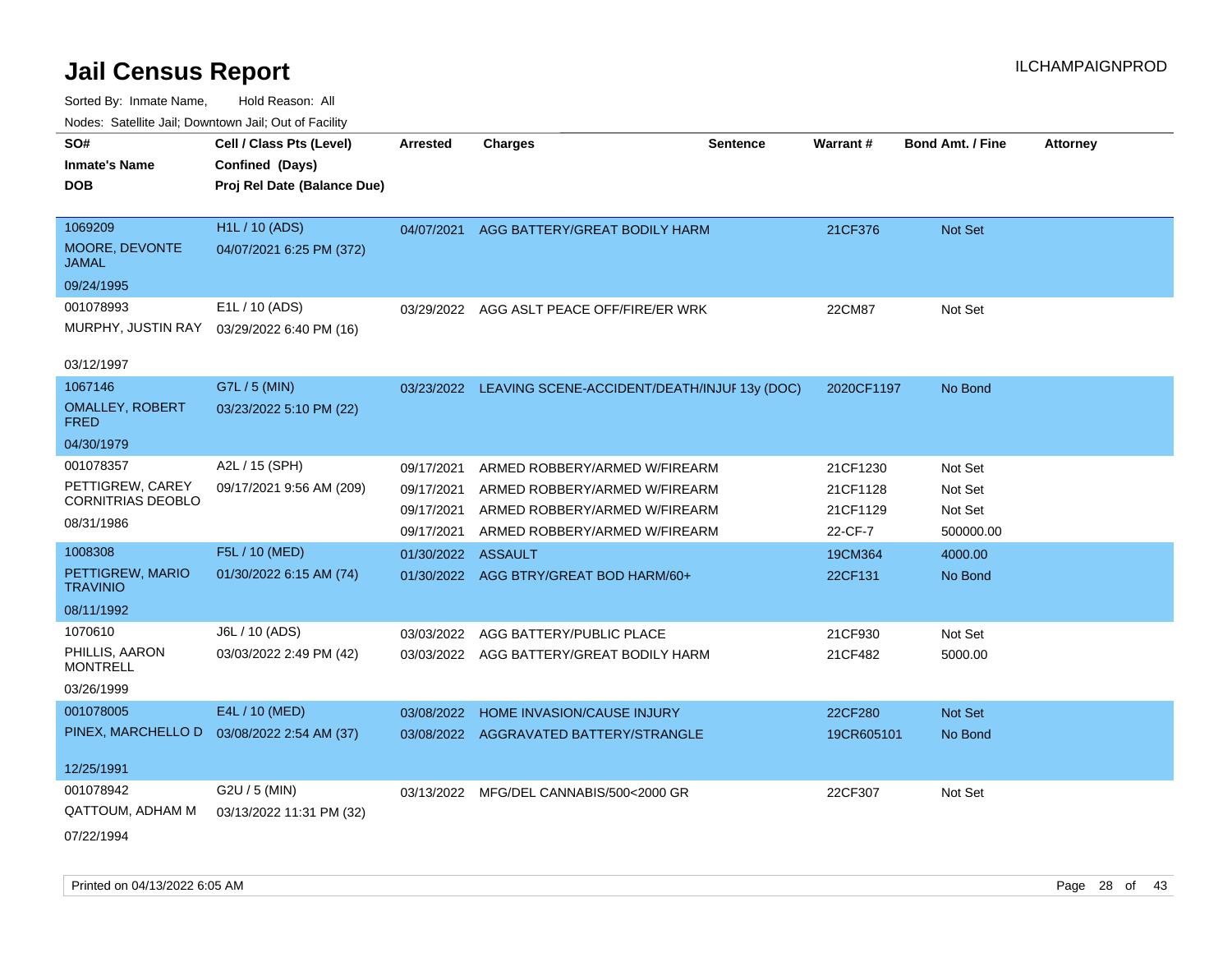| rougs. Calcing Jan, Downtown Jan, Out of Facility |                                                                            |                          |                                                |                 |                 |                         |                 |
|---------------------------------------------------|----------------------------------------------------------------------------|--------------------------|------------------------------------------------|-----------------|-----------------|-------------------------|-----------------|
| SO#<br><b>Inmate's Name</b><br><b>DOB</b>         | Cell / Class Pts (Level)<br>Confined (Days)<br>Proj Rel Date (Balance Due) | <b>Arrested</b>          | <b>Charges</b>                                 | <b>Sentence</b> | <b>Warrant#</b> | <b>Bond Amt. / Fine</b> | <b>Attorney</b> |
|                                                   |                                                                            |                          |                                                |                 |                 |                         |                 |
| 001077783                                         | H6L / 10 (ADS)                                                             |                          | 01/05/2022 AGGRAVATED BATTERY                  |                 | 21CF325         | Not Set                 |                 |
| RIVERA, DARYL<br><b>ANTONIO</b>                   | 01/05/2022 4:20 PM (99)                                                    |                          |                                                |                 |                 |                         |                 |
| 11/14/1981                                        |                                                                            |                          |                                                |                 |                 |                         |                 |
| 1072114                                           | A1U / 15 (SPH)                                                             | 01/17/2021               | ATTEMPT (FIRST DEGREE MURDER)                  |                 | 2021CF65        | Not Set                 |                 |
| LEVON                                             | ROBINSON, DONNELL 01/17/2021 2:40 PM (452)                                 | 01/17/2021<br>02/17/2021 | ARMED ROBBERY/NO FIREARM<br>AGGRAVATED BATTERY | 4y (DOC)        | 2020CF824       | 75000.00<br>250000.00   |                 |
| 10/23/2000                                        |                                                                            |                          |                                                |                 |                 |                         |                 |
| 1000820                                           | F2U / 15 (MAX)                                                             | 01/24/2022               | <b>FELON POSS/USE WEAPON/FIREARM</b>           |                 | 22CF105         | Not Set                 |                 |
| <b>MICHAEL</b>                                    | SCHNEIDER, SONGAN 01/24/2022 8:20 AM (80)                                  |                          | 01/24/2022 AGGRAVATED DOMESTIC BATTERY         |                 | 21CF1433        | 25000.00                |                 |
| 08/18/1992                                        |                                                                            |                          |                                                |                 |                 |                         |                 |
| 47195                                             | G8L / 5 (MIN)                                                              | 12/27/2021               | <b>RESIDENTIAL BURGLARY</b>                    |                 | 2020CF1222      | 10000.00                |                 |
| SIMMONS, JAMES<br>ROBERT                          | 12/27/2021 8:42 AM (108)                                                   | 12/28/2021               | <b>RESIDENTIAL BURGLARY</b>                    |                 | 2021CF1596      | Not Set                 |                 |
| 03/13/1975                                        |                                                                            |                          |                                                |                 |                 |                         |                 |
| 1064798                                           | B3 / 15 (ADS)                                                              | 01/17/2022 MURDER        |                                                |                 | 2021CF695       | 1500000.00              |                 |
| <b>STENNIS, BRUCE</b><br><b>DEONTAY</b>           | 01/17/2022 1:29 PM (87)                                                    |                          | 01/17/2022 MFG/DEL 1<15 GR COCAINE/ANLG        |                 | 21CF520         | 50000.00                |                 |
| 08/12/1998                                        |                                                                            |                          |                                                |                 |                 |                         |                 |
| 1036650                                           | F4U / 10 (MED)                                                             |                          | 02/16/2022 ARMED VIOLENCE/CATEGORY I           | 10y (DOC)       | 21CF845         | 250000.00               |                 |
| TAYLOR, KORRION<br>VELEZ                          | 02/16/2022 4:33 PM (57)                                                    |                          |                                                |                 |                 |                         |                 |
| 03/18/1997                                        |                                                                            |                          |                                                |                 |                 |                         |                 |
| 1056971                                           | B2 / 10 (SPH)                                                              | 08/07/2021               | FELON POSS/USE WEAPON/FIREARM                  |                 | 21CF948         | No Bond                 |                 |
| <b>TRAVIS, DENZEL</b><br><b>DANTRELL</b>          | 08/07/2021 7:36 AM (250)                                                   | 08/08/2021               | AGG BATTERY/PUBLIC PLACE                       |                 | 2020CF647       | 25000.00                |                 |
| 03/21/1993                                        |                                                                            |                          |                                                |                 |                 |                         |                 |
| 001078250                                         | C9L / 10 (ADS)                                                             | 08/07/2021               | FELON POSS WEAPON/BODY ARMOR                   |                 | 21CF950         | Not Set                 |                 |
| TRAVIS, JORDAN<br>TESHAUN                         | 08/07/2021 10:27 AM (250)                                                  |                          |                                                |                 |                 |                         |                 |
| 03/03/1996                                        |                                                                            |                          |                                                |                 |                 |                         |                 |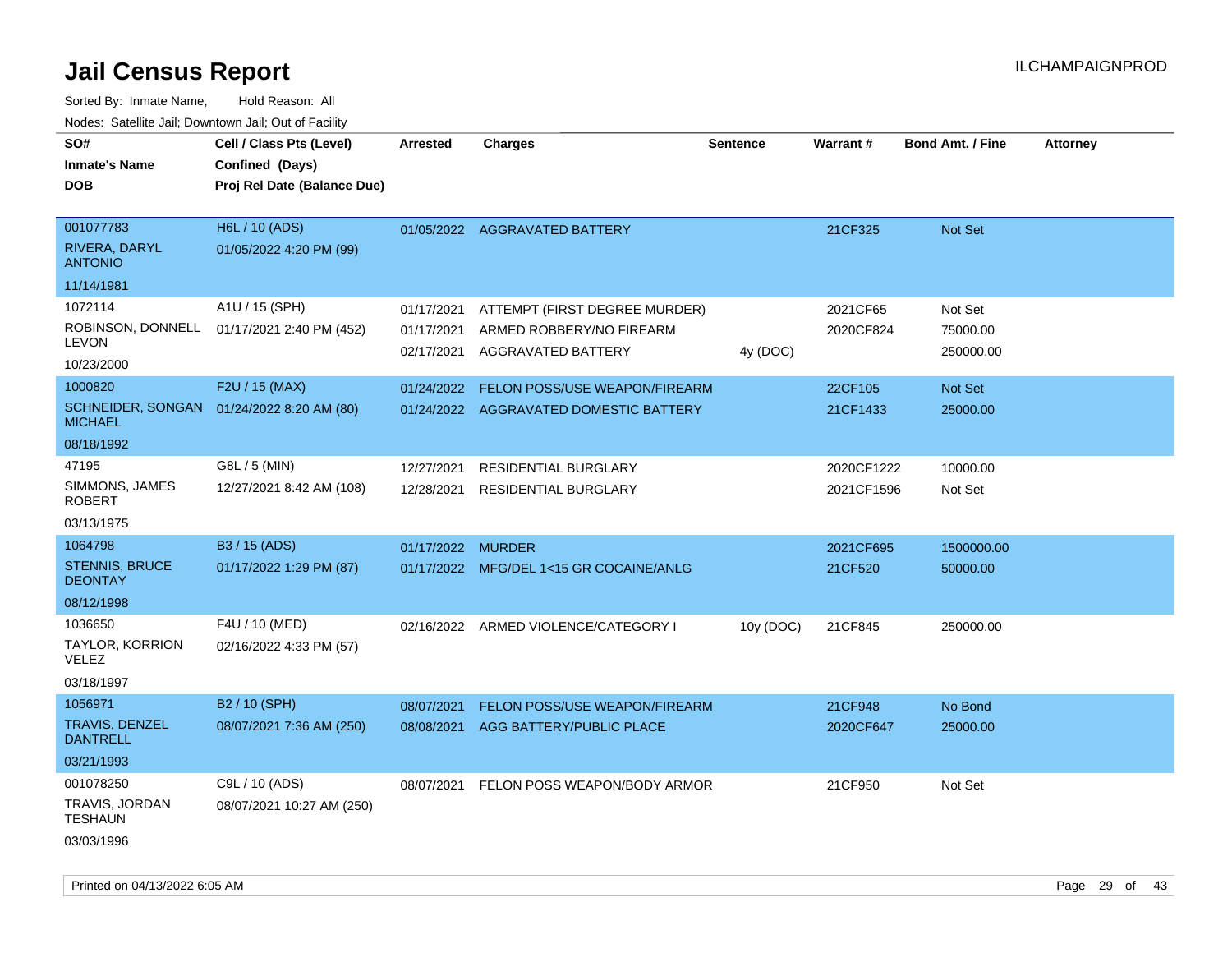| roaco. Catolino cali, Domntonn cali, Out of Facility |                             |            |                                    |                 |           |                         |                 |
|------------------------------------------------------|-----------------------------|------------|------------------------------------|-----------------|-----------|-------------------------|-----------------|
| SO#                                                  | Cell / Class Pts (Level)    | Arrested   | <b>Charges</b>                     | <b>Sentence</b> | Warrant#  | <b>Bond Amt. / Fine</b> | <b>Attorney</b> |
| <b>Inmate's Name</b>                                 | Confined (Days)             |            |                                    |                 |           |                         |                 |
| <b>DOB</b>                                           | Proj Rel Date (Balance Due) |            |                                    |                 |           |                         |                 |
|                                                      |                             |            |                                    |                 |           |                         |                 |
| 512160                                               | F1L / 15 (MAX)              |            | 03/10/2022 ARMED HABITUAL CRIMINAL |                 | 22CF296   | Not Set                 |                 |
| <b>TURNER, CHARLES</b><br><b>EDWARD</b>              | 03/10/2022 12:00 PM (35)    |            | 03/11/2022 PAROLE REVOCATION       |                 | CH2201422 | No Bond                 |                 |
| 09/05/1986                                           |                             |            |                                    |                 |           |                         |                 |
| 30108                                                | J4L / 15 (ADS)              | 07/30/2021 | <b>MURDER</b>                      |                 | 21CF902   | 2000000.00              |                 |
| VANDYKE, DARYL<br><b>ANTHONY</b>                     | 07/30/2021 8:29 PM (258)    |            |                                    |                 |           |                         |                 |
| 10/04/1965                                           |                             |            |                                    |                 |           |                         |                 |
| 968681                                               | D5 / 15 (ADS)               | 08/27/2021 | AGG CRIM SX AB/VIC 13<18/TRUST     |                 | 2020CF499 | 250000.00               |                 |
| <b>WADE, DEMETRIUS</b><br><b>DARYL</b>               | 08/27/2021 2:25 AM (230)    | 08/27/2021 | INDIRECT CRIMINAL CONTEMPT         | 3y (DOC)        | 2021CC16  | No Bond                 |                 |
| 01/07/1987                                           |                             |            |                                    |                 |           |                         |                 |
| 1035462                                              | C7U / 15 (ADS)              |            | 03/25/2022 ARMED HABITUAL CRIMINAL |                 | 22CF186   | 750000.00               |                 |
| WASHINGTON, MARK<br><b>ANTHONY</b>                   | 03/25/2022 8:47 AM (20)     |            |                                    |                 |           |                         |                 |
| 01/06/1994                                           |                             |            |                                    |                 |           |                         |                 |
| 1070971                                              | H3L / 5 (ADS)               | 12/07/2021 | <b>IDENTITY THEFT/&lt;\$300</b>    |                 | 20CF922   | Not Set                 |                 |
| <b>WEIR, CLINTON</b><br><b>HOWARD</b>                | 12/08/2021 3:45 AM (127)    | 12/07/2021 | <b>RECKLESS DRIVING</b>            |                 | 19TR2348  | Not Set                 |                 |
| 03/15/1983                                           |                             |            |                                    |                 |           |                         |                 |
| 54212                                                | E3U / 10 (ADS)              | 12/21/2021 | ARMED VIOLENCE/CATEGORY I          |                 | 21CF1576  | Not Set                 |                 |
| WHITLOCK, GEORGE                                     | 12/21/2021 1:20 PM (114)    | 12/21/2021 | RECEIVE/POSS/SELL STOLEN VEH       |                 | 2021CF669 | 10000.00                |                 |
| ABRAM                                                |                             | 12/21/2021 | VIOLATE ORDER PROTECTION           |                 | 2021CM391 | 1000.00                 |                 |
| 11/10/1978                                           |                             |            |                                    |                 |           |                         |                 |
| 001077917                                            | G4U / 5 (MIN)               | 03/15/2022 | <b>RESIDENTIAL BURGLARY</b>        |                 | 2022CF311 | <b>Not Set</b>          |                 |
| WILLIAMS, EDDIE SIM                                  | 03/15/2022 3:17 AM (30)     |            |                                    |                 |           |                         |                 |
| 02/04/1972                                           |                             |            |                                    |                 |           |                         |                 |
| 1058072                                              | A2U / 15 (SPH)              | 02/25/2021 | ARMED HABITUAL CRIMINAL            |                 |           | Not Set                 |                 |
| WILLIAMS, KENNETH<br><b>BERNARD</b>                  | 02/25/2021 3:24 PM (413)    |            |                                    |                 |           |                         |                 |
| 10/04/1985                                           |                             |            |                                    |                 |           |                         |                 |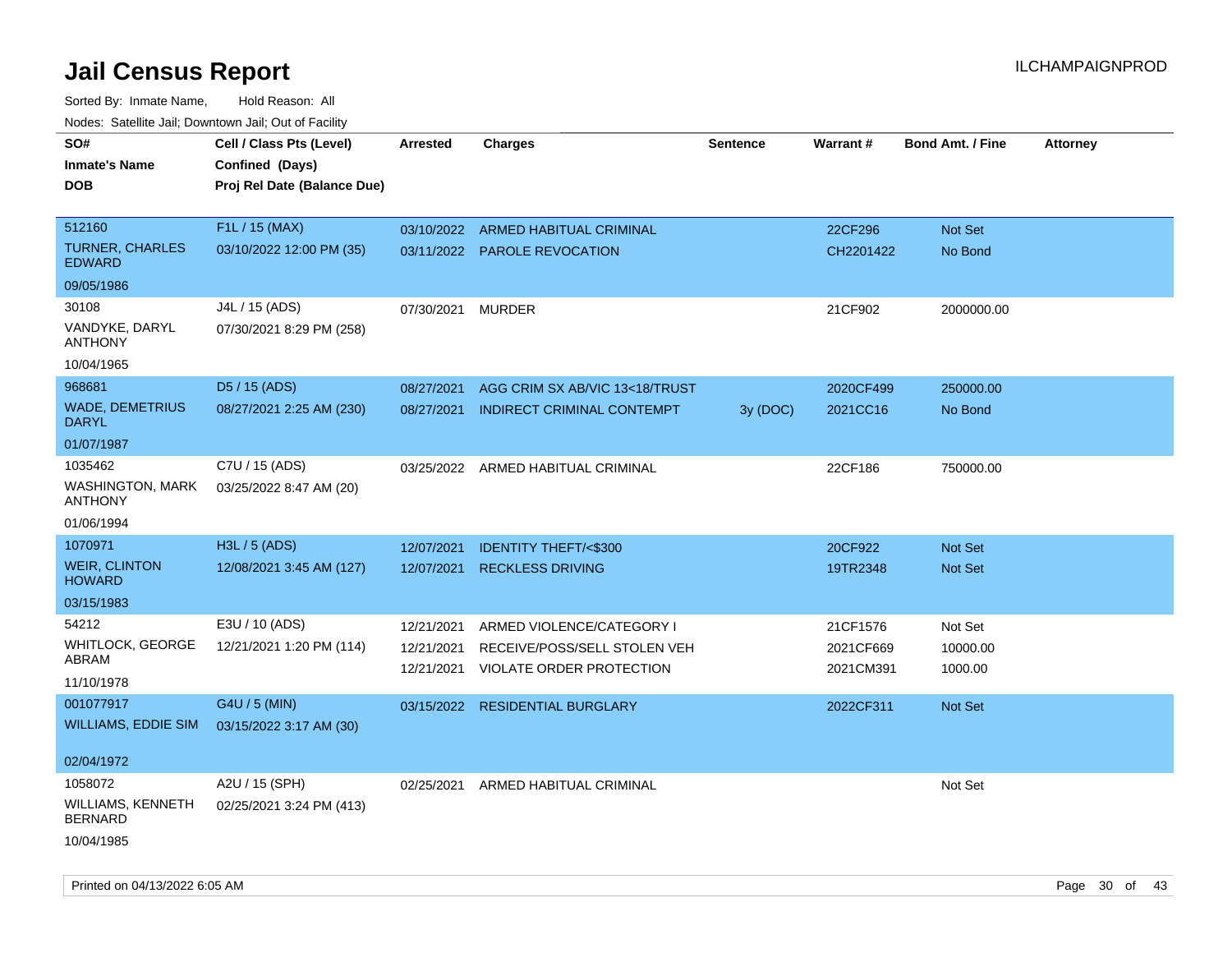| SO#<br><b>Inmate's Name</b><br><b>DOB</b>                       | Cell / Class Pts (Level)<br>Confined (Days)<br>Proj Rel Date (Balance Due) | Arrested   | <b>Charges</b>                                            | <b>Sentence</b> | Warrant#           | <b>Bond Amt. / Fine</b> | <b>Attorney</b> |
|-----------------------------------------------------------------|----------------------------------------------------------------------------|------------|-----------------------------------------------------------|-----------------|--------------------|-------------------------|-----------------|
| 1020914<br><b>WILSON, BRANDON</b><br><b>LARON</b><br>07/05/1994 | F3L / 10 (MED)<br>03/06/2022 11:46 AM (39)                                 | 03/06/2022 | <b>FELON POSS/USE WEAPON/FIREARM</b>                      |                 | 21CF1337           | 250000.00               |                 |
| 001078995<br>ZINK, PRESTIN L<br>08/19/1997                      | $G1U / 5$ (MIN)<br>03/29/2022 11:33 PM (16)                                | 03/29/2022 | METH DELIVERY<5 GRAMS<br>03/29/2022 FUGITIVE FROM JUSTICE |                 | 22CF371<br>22CF370 | Not Set<br>Not Set      |                 |
| <b>Total Downtown Jail: 73</b>                                  |                                                                            | Males: 73  | Females: 0<br>Unknown: 0                                  |                 |                    |                         |                 |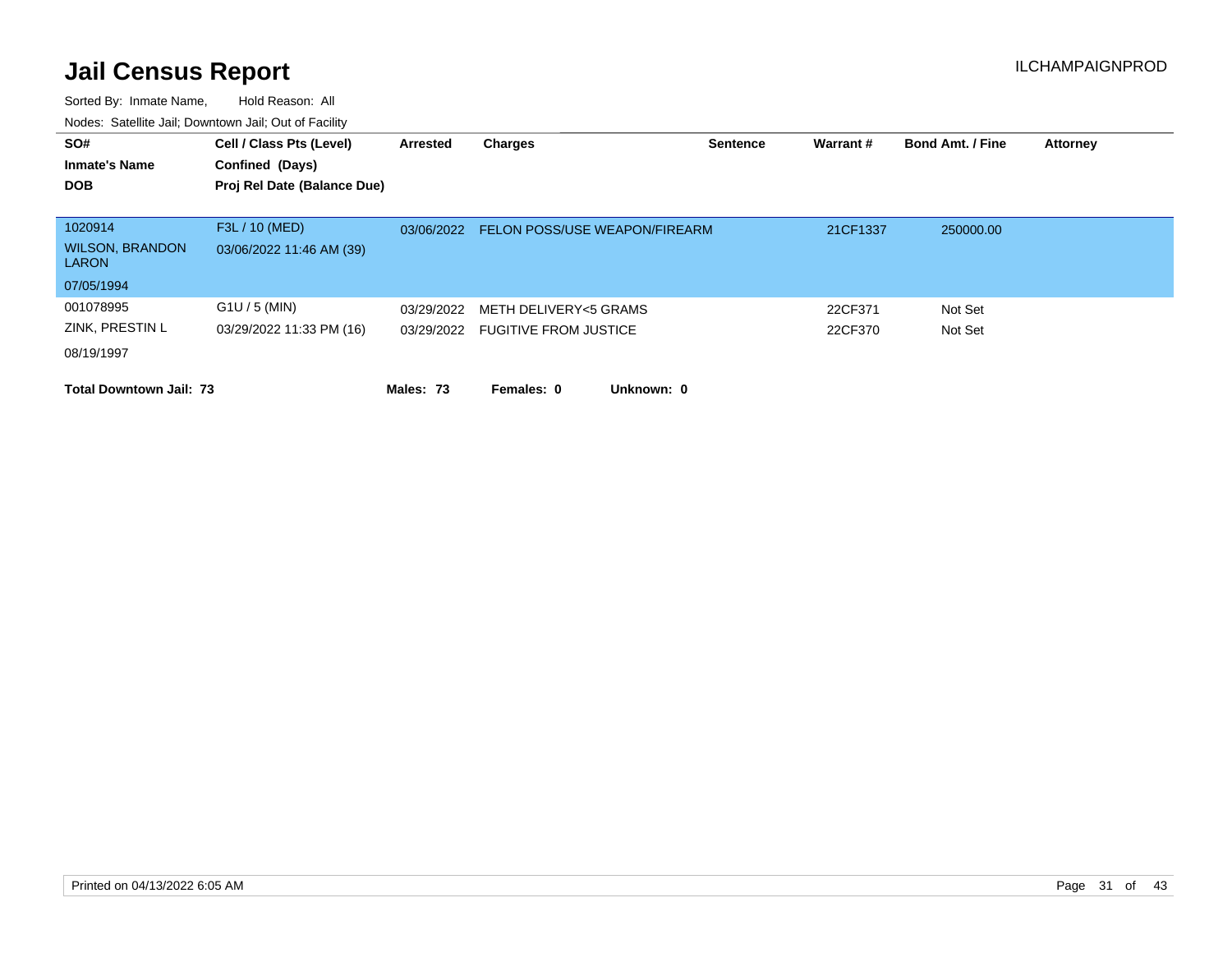| <b>Out of Facility</b> |          |
|------------------------|----------|
| SO#                    | Cell / 0 |
|                        |          |

| SO#                                               | Cell / Class Pts (Level)                      | <b>Arrested</b> | <b>Charges</b>                   | <b>Sentence</b> | Warrant#   | <b>Bond Amt. / Fine</b> | <b>Attorney</b> |
|---------------------------------------------------|-----------------------------------------------|-----------------|----------------------------------|-----------------|------------|-------------------------|-----------------|
| <b>Inmate's Name</b>                              | Confined (Days)                               |                 |                                  |                 |            |                         |                 |
| <b>DOB</b>                                        | Proj Rel Date (Balance Due)                   |                 |                                  |                 |            |                         |                 |
|                                                   |                                               |                 |                                  |                 |            |                         |                 |
| 001078621                                         | <b>KAN / 10 (MED)</b>                         | 12/23/2021      | <b>RESIDENTIAL BURGLARY</b>      |                 | 21CF1582   | Not Set                 |                 |
|                                                   | BAILEY, DANIEL SCOTT 12/23/2021 9:44 AM (112) | 01/14/2022      | <b>PROBATION VIOLATION</b>       |                 | 21CF1445   | Not Set                 |                 |
| 05/09/1999                                        |                                               |                 |                                  |                 |            |                         |                 |
| 548350                                            | <b>EHD</b>                                    | 03/29/2022      | AGG DUI/NO VALID DL              |                 | 2020CF268  | Not Set                 |                 |
| <b>BAILEY, NORBERT</b><br><b>WILLIAM</b>          | 03/29/2022 9:11 AM (16)                       |                 |                                  |                 |            |                         |                 |
| 02/14/1992                                        | 5/23/2022 (0.00)                              |                 |                                  |                 |            |                         |                 |
| 19971                                             | <b>EHD</b>                                    | 11/09/2021      | DRIVING RVK/SUSP DUI/SSS 4-9     |                 | 2021CF968  | Not Set                 |                 |
| <b>LYNN</b>                                       | BARNESKE, RAYMOND 11/09/2021 9:32 AM (156)    |                 |                                  |                 |            |                         |                 |
| 08/17/1961                                        | 5/6/2022 (0.00)                               |                 |                                  |                 |            |                         |                 |
| 001078220                                         | <b>EHD</b>                                    | 04/05/2022      | AGG DUI/NO VALID DL              |                 | 2021CF1097 | Not Set                 |                 |
|                                                   | BASILIO, MARIA ELENA 04/05/2022 12:16 PM (9)  |                 |                                  |                 |            |                         |                 |
| 07/30/2001                                        | 4/17/2022 (0.00)                              |                 |                                  |                 |            |                         |                 |
| 516062                                            | <b>KAN / 15 (MAX)</b>                         | 02/22/2021      | PHONE HARASSMENT/2+              |                 | 20CF194    | 5000.00                 |                 |
| <b>BENNETT, JOHN</b><br><b>MICHAEL</b>            | 02/22/2021 10:47 AM (416)                     | 02/22/2021      | AGG DISCH FIR/VEH/PC OFF/FRMAN   |                 | 21CF210    | No Bond                 |                 |
| 04/30/1986                                        |                                               |                 |                                  |                 |            |                         |                 |
| 33993                                             | KAN / 10 (MED)                                | 06/14/2021      | AGGRAVATED DOMESTIC BATTERY      |                 | 21CF688    | Not Set                 |                 |
| <b>BOOKER, STEPHON</b>                            | 06/14/2021 7:42 PM (304)                      | 06/14/2021      | POSSESSING A CONTROLLED SUBSTANC |                 | 21CF657    | Not Set                 |                 |
| <b>MONTELL</b>                                    |                                               | 06/14/2021      | PAROLE REVOCATION                |                 | CH2103612  | No Bond                 |                 |
| 06/11/1971                                        |                                               |                 |                                  |                 |            |                         |                 |
| 35366                                             | <b>EHD</b>                                    | 04/05/2022      | DRIVING RVK/SUSP DUI/SSS 4-9     |                 | 2020CF1405 | Not Set                 |                 |
| <b>BRADLEY, EARNEST</b><br><b>ANGELO VALENTIN</b> | 04/05/2022 8:58 AM (9)                        | 04/05/2022      | DRIVING RVK/SUSP DUI/SSS 4-9     |                 | 2021CF361  | Not Set                 |                 |
| 07/30/1968                                        | 6/2/2022(0.00)                                |                 |                                  |                 |            |                         |                 |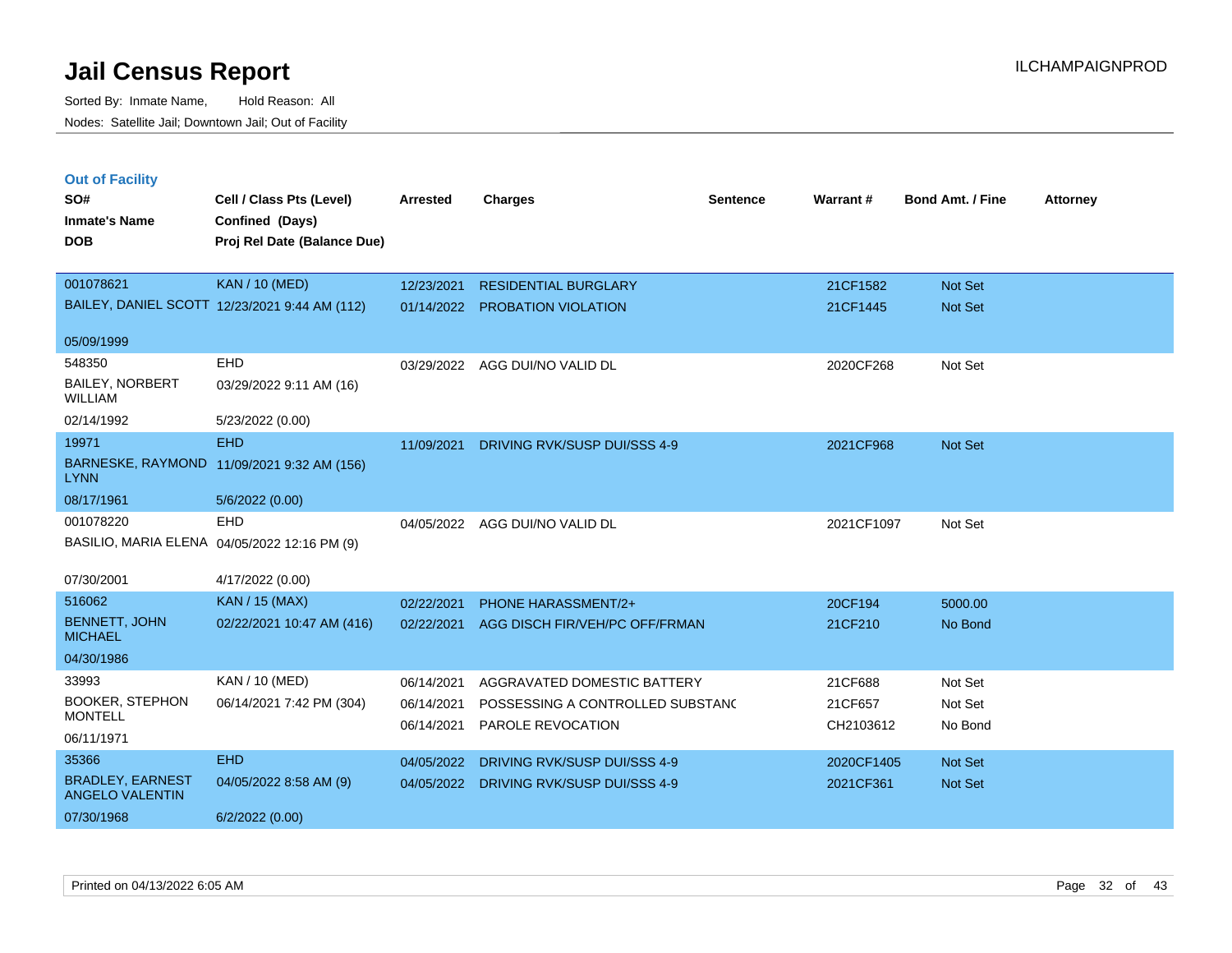| SO#<br><b>Inmate's Name</b><br>DOB                                     | Cell / Class Pts (Level)<br>Confined (Days)<br>Proj Rel Date (Balance Due) | <b>Arrested</b>                        | <b>Charges</b>                                                                   | <b>Sentence</b> | Warrant#                             | <b>Bond Amt. / Fine</b>       | <b>Attorney</b> |
|------------------------------------------------------------------------|----------------------------------------------------------------------------|----------------------------------------|----------------------------------------------------------------------------------|-----------------|--------------------------------------|-------------------------------|-----------------|
| 1074315<br><b>BRIGGS, PATRICK</b><br><b>MONTAY</b>                     | <b>KAN / 15 (MAX)</b><br>08/03/2021 4:56 PM (254)                          | 07/27/2021                             | AGG DISCHARGE FIREARM/VEH/SCH                                                    |                 | 21CF927                              | Not Set                       |                 |
| 08/05/2001                                                             |                                                                            |                                        |                                                                                  |                 |                                      |                               |                 |
| 001078880<br><b>BROACH, CAREU</b>                                      | KAN / 15 (MAX)<br>02/25/2022 3:58 PM (48)                                  | 02/25/2022<br>02/25/2022<br>02/25/2022 | PAROLE REVOCATION<br>AGG DISCHARGE FIREARM/BLDG/SCH<br>ARMED VIOLENCE/CATEGORY I |                 | HN-2200660<br>22600096201<br>22CF237 | No Bond<br>No Bond<br>Not Set |                 |
| 02/27/2003<br>001078065<br><b>BROWN, CHARMAN</b><br><b>LAKEEF</b>      | <b>KAN / 10 (ADS)</b><br>06/17/2021 12:32 PM (301)                         | 06/17/2021                             | AGG BATTERY/DISCHARGE FIREARM                                                    |                 | 21CF704                              | 1000000.00                    |                 |
| 11/30/2002<br>001078008<br>BROWN, CODY<br><b>RUSSELL</b><br>02/15/2004 | KAN / 15 (MAX)<br>02/15/2022 9:17 AM (58)                                  | 02/15/2022                             | AGG BATTERY/DISCHARGE FIREARM                                                    |                 | 21CF1090                             | 500000.00                     |                 |
| 1038554<br><b>BROWN, CORRION</b><br><b>DEVONTAE</b><br>04/19/1995      | <b>KAN / 15 (MAX)</b><br>08/18/2021 5:40 PM (239)                          | 08/18/2021<br>08/18/2021               | DELIVERY OF OR POSSESSION OF W/ INT<br><b>ARMED HABITUAL CRIMINAL</b>            |                 | 21CF1009<br>21CF1162                 | No Bond<br>Not Set            |                 |
| 1038579<br><b>BROWN, MARKEL</b><br>rikki<br>01/06/1995                 | KAN / 15 (MAX)<br>08/18/2021 2:05 PM (239)                                 | 08/18/2021                             | FELON POSS/USE WEAPON/FIREARM                                                    |                 | 21CF1010                             | Not Set                       |                 |
| 1003006<br><b>BROWN, ROCKEITH</b><br><b>JAVONTE</b><br>07/23/1991      | <b>KAN / 15 (MAX)</b><br>08/19/2021 12:55 AM (238)                         | 08/19/2021                             | FELON POSS/USE MACHINE GUN                                                       |                 | 21CF1011                             | No Bond                       |                 |
| 1068812<br>BRYANT, DANNY<br><b>EUGENE</b><br>11/22/1989                | KAN / 15 (MAX)<br>12/21/2021 1:50 PM (114)                                 | 12/21/2021<br>12/21/2021               | FELON POSS/USE FIREARM PRIOR<br>AGG DISCHARGE FIREARM/OCC VEH                    |                 | 21CF1568<br>21CF741                  | Not Set<br>Not Set            |                 |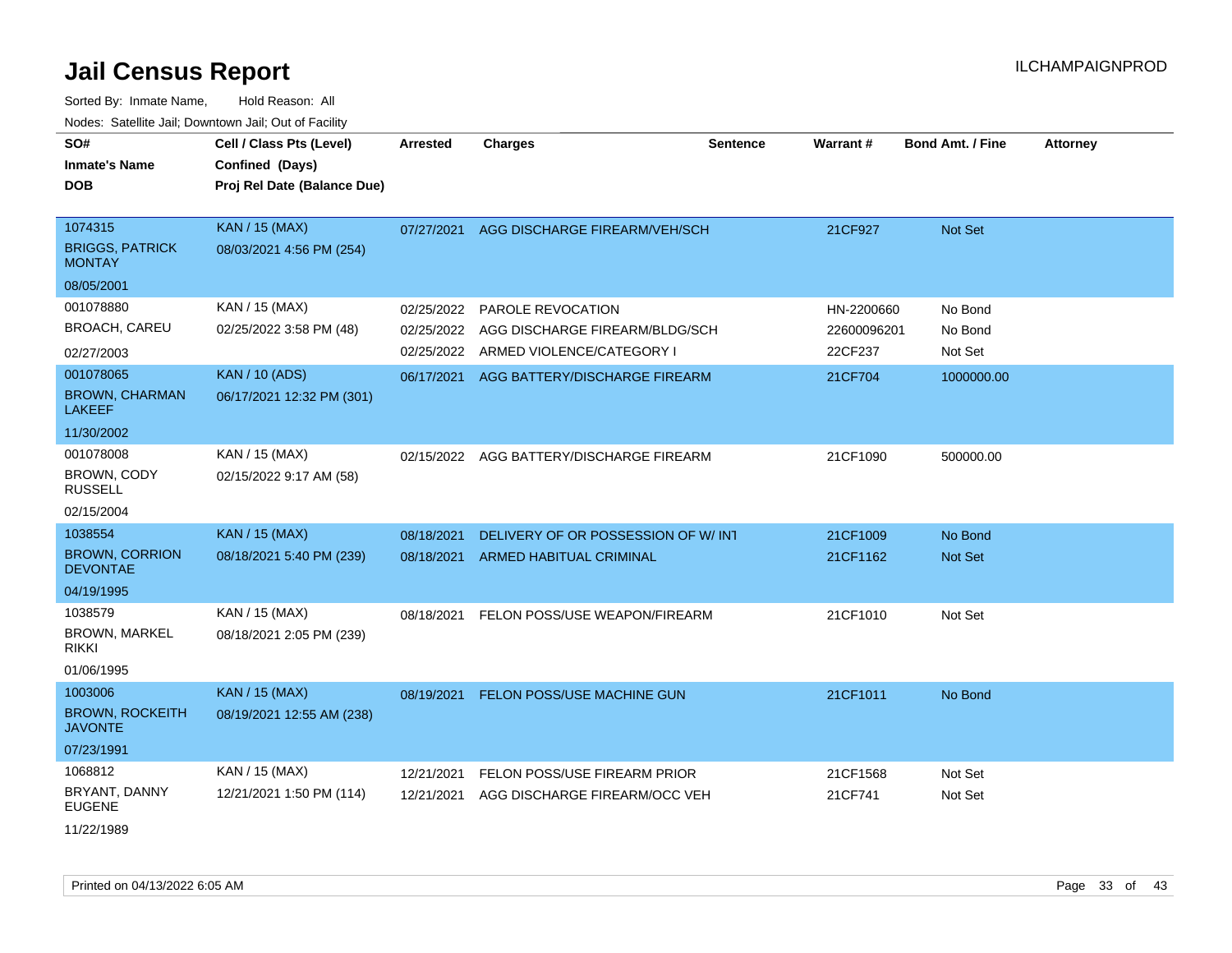| ivouss. Satellite Jali, Downtown Jali, Out of Facility |                             |                 |                                         |                 |            |                         |                 |
|--------------------------------------------------------|-----------------------------|-----------------|-----------------------------------------|-----------------|------------|-------------------------|-----------------|
| SO#                                                    | Cell / Class Pts (Level)    | <b>Arrested</b> | <b>Charges</b>                          | <b>Sentence</b> | Warrant#   | <b>Bond Amt. / Fine</b> | <b>Attorney</b> |
| Inmate's Name                                          | Confined (Days)             |                 |                                         |                 |            |                         |                 |
| DOB                                                    | Proj Rel Date (Balance Due) |                 |                                         |                 |            |                         |                 |
|                                                        |                             |                 |                                         |                 |            |                         |                 |
| 987334                                                 | <b>KAN / 15 (MAX)</b>       | 03/10/2021      | ATTEMPT (FIRST DEGREE MURDER)           |                 | 19CF689    | Not Set                 |                 |
| CAIN, ISAIAH<br><b>DEPRIEST</b>                        | 03/10/2021 2:22 PM (400)    |                 |                                         |                 |            |                         |                 |
| 12/23/1990                                             |                             |                 |                                         |                 |            |                         |                 |
| 992962                                                 | KAN / 15 (ADS)              | 05/25/2021      | MURDER/INTENT TO KILL/INJURE            |                 | 2018CF1045 | 1000000.00              |                 |
| CAMPBELL, KEITH<br>KNAQEEB                             | 05/25/2021 1:19 PM (324)    |                 |                                         |                 |            |                         |                 |
| 07/22/1991                                             |                             |                 |                                         |                 |            |                         |                 |
| 001078576                                              | <b>KAN / 15 (MAX)</b>       | 11/09/2021      | UNLAWFUL USE OF A WEAPON                |                 | 21CF1383   | <b>Not Set</b>          |                 |
| <b>CARTER, DEMONDRE</b><br>DAVON                       | 11/09/2021 6:01 PM (156)    |                 |                                         |                 |            |                         |                 |
| 05/27/2001                                             |                             |                 |                                         |                 |            |                         |                 |
| 1064992                                                | KAN / 15 (MAX)              | 09/20/2021      | ARMED VIOLENCE/CATEGORY I               |                 | 21CF1137   | Not Set                 |                 |
| CARTER, KEJUAN<br>JAVONTE                              | 09/20/2021 11:42 PM (206)   |                 |                                         |                 |            |                         |                 |
| 06/27/1998                                             |                             |                 |                                         |                 |            |                         |                 |
| 001078729                                              | <b>KAN / 15 (ADS)</b>       |                 | 01/02/2022 MURDER/INTENT TO KILL/INJURE |                 | 20CF396    | 1000000.00              |                 |
| CARTER, TROY<br><b>DEMON</b>                           | 01/02/2022 10:29 AM (102)   |                 |                                         |                 |            |                         |                 |
| 01/02/2004                                             |                             |                 |                                         |                 |            |                         |                 |
| 001078159                                              | EHD                         |                 | 04/05/2022 AGG DUI/LIC SUSP OR REVOKED  |                 | 2021CF813  | Not Set                 |                 |
| CERVANTES, DANIEL                                      | 04/05/2022 9:54 AM (9)      |                 |                                         |                 |            |                         |                 |
| 01/31/2000                                             | 4/15/2022 (0.00)            |                 |                                         |                 |            |                         |                 |
| 001078461                                              | <b>KAN / 10 (MED)</b>       | 10/07/2021      | AGG DOMESTIC BATTERY/STRANGLE           | 42m (DOC)       | 2021CF1208 | <b>Not Set</b>          |                 |
| COLE, ERIC JOSE                                        | 10/08/2021 12:25 AM (188)   |                 |                                         |                 |            |                         |                 |
| 01/24/2002                                             |                             |                 |                                         |                 |            |                         |                 |
| 1048488                                                | KAN / 10 (ADS)              | 12/30/2021      | ARMED VIOLENCE/CATEGORY I               |                 | 2022CF4    | Not Set                 |                 |
| COLSON, WAYNE<br>ARTHUR, Third                         | 12/30/2021 8:27 AM (105)    |                 |                                         |                 |            |                         |                 |
| 10/14/1995                                             |                             |                 |                                         |                 |            |                         |                 |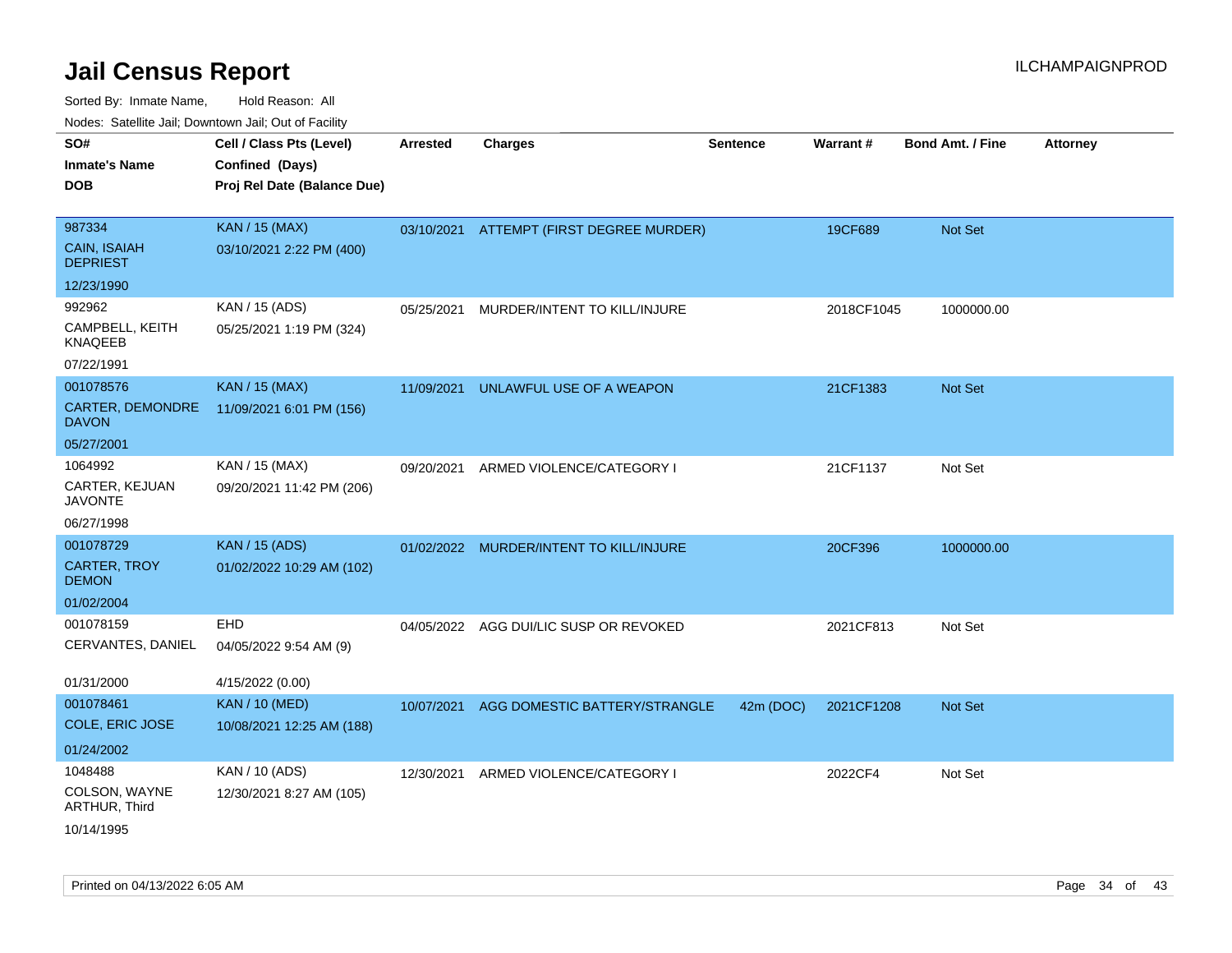| SO#                                       | Cell / Class Pts (Level)                     | <b>Arrested</b> | <b>Charges</b>                     | <b>Sentence</b> | <b>Warrant#</b> | <b>Bond Amt. / Fine</b> | <b>Attorney</b> |
|-------------------------------------------|----------------------------------------------|-----------------|------------------------------------|-----------------|-----------------|-------------------------|-----------------|
| <b>Inmate's Name</b>                      | Confined (Days)                              |                 |                                    |                 |                 |                         |                 |
| <b>DOB</b>                                | Proj Rel Date (Balance Due)                  |                 |                                    |                 |                 |                         |                 |
|                                           |                                              |                 |                                    |                 |                 |                         |                 |
| 57733                                     | <b>KAN / 15 (SPH)</b>                        | 02/25/2020      | <b>HOMICIDE</b>                    |                 | 2020-CF250      | 2000000.00              |                 |
| <b>CRAIG, ANTOINE</b><br><b>DARRELL</b>   | 02/25/2020 4:08 PM (779)                     | 02/25/2020      | FELON POSS/USE WEAPON/FIREARM      |                 | 19CF-1827       | 80000.00                |                 |
| 10/09/1982                                |                                              |                 |                                    |                 |                 |                         |                 |
| 001077939                                 | KAN / 10 (MED)                               | 05/10/2021      | FIREARM/FOID INVALID/NOT ELIG      |                 | 21CF526         | No Bond                 |                 |
| <b>CROSS, PATRICK</b><br><b>DONTRELLE</b> | 05/10/2021 7:31 PM (339)                     | 06/02/2021      | POSS STOLEN VEHICLE > \$25,000     |                 | 21CF612         | Not Set                 |                 |
| 11/07/2001                                |                                              |                 |                                    |                 |                 |                         |                 |
| 25022                                     | EHD / 10 (MED)                               |                 | 02/17/2022 AGG DUI/2/PASS<16       |                 | 2021CF560       | No Bond                 |                 |
| <b>CRUMP, ROBERT</b><br><b>ANTHONY</b>    | 02/17/2022 11:48 AM (56)                     |                 |                                    |                 |                 |                         |                 |
| 02/06/1966                                | 5/14/2022 (0.00)                             |                 |                                    |                 |                 |                         |                 |
| 001078538                                 | KAN / 10 (ADS)                               | 10/26/2021      | <b>CRIM SEX ASSAULT/FORCE</b>      |                 | 21CF1301        | Not Set                 |                 |
| DAWKINS, LEN                              | 10/26/2021 8:18 PM (170)                     |                 |                                    |                 |                 |                         |                 |
| 03/23/1987                                |                                              |                 |                                    |                 |                 |                         |                 |
| 1061304                                   | <b>KAN / 15 (MAX)</b>                        | 10/11/2021      | <b>ARMED HABITUAL CRIMINAL</b>     |                 | 21CF1226        | No Bond                 |                 |
| <b>DORRIS, KEMION</b>                     | 10/11/2021 7:30 PM (185)                     | 10/11/2021      | ARMED HABITUAL CRIMINAL            |                 | 21CF1227        | No Bond                 |                 |
| <b>DAETOCE</b>                            |                                              | 10/11/2021      | <b>HOME INVASION/FIREARM</b>       |                 | 21CF1228        | No Bond                 |                 |
| 11/19/1997                                |                                              |                 |                                    |                 |                 |                         |                 |
| 001079018                                 | <b>EHD</b>                                   | 04/05/2022      | DRIVING RVK/SUSP DUI/SSS 4-9       |                 | 2022CF22        | Not Set                 |                 |
| FINLEY, KEITH DAVID                       | 04/05/2022 10:38 AM (9)                      |                 |                                    |                 |                 |                         |                 |
| 08/23/1963                                | 10/1/2022 (0.00)                             |                 |                                    |                 |                 |                         |                 |
| 1013012                                   | <b>KAN / 15 (MAX)</b>                        | 07/08/2021      | ATTEMPT (FIRST DEGREE MURDER)      |                 | 2021CF790       | 1000000.00              |                 |
|                                           | GARY, XAVIER LAMAR  07/08/2021 9:24 AM (280) | 07/08/2021      | FELON POSS/USE FIREARM PRIOR       |                 | 2020CF650       | 25000.00                |                 |
|                                           |                                              | 07/08/2021      | FELON POSS/USE FIREARM PRIOR       |                 | 21CF798         | Not Set                 |                 |
| 12/14/1991                                |                                              |                 |                                    |                 |                 |                         |                 |
| 1065946                                   | KAN / 10 (MED)                               | 09/04/2021      | AGG BATTERY/DISCHARGE FIREARM      |                 | 21CF1057        | 750000.00               |                 |
| GODBOLT, DESMOND<br><b>DEVONTAE</b>       | 09/04/2021 1:17 AM (222)                     | 09/04/2021      | RESIST/OBSTRUCTING A PEACE OFFICEL |                 | 21CM407         | Not Set                 |                 |
| 11/15/1997                                |                                              |                 |                                    |                 |                 |                         |                 |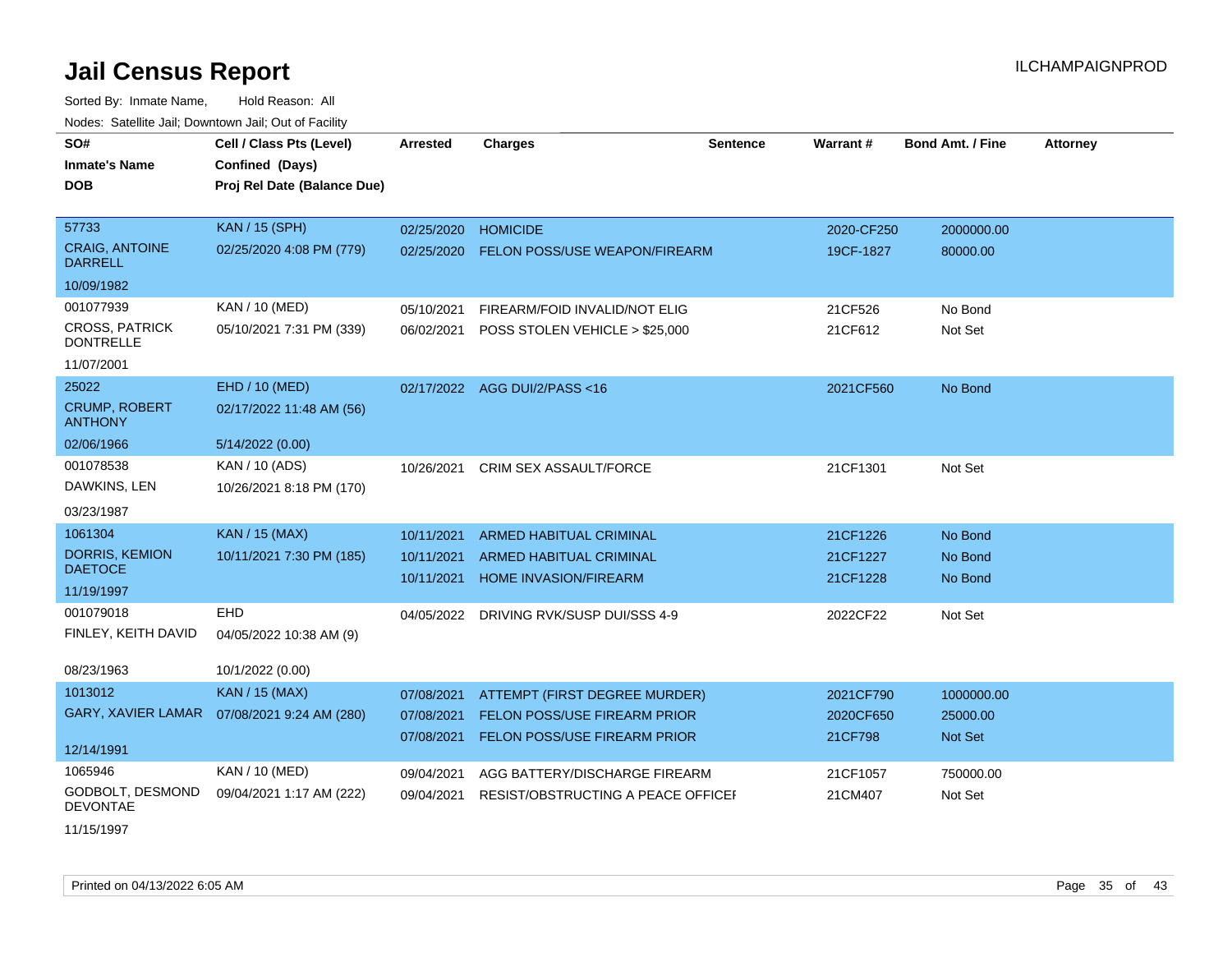| SO#<br><b>Inmate's Name</b><br><b>DOB</b>                        | Cell / Class Pts (Level)<br>Confined (Days)<br>Proj Rel Date (Balance Due) | <b>Arrested</b>                                                           | <b>Charges</b>                                                                                                                              | <b>Sentence</b> | <b>Warrant#</b>                          | <b>Bond Amt. / Fine</b>                                                        | <b>Attorney</b> |
|------------------------------------------------------------------|----------------------------------------------------------------------------|---------------------------------------------------------------------------|---------------------------------------------------------------------------------------------------------------------------------------------|-----------------|------------------------------------------|--------------------------------------------------------------------------------|-----------------|
| 1070118<br><b>GRAHAM, CORTEZ</b><br><b>LAMON</b>                 | <b>KAN / 15 (MAX)</b><br>08/31/2021 9:32 PM (226)                          | 08/31/2021<br>09/02/2021                                                  | AGGRAVATED DOMESTIC BATTERY<br><b>PROBATION VIOLATION</b>                                                                                   |                 | 21CF1049<br>21CF55                       | No Bond<br>Not Set                                                             |                 |
| 03/31/1976<br>1076506<br>06/21/2003                              | KAN / 15 (MAX)<br>GRAY, JAMARH EMERE 09/17/2021 10:41 AM (209)             | 09/17/2021<br>09/20/2021                                                  | AGG UUW/PERSON/CM THREAT VIOL<br><b>DOMESTIC BATTERY</b>                                                                                    |                 | 21CF1131<br>21CM430                      | Not Set<br>Not Set                                                             |                 |
| 1055117<br><b>GREAM, JOHN</b><br><b>ROBERT LEE</b><br>08/23/1996 | <b>EHD</b><br>02/15/2022 10:44 AM (58)<br>6/13/2022 (0.00)                 |                                                                           | 02/15/2022 AGG BATTERY/PUBLIC PLACE                                                                                                         |                 | 2021CM47                                 | <b>Not Set</b>                                                                 |                 |
| 1037683<br>HARRISON, HAROLD<br><b>RAY</b><br>11/30/1963          | <b>EHD</b><br>02/23/2022 10:01 AM (50)<br>5/22/2022 (0.00)                 | 02/23/2022<br>02/23/2022 AGG DUI/3                                        | AGG DUI/LIC SUSP OR REVOKED                                                                                                                 |                 | 2020CF350<br>2020CF1351                  | Not Set<br>Not Set                                                             |                 |
| 1045186<br>HOLBROOK, JOHNNIE<br><b>MATHIS</b><br>07/19/1996      | <b>KAN / 15 (MAX)</b><br>08/16/2021 11:07 AM (241)                         | 08/16/2021<br>08/16/2021<br>08/16/2021<br>08/16/2021<br>03/30/2022 MURDER | ARMED VIOLENCE/CATEGORY I<br><b>FELON POSS/USE WEAPON/FIREARM</b><br>AGG FLEEING POLICE/21 MPH OVER<br><b>FELON POSS/USE WEAPON/FIREARM</b> |                 | 21CF934<br>19CF968<br>21CF988<br>21CF989 | 1000000.00<br><b>Not Set</b><br><b>Not Set</b><br><b>Not Set</b><br>2000000.00 |                 |
| 972300<br>HOLT, MICHAEL<br><b>TERRELL</b><br>12/25/1989          | KAN / 10 (MED)<br>12/22/2021 8:36 AM (113)                                 | 12/22/2021<br>12/22/2021                                                  | RESIDENTIAL BURGLARY<br>AGG CRIM SEX ABUSE/VICTIM <9                                                                                        |                 | 18CF1691<br>19CF1277                     | 25000.00<br>250000.00                                                          |                 |
| 001078146<br>HUNT, TEIGAN<br><b>JAZAIREO</b><br>05/14/2003       | <b>KAN / 15 (MAX)</b><br>07/09/2021 12:41 PM (279)                         | 07/09/2021<br>07/09/2021                                                  | AGG BATTERY/DISCHARGE FIREARM<br>ARMED ROBBERY/ARMED W/FIREARM                                                                              |                 | 21CF795<br>21CF806                       | 1000000.00<br><b>Not Set</b>                                                   |                 |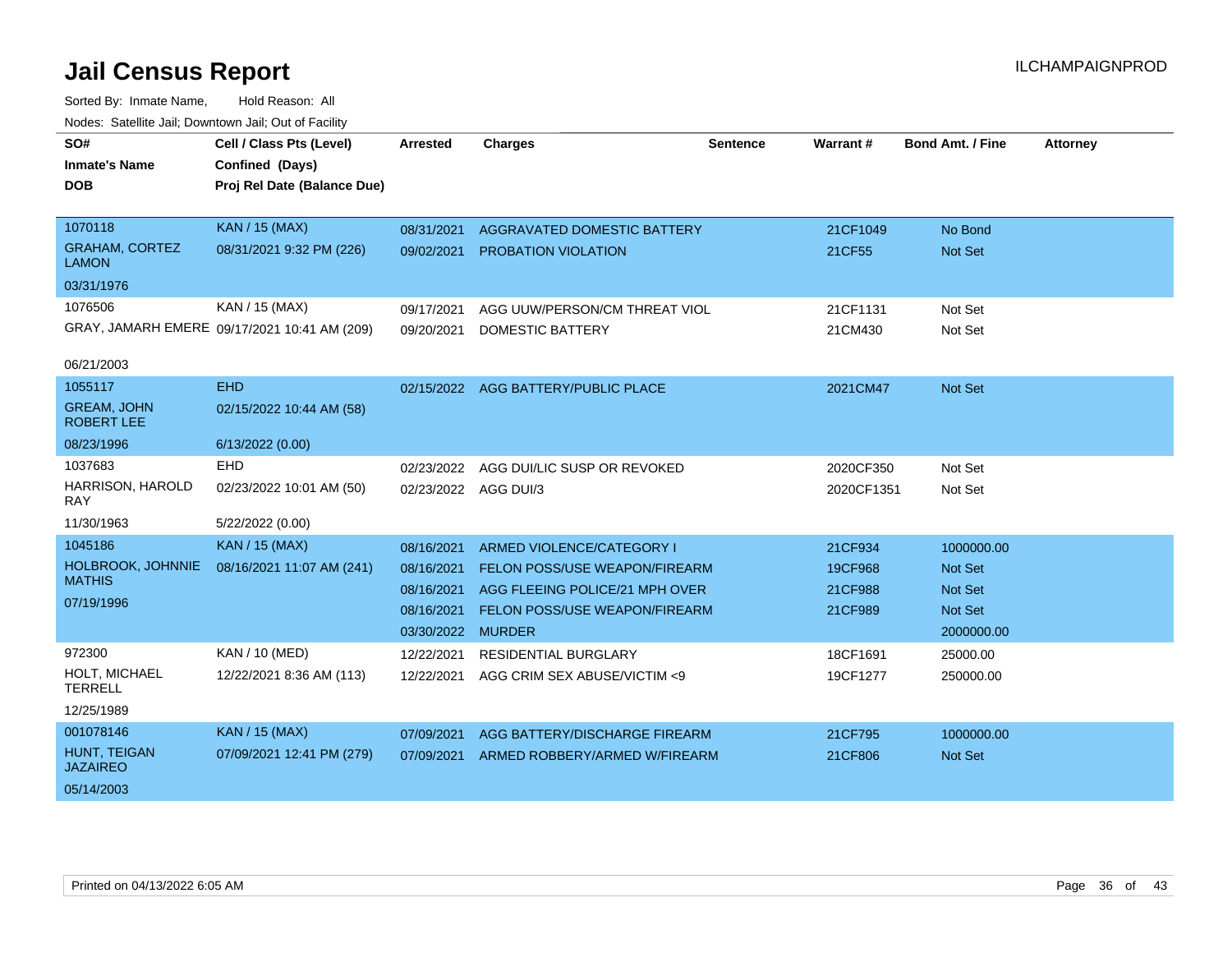| roaco. Calcinio dan, Downtown dan, Oal or Fability              |                                                                            |                                        |                                                                                                |                 |                                  |                                  |                 |
|-----------------------------------------------------------------|----------------------------------------------------------------------------|----------------------------------------|------------------------------------------------------------------------------------------------|-----------------|----------------------------------|----------------------------------|-----------------|
| SO#<br>Inmate's Name<br><b>DOB</b>                              | Cell / Class Pts (Level)<br>Confined (Days)<br>Proj Rel Date (Balance Due) | <b>Arrested</b>                        | <b>Charges</b>                                                                                 | <b>Sentence</b> | Warrant#                         | <b>Bond Amt. / Fine</b>          | <b>Attorney</b> |
| 989743<br>JACKSON, STEVE<br>ALLEN                               | <b>KAN / 15 (ADS)</b><br>04/13/2021 2:45 AM (366)                          | 04/13/2021                             | <b>AGGRAVATED DOMESTIC BATTERY</b>                                                             |                 | 21CF399                          | <b>Not Set</b>                   |                 |
| 06/04/1991                                                      |                                                                            |                                        |                                                                                                |                 |                                  |                                  |                 |
| 001078788<br>JOHNSON, BRENTON<br>ZAE<br>08/07/1987              | KAN / 5 (ADS)<br>01/21/2022 8:33 PM (83)                                   |                                        | 01/21/2022 AGGRAVATED BATTERY                                                                  |                 | 22CF93                           | Not Set                          |                 |
| 57271                                                           | <b>EHD</b>                                                                 |                                        |                                                                                                |                 |                                  |                                  |                 |
| <b>KEYS, CAPREE</b><br><b>REMONE</b>                            | 03/08/2022 9:17 AM (37)                                                    | 03/08/2022<br>03/08/2022               | DRIVING RVK/SUSP DUI/SSS 4-9<br>DRIVING RVK/SUSP DUI/SSS 4-9                                   |                 | 2021CF34<br>2020CF1116           | <b>Not Set</b><br><b>Not Set</b> |                 |
| 11/23/1982                                                      | 9/3/2022 (0.00)                                                            |                                        |                                                                                                |                 |                                  |                                  |                 |
| 1064445<br>LARUE, TERENCE<br>TRAMEL<br>12/23/1998               | KAN / 15 (MAX)<br>04/23/2021 11:18 AM (356)                                | 04/23/2021<br>04/23/2021<br>04/23/2021 | AGG DISCHARGE FIREARM/OCC VEH<br>POSSESS 15<100 GRAMS COCAINE<br>FELON POSS/USE FIREARM/PAROLE |                 | 2021CF295<br>19CF1052<br>21CF899 | 500000.00<br>10000.00<br>Not Set |                 |
| 001078237<br><b>LAWS, TERON</b><br><b>RAMONTE</b><br>04/03/2001 | <b>KAN / 15 (ADS)</b><br>08/03/2021 6:29 PM (254)                          | 08/03/2021                             | AGG DISCHARGE FIREARM/OCC VEH                                                                  |                 | 21CF928                          | No Bond                          |                 |
| 001078470<br>LEE, AMAHRION<br>JA'MERE<br>11/05/2002             | KAN / 15 (MAX)<br>10/10/2021 1:23 PM (186)                                 | 10/10/2021                             | MURDER/INTENT TO KILL/INJURE                                                                   |                 | 21CF1221                         | Not Set                          |                 |
| 56792                                                           | <b>KAN / 10 (MED)</b>                                                      | 02/02/2021                             | ARMED HABITUAL CRIMINAL                                                                        |                 | 2021CF141                        | 500000.00                        |                 |
| LILLARD, LAWRENCE<br>TYRONE.                                    | 02/02/2021 2:11 PM (436)                                                   | 02/22/2021                             | DRIVING ON REVOKED LICENSE                                                                     |                 | 21TR426                          | 5000.00                          |                 |
| 10/20/1982                                                      |                                                                            |                                        |                                                                                                |                 |                                  |                                  |                 |
| 40877<br>MABRY-HALL,<br>REBECCA SUE                             | <b>EHD</b><br>02/01/2022 9:32 AM (72)                                      | 02/01/2022 AGG DUI/3                   |                                                                                                |                 | 2020CF986                        | Not Set                          |                 |
| 03/21/1971                                                      | 5/1/2022 (0.00)                                                            |                                        |                                                                                                |                 |                                  |                                  |                 |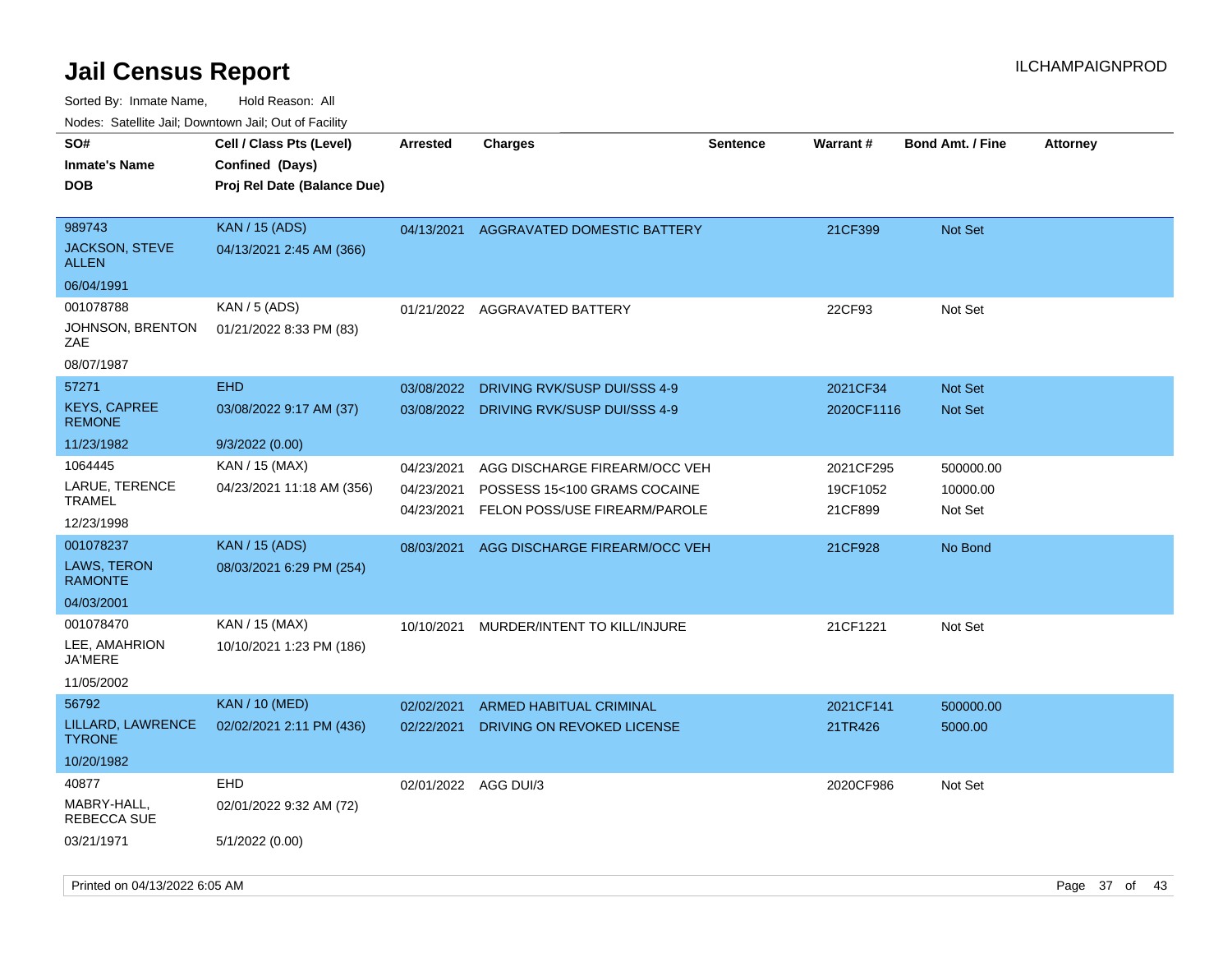Sorted By: Inmate Name, Hold Reason: All Nodes: Satellite Jail; Downtown Jail; Out of Facility

| <b>Neget Calculus Vall, Downlown Vall, Out of Fability</b> |                                           |                   |                                         |                 |             |                         |                 |
|------------------------------------------------------------|-------------------------------------------|-------------------|-----------------------------------------|-----------------|-------------|-------------------------|-----------------|
| SO#                                                        | Cell / Class Pts (Level)                  | <b>Arrested</b>   | <b>Charges</b>                          | <b>Sentence</b> | Warrant#    | <b>Bond Amt. / Fine</b> | <b>Attorney</b> |
| <b>Inmate's Name</b>                                       | Confined (Days)                           |                   |                                         |                 |             |                         |                 |
| <b>DOB</b>                                                 | Proj Rel Date (Balance Due)               |                   |                                         |                 |             |                         |                 |
|                                                            |                                           |                   |                                         |                 |             |                         |                 |
| 001078896                                                  | <b>KAN / 15 (MAX)</b>                     |                   | 03/01/2022 ARMED HABITUAL CRIMINAL      |                 | 22CF239     | Not Set                 |                 |
| MANN, DAVID<br><b>WILBERT, Junior</b>                      | 03/01/2022 4:35 AM (44)                   |                   |                                         |                 |             |                         |                 |
| 04/02/1976                                                 |                                           |                   |                                         |                 |             |                         |                 |
| 1004137                                                    | KAN / 15 (MAX)                            |                   | 02/14/2022 AGG CRIM SEX ABUSE/VIC 13-17 |                 | 22CF165     | 250000.00               |                 |
|                                                            | MCDONALD, DAVON D 02/14/2022 4:21 PM (59) |                   |                                         |                 |             |                         |                 |
|                                                            |                                           |                   |                                         |                 |             |                         |                 |
| 11/08/1992                                                 |                                           |                   |                                         |                 |             |                         |                 |
| 001078575                                                  | <b>KAN / 10 (MED)</b>                     | 11/09/2021        | <b>GUNRUNNING</b>                       |                 | 21CF1330    | 750000.00               |                 |
| <b>MCLAURIN, KEYON A</b>                                   | 11/09/2021 12:41 PM (156)                 |                   |                                         |                 |             |                         |                 |
|                                                            |                                           |                   |                                         |                 |             |                         |                 |
| 11/19/2002                                                 |                                           |                   |                                         |                 |             |                         |                 |
| 1011046                                                    | KAN / 15 (ADS)                            | 04/10/2021        | ATTEMPT (FIRST DEGREE MURDER)           |                 | 21CF392     | Not Set                 |                 |
| MILES, DARRION<br><b>ANTONIO KEVONTA</b>                   | 04/11/2021 12:46 AM (368)                 | 03/24/2022 MURDER |                                         |                 | 22CF346     | Not Set                 |                 |
| 03/18/1990                                                 |                                           |                   |                                         |                 |             |                         |                 |
| 001077278                                                  | <b>KAN / 15 (MAX)</b>                     | 10/06/2020        | MURDER/INTENT TO KILL/INJURE            |                 | 2020CF146   | 2000000.00              |                 |
| MILLER, D'ANDRE                                            | 10/06/2020 12:49 PM (555)                 | 10/06/2020        | AGG FLEEING POLICE/21 MPH OVER          |                 | 2019CF1171  | 50000.00                |                 |
| 09/08/1986                                                 |                                           |                   |                                         |                 |             |                         |                 |
| 001078712                                                  | KAN / 10 (MED)                            | 12/23/2021        | AGG DISCH FIREARM/1ST AID PERS          |                 | 21CF1581    | Not Set                 |                 |
| MONTGOMERY,<br>RASHARD MYKI                                | 12/23/2021 4:27 PM (112)                  |                   |                                         |                 |             |                         |                 |
| 11/05/2001                                                 |                                           |                   |                                         |                 |             |                         |                 |
| 1026477                                                    | <b>KAN / 15 (ADS)</b>                     | 09/21/2021        | AGG DISCHARGE FIREARM/OCC VEH           |                 | 21CF1138    | <b>Not Set</b>          |                 |
| NEWBILL, DEVONTRE<br><b>LAMONT</b>                         | 09/21/2021 2:27 AM (205)                  | 09/22/2021        | <b>PROBATION VIOLATION</b>              |                 | 20CF577     | Not Set                 |                 |
| 11/22/1993                                                 |                                           |                   |                                         |                 |             |                         |                 |
| 1072907                                                    | <b>KAN</b>                                | 07/14/2021        | ATTEMPT (FIRST DEGREE MURDER)           |                 | 2021-CF-832 | 2000000.00              |                 |
| NIKOLAEV, YEVGENIY                                         | 07/14/2021 10:10 PM (274)                 | 07/14/2021        | CRIMINAL DAMAGE <\$500/SCHOOL           |                 | 2021CF840   | 5000.00                 |                 |

10/06/1983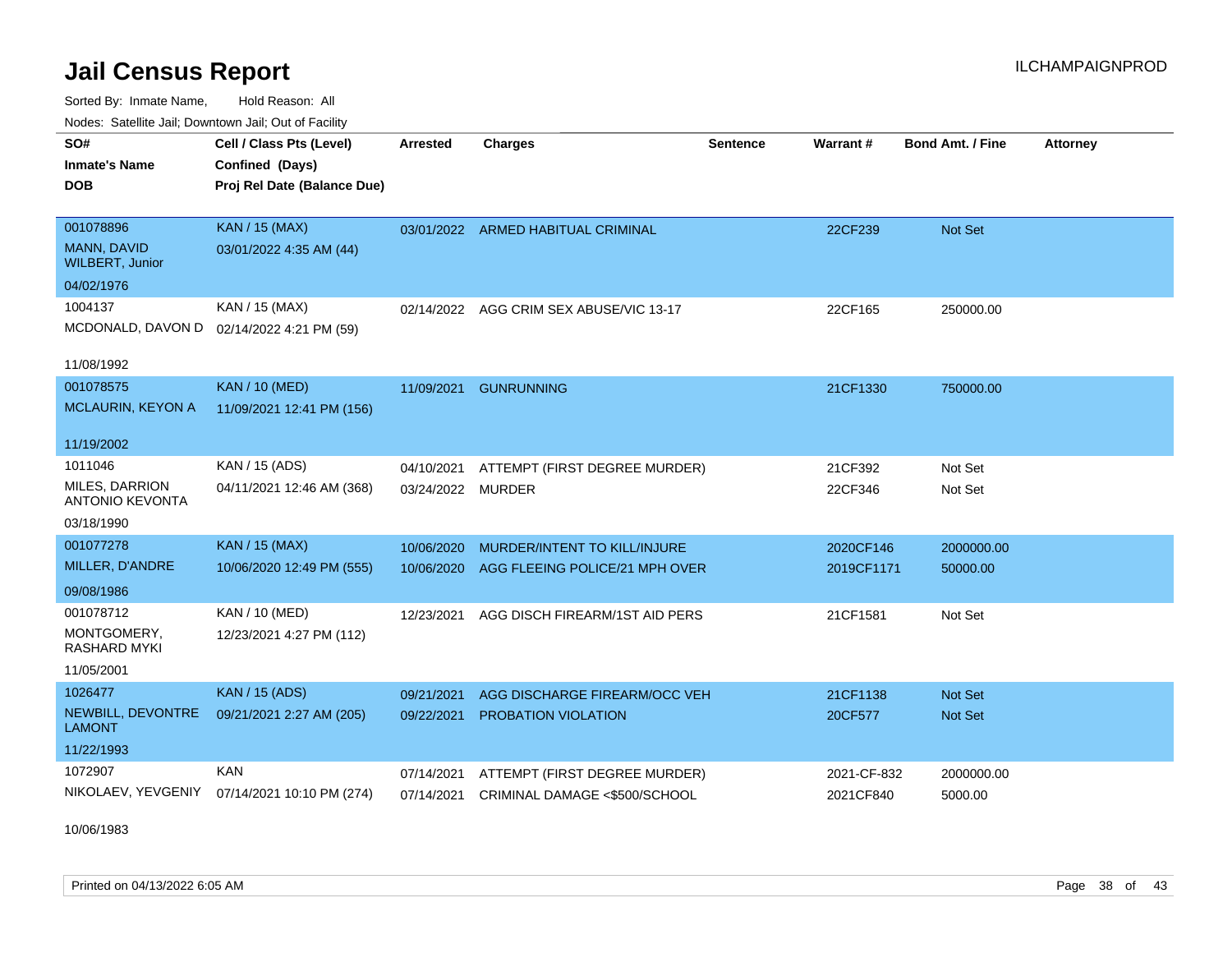| Noucs. Calcillity sail, Downtown sail, Out of Facility |                                               |                 |                                          |                 |             |                         |                 |
|--------------------------------------------------------|-----------------------------------------------|-----------------|------------------------------------------|-----------------|-------------|-------------------------|-----------------|
| SO#                                                    | Cell / Class Pts (Level)                      | <b>Arrested</b> | <b>Charges</b>                           | <b>Sentence</b> | Warrant#    | <b>Bond Amt. / Fine</b> | <b>Attorney</b> |
| <b>Inmate's Name</b>                                   | Confined (Days)                               |                 |                                          |                 |             |                         |                 |
| DOB                                                    | Proj Rel Date (Balance Due)                   |                 |                                          |                 |             |                         |                 |
|                                                        |                                               |                 |                                          |                 |             |                         |                 |
| 001078558                                              | <b>KAN / 10 (MED)</b>                         | 11/03/2021      | UNLAWFUL USE OF A WEAPON                 | 3y (DOC)        | 21CF1352    | Not Set                 |                 |
| PARRISH, DOMINIC<br><b>WALTER</b>                      | 11/03/2021 1:25 PM (162)                      |                 |                                          |                 |             |                         |                 |
| 08/23/2001                                             |                                               |                 |                                          |                 |             |                         |                 |
| 001078063                                              | KAN / 15 (MAX)                                | 06/15/2021      | AGG CRIM SEX ASSAULT/WEAPON              |                 | 2021CF678   | 1000000.00              |                 |
|                                                        | PERRY, ROBERT Junior 06/15/2021 4:37 PM (303) | 06/15/2021      | <b>ROBBERY</b>                           |                 | 2021CF159   | 25000.00                |                 |
|                                                        |                                               |                 |                                          |                 |             |                         |                 |
| 12/21/1990                                             |                                               |                 |                                          |                 |             |                         |                 |
| 001078799                                              | <b>KAN / 10 (MED)</b>                         |                 | 01/27/2022 FIREARM/FOID INVALID/NOT ELIG |                 | 22CF116     | Not Set                 |                 |
| <b>PURNELL, MARKISE</b><br><b>MONROE</b>               | 01/27/2022 9:50 AM (77)                       |                 |                                          |                 |             |                         |                 |
| 07/13/2002                                             |                                               |                 |                                          |                 |             |                         |                 |
| 001077614                                              | KAN / 15 (MAX)                                | 01/17/2021      | ATTEMPT (FIRST DEGREE MURDER)            |                 | 21CF66      | Not Set                 |                 |
| <b>DEVON</b>                                           | ROBINSON, DONTRELL 01/17/2021 3:08 PM (452)   |                 |                                          |                 |             |                         |                 |
| 09/22/2002                                             |                                               |                 |                                          |                 |             |                         |                 |
| 1061216                                                | <b>KAN / 10 (MED)</b>                         | 06/22/2021      | <b>HOME INVASION/FIREARM</b>             |                 | 21CF727     | <b>Not Set</b>          |                 |
| <b>RUNGE, ANDRE</b><br><b>MARSEAN</b>                  | 06/22/2021 4:42 PM (296)                      |                 |                                          |                 |             |                         |                 |
| 12/05/1997                                             |                                               |                 |                                          |                 |             |                         |                 |
| 650295                                                 | PIA / 50 (MAX)                                | 04/22/2020      | <b>CRIMINAL SEXUAL ASSAULT</b>           |                 | 2020-CF407  | 750000.00               |                 |
| SANDAGE, JERALD                                        | 04/22/2020 6:30 AM (722)                      | 04/22/2020      | <b>CRIMINAL SEXUAL ASSAULT</b>           |                 | 2020-CF408  | 750000.00               |                 |
| <b>EUGENE</b>                                          |                                               | 04/22/2020      | <b>CRIMINAL SEXUAL ABUSE</b>             |                 | 2020-CF409  | 750000.00               |                 |
| 06/07/1971                                             |                                               | 04/22/2020      | <b>CRIMINAL SEXUAL ASSAULT</b>           |                 | 2020-CF410  | 750000.00               |                 |
|                                                        |                                               | 04/22/2020      | OFFICIAL MISCONDUCT                      |                 | 2019-CF1811 | 25000.00                |                 |
| 59178                                                  | <b>KAN / 15 (MAX)</b>                         | 12/13/2021      | AGG DISCHARGE FIREARM/OCC VEH            |                 | 21CF1274    | 1500000.00              |                 |
| <b>SANDERS, MICHAEL</b><br><b>JEAN</b>                 | 12/13/2021 4:17 PM (122)                      |                 |                                          |                 |             |                         |                 |
| 12/22/1967                                             |                                               |                 |                                          |                 |             |                         |                 |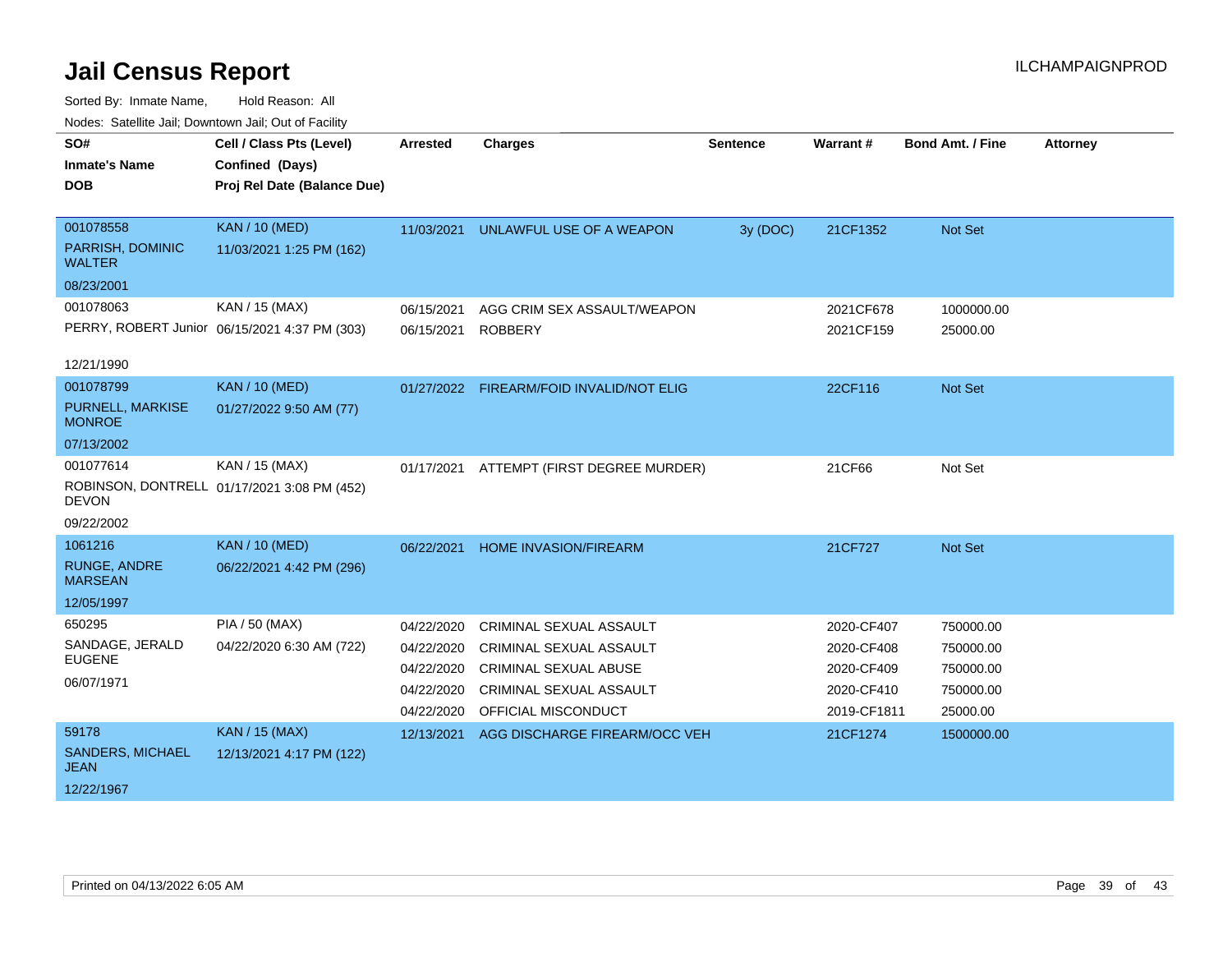Sorted By: Inmate Name, Hold Reason: All Nodes: Satellite Jail; Downtown Jail; Out of Facility

| SO#                                        | Cell / Class Pts (Level)                      | <b>Arrested</b> | <b>Charges</b>                          | <b>Sentence</b> | Warrant#   | <b>Bond Amt. / Fine</b> | <b>Attorney</b> |
|--------------------------------------------|-----------------------------------------------|-----------------|-----------------------------------------|-----------------|------------|-------------------------|-----------------|
| <b>Inmate's Name</b>                       | Confined (Days)                               |                 |                                         |                 |            |                         |                 |
| <b>DOB</b>                                 | Proj Rel Date (Balance Due)                   |                 |                                         |                 |            |                         |                 |
|                                            |                                               |                 |                                         |                 |            |                         |                 |
| 1013431                                    | <b>EHD</b>                                    | 04/06/2022      | DUI ALC/INTOX COMPOUND/DRUG             |                 | 2020DT123  | Not Set                 |                 |
| <b>SHELMADINE, BROCK</b><br><b>MATTHEW</b> | 04/06/2022 1:06 PM (8)                        |                 | 04/06/2022 DRIVING ON SUSPENDED LICENSE |                 | 2021TR2265 | <b>Not Set</b>          |                 |
| 12/04/1992                                 | 4/15/2022 (0.00)                              |                 |                                         |                 |            |                         |                 |
| 001078704                                  | KAN / 15 (MAX)                                | 12/21/2021      | MURDER/INTENT TO KILL/INJURE            |                 | 21CF1575   | Not Set                 |                 |
| SHORTER, JAQUAN<br><b>MAURICE</b>          | 12/23/2021 1:23 AM (112)                      |                 |                                         |                 |            |                         |                 |
| 10/08/1998                                 |                                               |                 |                                         |                 |            |                         |                 |
| 1062194                                    | <b>KAN / 15 (MAX)</b>                         | 02/27/2020      | MURDER/OTHER FORCIBLE FELONY            |                 | 20CF-247   | 1000000.00              |                 |
| SIMMONS, MICHAEL<br><b>JAMAL</b>           | 02/27/2020 1:11 PM (777)                      | 09/23/2020      | AGG BATTERY/DISCHARGE FIREARM           |                 | 20CF1061   | Not Set                 |                 |
| 11/03/1997                                 |                                               |                 |                                         |                 |            |                         |                 |
| 1038158                                    | <b>KAN / 10 (MED)</b>                         | 02/04/2022      | CRIMINAL SEX ASSAULT/CONSENT            |                 | 22CF146    | Not Set                 |                 |
| SMITH, RASHAD<br><b>JARECE</b>             | 02/04/2022 11:42 PM (69)                      |                 |                                         |                 |            |                         |                 |
| 09/16/1995                                 |                                               |                 |                                         |                 |            |                         |                 |
| 001077868                                  | <b>KAN / 15 (MAX)</b>                         | 04/21/2021      | ARMED ROBBERY/ARMED W/FIREARM           |                 | 21CF445    | Not Set                 |                 |
| SPEARMENT,<br><b>KENTRELL</b>              | 04/21/2021 9:48 PM (358)                      | 08/19/2021      | FLEEING/ATTEMPT ELUDE OFFICER           |                 | 2021TR1053 | 1000.00                 |                 |
| 01/21/2002                                 |                                               |                 |                                         |                 |            |                         |                 |
| 001078182                                  | EHD / 5 (MIN)                                 | 12/20/2021      | DRIVING ON REVOKED LICENSE              |                 | 2021CF800  | No Bond                 |                 |
| STRONG, KEVIN<br><b>GARDNER</b>            | 12/20/2021 4:34 PM (115)                      |                 |                                         |                 |            |                         |                 |
| 02/12/1963                                 | 6/18/2022 (0.00)                              |                 |                                         |                 |            |                         |                 |
| 65920                                      | KAN / 15 (MAX)                                | 12/21/2021      | ARMED ROBBERY/ARMED W/FIREARM           |                 | 21CF1543   | 100000.00               |                 |
| TAPSCOTT,<br><b>CORNELIUS</b>              | 12/21/2021 10:57 PM (114)                     |                 |                                         |                 |            |                         |                 |
| 07/14/1985                                 |                                               |                 |                                         |                 |            |                         |                 |
| 1046632                                    | KAN / 15 (MAX)                                | 09/14/2021      | ARMED VIOLENCE/CATEGORY II              |                 | 21CF912    | 750000.00               |                 |
|                                            | TATE, JAVON MARQUIS 09/14/2021 12:10 PM (212) |                 |                                         |                 |            |                         |                 |

08/10/1996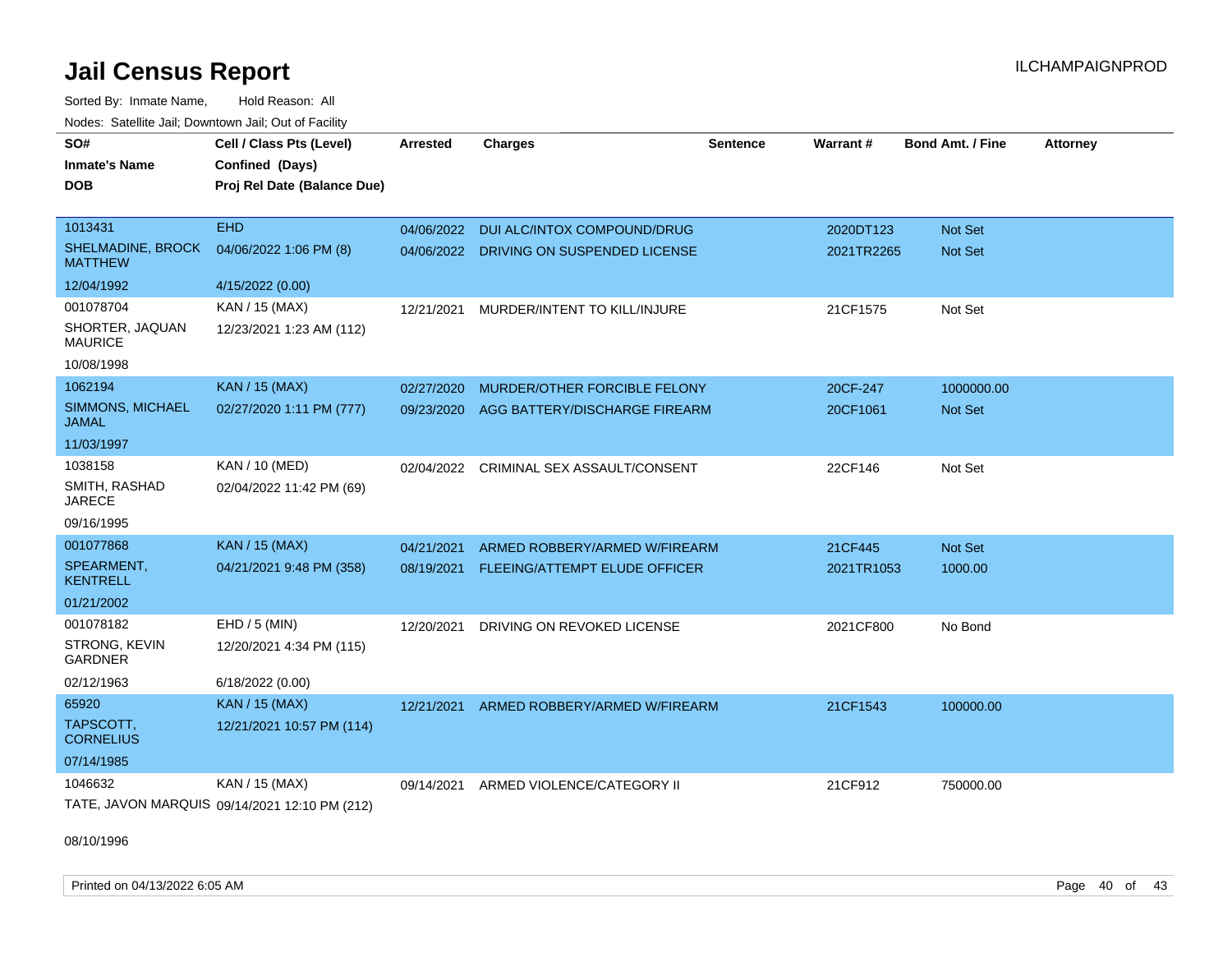| <u>Houce.</u> Catoling bail, Downtown bail, Out of Fability |                             |                 |                                          |                 |               |                         |                 |
|-------------------------------------------------------------|-----------------------------|-----------------|------------------------------------------|-----------------|---------------|-------------------------|-----------------|
| SO#                                                         | Cell / Class Pts (Level)    | <b>Arrested</b> | <b>Charges</b>                           | <b>Sentence</b> | Warrant#      | <b>Bond Amt. / Fine</b> | <b>Attorney</b> |
| <b>Inmate's Name</b>                                        | Confined (Days)             |                 |                                          |                 |               |                         |                 |
| DOB                                                         | Proj Rel Date (Balance Due) |                 |                                          |                 |               |                         |                 |
|                                                             |                             |                 |                                          |                 |               |                         |                 |
| 1033031                                                     | <b>KAN / 15 (MAX)</b>       |                 | 08/19/2020 *AGG BATTERY W/FIREARM/PERSON |                 | 2020-CF923    | 500000.00               |                 |
| <b>TOMS, ANDREW</b><br><b>CHUCKY</b>                        | 08/19/2020 5:59 PM (603)    |                 |                                          |                 |               |                         |                 |
| 09/28/1978                                                  |                             |                 |                                          |                 |               |                         |                 |
| 1004142                                                     | KAN / 15 (MAX)              | 10/27/2021      | POSSESSION OF METH/15<100GRAMS           |                 | 2021CF1298    | 1500000.00              |                 |
| TOY, KAYON LARENZ                                           | 10/22/2021 1:01 PM (174)    |                 |                                          |                 |               |                         |                 |
|                                                             |                             |                 |                                          |                 |               |                         |                 |
| 09/12/1991                                                  |                             |                 |                                          |                 |               |                         |                 |
| 001078386                                                   | <b>KAN / 10 (MED)</b>       | 09/14/2021      | POSSESSION OF STOLEN FIREARM             | 3y(DOC)         | 2021CF1099    | No Bond                 |                 |
| <b>TURNER, AMARIO</b>                                       | 09/14/2021 11:42 PM (212)   |                 |                                          |                 |               |                         |                 |
| 09/23/2002                                                  |                             |                 |                                          |                 |               |                         |                 |
| 1040722                                                     | <b>EHD</b>                  |                 | 04/06/2022 AGG DUI/LIC SUSP OR REVOKED   |                 | 2021CF577     | Not Set                 |                 |
| WARD, DEON<br><b>DECARLOS</b>                               | 04/06/2022 9:13 AM (8)      |                 |                                          |                 |               |                         |                 |
| 04/28/1994                                                  | 4/14/2022 (0.00)            |                 |                                          |                 |               |                         |                 |
| 961786                                                      | <b>KAN / 15 (ADS)</b>       |                 | 01/24/2022 ARMED HABITUAL CRIMINAL       |                 | 22CF104       | <b>Not Set</b>          |                 |
| <b>WARREN, DESIE</b><br><b>ARNEZ</b>                        | 01/24/2022 7:23 AM (80)     |                 |                                          |                 |               |                         |                 |
| 04/28/1988                                                  |                             |                 |                                          |                 |               |                         |                 |
| 1062558                                                     | <b>KAN / 10 (MED)</b>       | 10/02/2021      | FELON POSS/USE WEAPON/FIREARM            |                 | 21CF1185      | Not Set                 |                 |
| WELLS, JIAMANTE<br><b>AMORE</b>                             | 10/02/2021 8:29 PM (194)    |                 |                                          |                 |               |                         |                 |
| 09/02/1995                                                  |                             |                 |                                          |                 |               |                         |                 |
| 1002033                                                     | <b>KAN / 15 (MAX)</b>       | 09/08/2021      | DRIVING ON SUSPENDED LICENSE             |                 | 2019-TR-11944 | 5000.00                 |                 |
| <b>WEST, ANTONIO</b>                                        | 09/08/2021 11:01 PM (218)   | 09/08/2021      | ARMED ROBBERY/ARMED W/FIREARM            |                 | 2020-CF-1406  | 500000.00               |                 |
| <b>DEONTA</b>                                               |                             | 09/08/2021      | AGG UNLAWFUL USE OF WEAPON/VEH           |                 | 2021-CF-AWOW  | <b>Not Set</b>          |                 |
| 04/15/1992                                                  |                             | 09/08/2021      | OBSTRCT JUSTICE/LEAVE STATE              |                 | 2021-CF-AWOW  | <b>Not Set</b>          |                 |
|                                                             |                             | 09/08/2021      | ARMED VIOLENCE/CATEGORY I                |                 | 2021-CF-AWOW  | <b>Not Set</b>          |                 |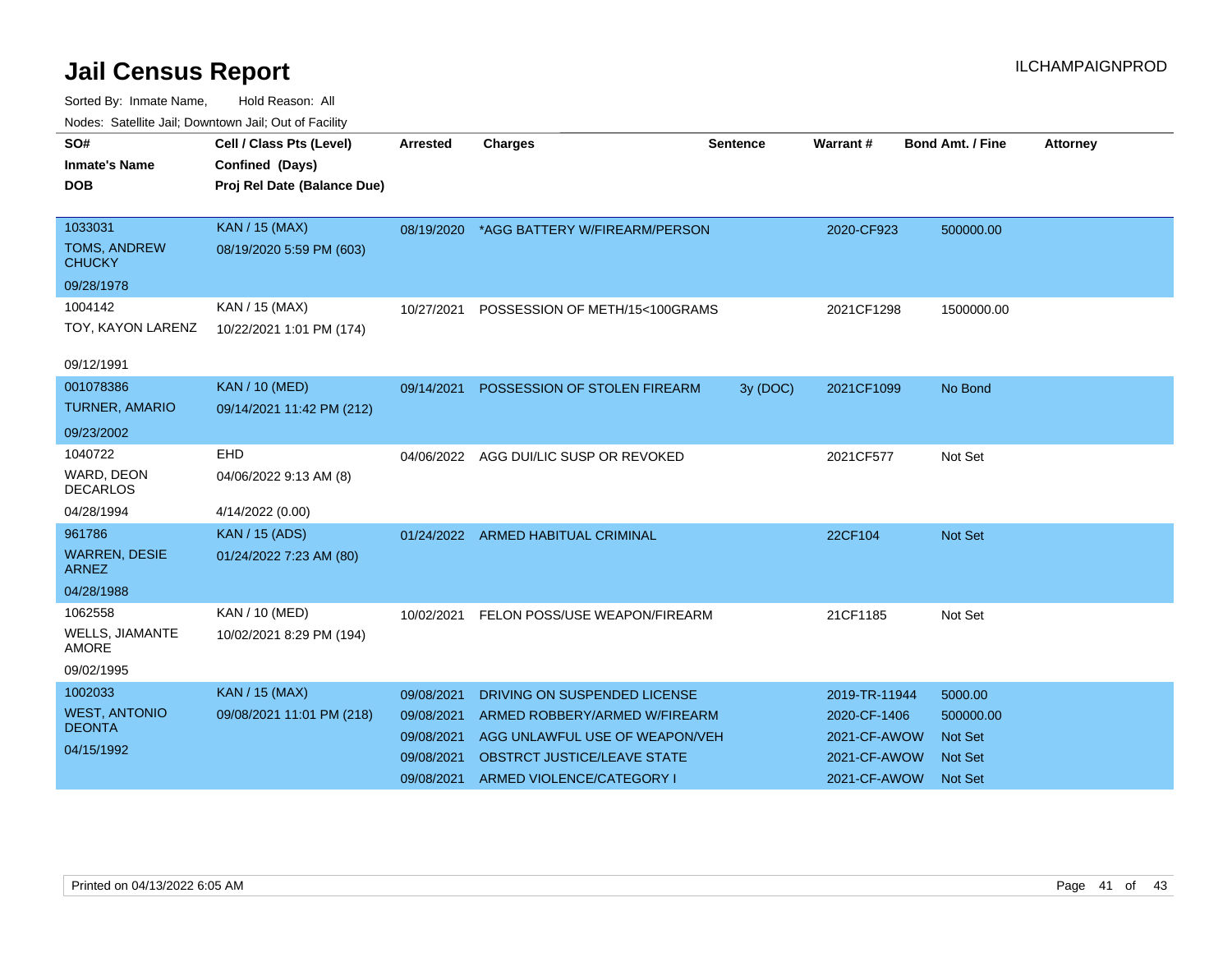| rougs. Calcinic Jan, Downtown Jan, Out of Facility                  |                                                                            |                                        |                                                                                               |                 |                                    |                                       |                 |
|---------------------------------------------------------------------|----------------------------------------------------------------------------|----------------------------------------|-----------------------------------------------------------------------------------------------|-----------------|------------------------------------|---------------------------------------|-----------------|
| SO#<br><b>Inmate's Name</b><br><b>DOB</b>                           | Cell / Class Pts (Level)<br>Confined (Days)<br>Proj Rel Date (Balance Due) | <b>Arrested</b>                        | <b>Charges</b>                                                                                | <b>Sentence</b> | Warrant#                           | <b>Bond Amt. / Fine</b>               | <b>Attorney</b> |
| 1022068<br><b>WILKINS, MICHAEL</b><br><b>CARL</b>                   | <b>KAN / 15 (ADS)</b><br>10/10/2021 5:07 AM (186)                          |                                        | 10/10/2021 FELON POSS/USE WEAPON/FIREARM                                                      |                 | 21CF1212                           | Not Set                               |                 |
| 07/10/1992<br>001078709<br>WILLIAMS, DAVID LEE<br>12/18/1989        | KAN / 15 (MAX)<br>12/22/2021 11:00 AM (113)                                | 12/22/2021                             | ARMED VIOLENCE/CATEGORY I                                                                     |                 | 21CF1586                           | Not Set                               |                 |
| 1075313<br><b>WILLIAMS, EARDIS</b><br>ANTONIO, Junior<br>01/21/1999 | <b>KAN / 15 (ADS)</b><br>01/29/2022 1:23 AM (75)                           | 01/29/2022<br>01/29/2022<br>01/29/2022 | POSSESSION OF STOLEN FIREARM<br>MFG/DEL CANNABIS/30-500 GRAMS<br>POSSESSION OF STOLEN FIREARM |                 | 22CF132<br>20CF51<br>20CF1048      | Not Set<br>5000.00<br>500000.00       |                 |
| 539662<br>WILLIAMS, JAVONTAE<br><b>DEMAR</b><br>07/28/1991          | KAN / 10 (MED)<br>08/14/2021 1:28 AM (243)                                 | 08/14/2021<br>08/14/2021               | DOM BTRY/CONTACT/1-2 PRECONV<br><b>CITY OV ARREST</b>                                         | 7y (DOC)        | 2021CF770<br>2017OV893             | 250000.00<br>1000.00                  |                 |
| 1049234<br><b>WILLIAMS, KHAMRON</b><br><b>MARCELL</b><br>08/15/1995 | <b>KAN / 10 (MED)</b><br>01/22/2022 9:30 AM (82)                           |                                        | 01/22/2022 AGGRAVATED DOMESTIC BATTERY                                                        |                 | 22CF94                             | <b>Not Set</b>                        |                 |
| 1037579<br><b>WILLIAMS, STEVEN</b><br>PATRICK, Second<br>11/25/1994 | KAN / 10 (MED)<br>08/17/2021 8:16 PM (240)                                 | 08/17/2021                             | FELON POSS/USE WEAPON/FIREARM                                                                 |                 | 2019CF73                           | No Bond                               |                 |
| 545746<br><b>WOODS, MICHAEL</b><br><b>LACKENDRICK</b><br>10/06/1996 | <b>KAN / 15 (ADS)</b><br>08/07/2021 8:40 AM (250)                          | 08/07/2021<br>08/07/2021<br>08/07/2021 | <b>FELON POSS/USE WEAPON/FIREARM</b><br><b>BURGLARY</b><br><b>WARRANT OUT OF COUNTY</b>       |                 | 21CF949<br>2020CF597<br>2020TR9119 | <b>Not Set</b><br>50000.00<br>5000.00 |                 |
| 001078539<br><b>WRIGHT, AMARION</b><br><b>MALIK</b><br>10/31/2002   | KAN / 15 (MAX)<br>10/27/2021 7:31 AM (169)                                 | 10/27/2021                             | AGG DISCHARGE FIREARM                                                                         |                 | 21CF1296                           | 750000.00                             |                 |